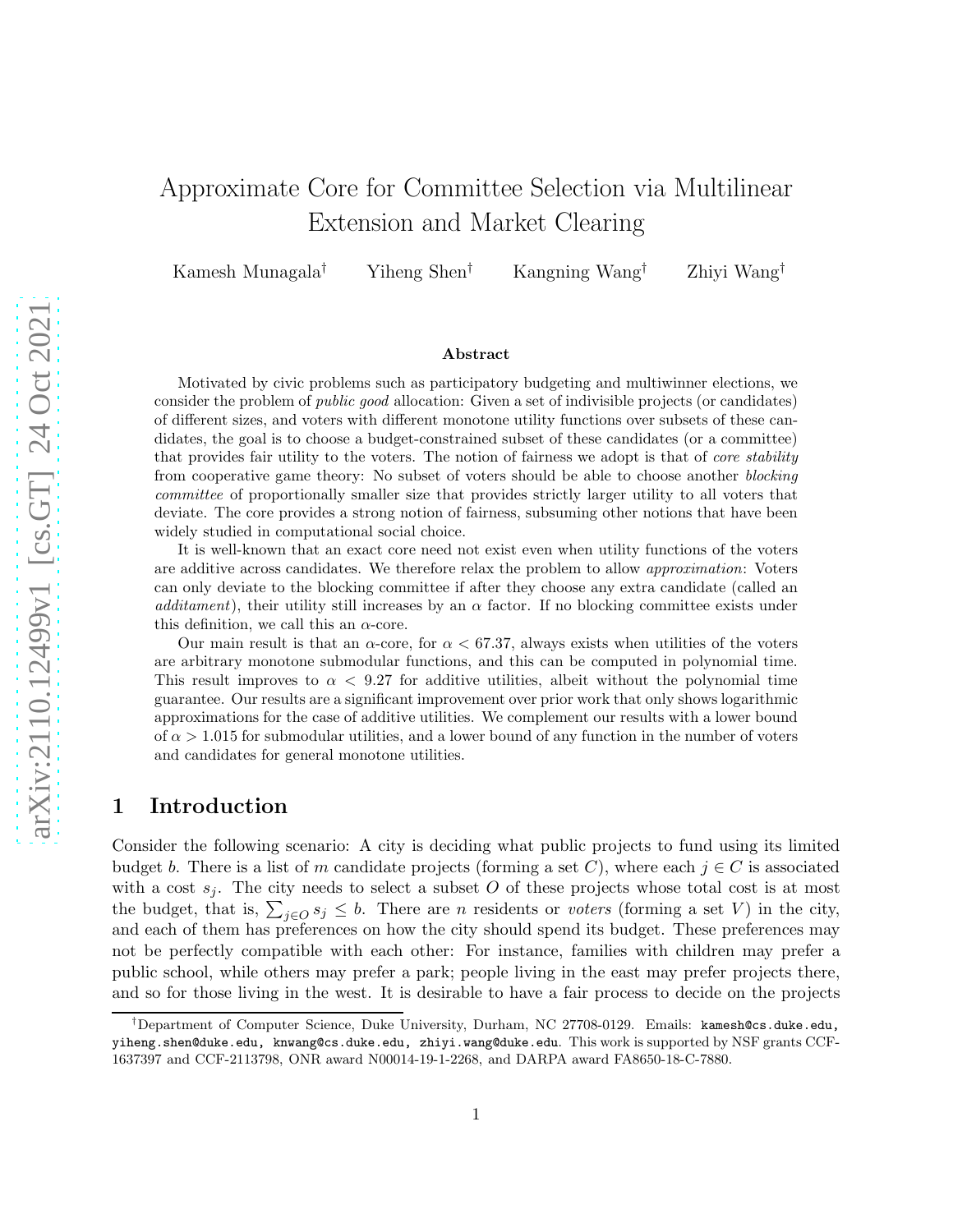to pay for. In participatory budgeting, voters express their preferences through their votes and influence the decision process. The paradigm has been implemented in numerous cities across the world [\[Cabannes](#page-27-0), [2004](#page-27-0), [Aziz and Shah,](#page-26-0) [2021](#page-26-0), [pbs](#page-26-1), [Goel et al.](#page-28-0), [2019](#page-28-0)].

A similar problem is seen in multiwinner elections [\[Aziz et al.](#page-26-2), [2019](#page-26-2), [Endriss,](#page-28-1) [2017,](#page-28-1) [Brandt et al.](#page-27-1), [2016,](#page-27-1) [Chamberlin and Courant](#page-27-2), [1983](#page-27-2), [Thiele,](#page-28-2) [1895](#page-28-2), where voters select a committee of size b from m candidates. Each voter holds her own opinions on the committees, and a fair method to incorporate the preferences of all voters is called for. Mathematically, it is a special case of the participatory budgeting problem, where each candidate has the same "cost".

In these settings, simple methods to aggregate the preferences may have drawbacks. In majority voting, the utilities of a coherent minority group might be entirely ignored in favor of the majority. Utilitarian ways (maximizing the sum of utilities) may overly focus on a certain group, disregarding the welfare of the vast majority. Indeed, many practically implemented voting rules for choosing parliaments and civic body members, such as the well-known Single Transferable Voting (STV) [\[Tideman and Richardson,](#page-29-0) [2000\]](#page-29-0), attempt to address precisely this issue. We naturally ask:

What is a fair solution for participatory budgeting and multiwinner elections, and how do we reach such a solution?

# 1.1 The Core and Its Multiplicative Approximation

Recall that there are n voters forming a set V, and m candidates forming a set C, where candidate j has size (or cost)  $s_j$ . We need to choose a subset O of candidates with total size at most b (that is,  $\sum_{j\in O} s_j \leq b$ ). Following social choice terminology, this subset of candidates is called a *committee*, and the problem of choosing a budget-constrained committee is called the *committee selection* problem. Denote the utility of voter i for a committee T by a *utility function*  $u_i(T)$ . We will assume this function is non-negative and monotone, with  $u_i(\emptyset) = 0$ .

Although there are copious notions of fairness for committee selection, the *core* is a classic and influential one among them. This idea has existed for more than a century [\[Droop](#page-27-3), [1881](#page-27-3), [Thiele](#page-28-2), [1895,](#page-28-2) [Lindahl](#page-28-3), [1958\]](#page-28-3), and serves as a strong notion of proportional representation. Towards defining this concept, imagine we split the size b among the voters, so that each voter has an *endowment* of b  $\frac{b}{n}$  that they can use to "buy" candidates. A candidate of size  $s_j$  requires an endowment of  $s_j$  to "buy". A committee  $O \subseteq C$  with total size at most b is said to be in the core, if no subset S of voters can deviate and purchase another committee  $T \subseteq C$  by pooling their endowments, so that each voter in S prefers the new committee  $T$  to the original one  $O$ . Note that the total endowment of S is  $|S|\frac{b}{n}$  $\frac{b}{n}$ , so that this set of voters can buy a committee T of size at most  $|S|\frac{b}{n}$  $\frac{b}{n}$ . Formally,

<span id="page-1-0"></span>**Definition 1.1** (Core). A committee O is in the *core* if there is no  $S \subseteq V$  and committee  $T \subseteq C$ with  $\sum_{j\in T} s_j \leq \frac{|S|}{n} \cdot b$ , such that  $u_i(T) > u_i(O)$  for every  $i \in S$ .

The core has a "fair taxation" interpretation [\[Lindahl](#page-28-3), [1958,](#page-28-3) [Foley,](#page-28-4) [1970](#page-28-4)]. The quantity  $\frac{b}{n}$  can be thought of as the tax contribution of a voter, and a committee in the core has the property that no sub-group of voters could have spent their share of tax money in a way that *all* of them were better off. As such it subsumes notions of fairness such as Pareto-optimality, proportionality, and various forms of justified representation [\[Aziz et al.,](#page-26-3) [2017,](#page-28-5) Fernández et al., 2017, [Aziz et al.,](#page-26-4) [2018](#page-26-4)] that have been extensively studied in multiwinner election and fairness literature.

Despite the satisfying properties of the core, its strength is also its limitation: Even in the simple setting of unit sizes, integer budget, and additive utilities (the so-called *approval-set* setting with general utilities), the core can be empty. (See for example, [Fain et al., 2018].)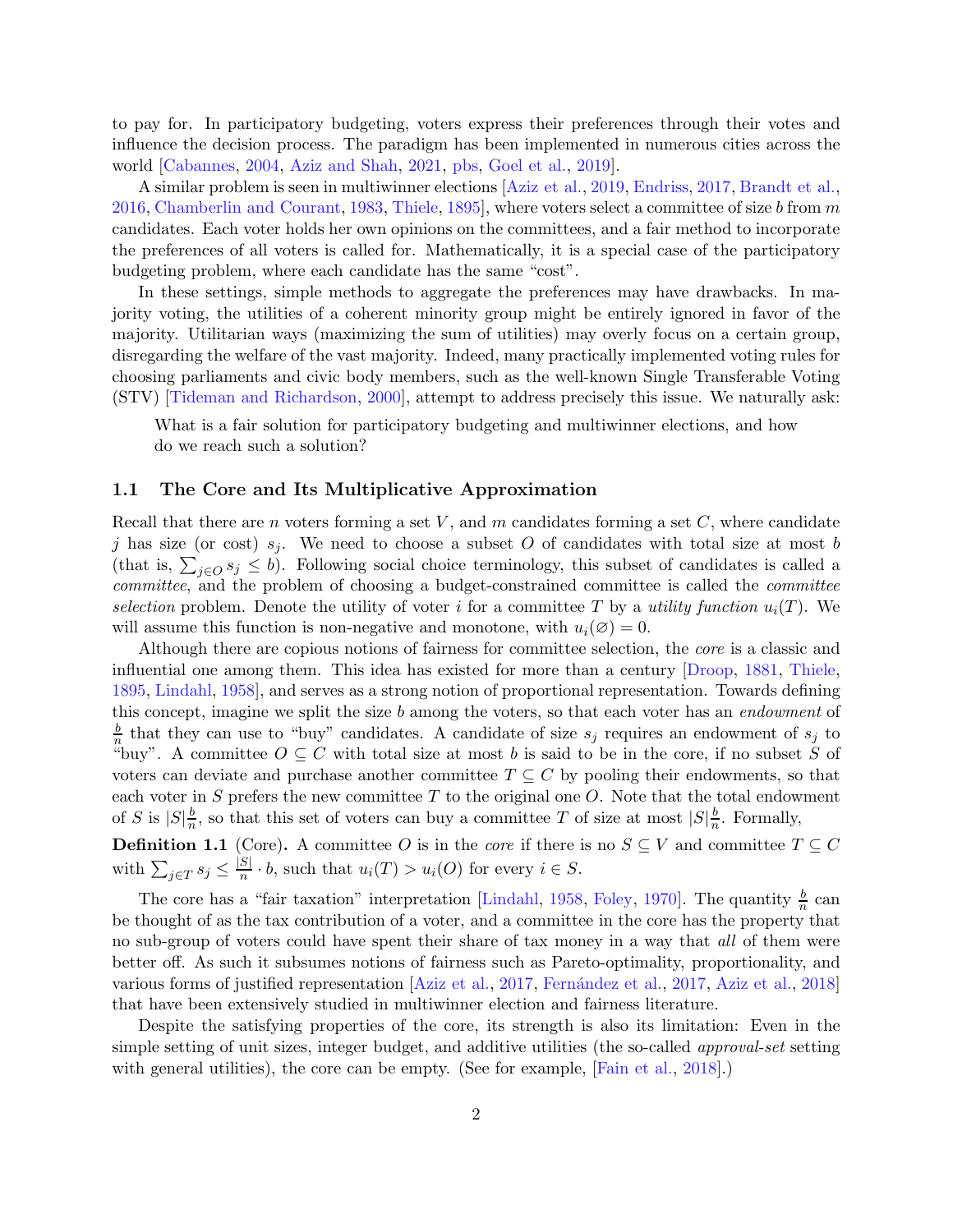<span id="page-2-0"></span>A natural approach to circumvent this problem is to show the existence of a committee that *multiplicatively* approximates the core. We define the  $\alpha$ -core as follows.

**Definition 1.2** ( $\alpha$ -Core). A committee O is in the  $\alpha$ -core if there is no  $S \subseteq V$  and  $T \subseteq C$  with  $\sum_{j\in T} s_j \leq \frac{|S|}{n} \cdot b$ , such that  $u_i(T) > \alpha \cdot u_i(O \cup \{q\})$  for every  $i \in S$  and  $q \in C$ . We call the candidate q an *additament*.

Note that we introduce the additament in the definition, since no multiplicative approximation is possible without it even in the setting with unit candidate sizes and additive utilities. This follows from examples in previous work [Fain et al., 2018, Cheng et al., 2020]. The idea of a bicriteria (multiplicative and additive) approximation to utilities was first presented by Fain et al. [2018]. Peters et al. [2021] present an almost identical definition as [Definition 1.2,](#page-2-0) except that the additament q must come from the set T. This makes their definition more restrictive and the  $\alpha$ -core smaller. They show that when utilities are additive, an  $O\left(\log \frac{u_{\text{max}}}{u_{\text{min}}}\right)$ -core solution not only exists, but can also be computed in polynomial time, where  $u_{\text{max}}$  and  $u_{\text{min}}$  are the largest and smallest non-zero utilities any voter has for any feasible committee.

# 1.2 Our Results

Our main result in [Section 3](#page-6-0) is to show the existence of an  $O(1)$ -core when the utility functions of the voters are monotone and submodular. Submodular utilities capture the notion of "diminishing returns", and are therefore well-motivated in participatory budgeting and multiwinner election settings where each additional project or candidate provides diminishing marginal utility.

Our result is a significant improvement over the previous work mentioned above [Peters et al., 2021], which only presents a logarithmic approximation for the restricted case of additive utilities. Our main result is formally the following.

<span id="page-2-1"></span>Theorem 1.3 (Main Theorem). *For monotone submodular utilities, a* 67.37*-core is always nonempty. One such solution can be computed in polynomial time.*

<span id="page-2-2"></span>Our second result in [Section 4](#page-19-0) is the following improved result for the well-studied special case of additive utilities:

#### Theorem 1.4 (Additive Utilities). *For additive utilities, a* 9.27*-core is always non-empty.*

Unlike [Theorem 1.3,](#page-2-1) we do not know how to implement the algorithm in [Theorem 1.4](#page-2-2) in polynomial time. We remark that the previous two results can be combined to show that a 15.2-core solution for additive utilities can be computed in polynomial time, without providing the details.

Lower Bounds. The next natural question is whether our results can be extended to arbitrary monotone utilities. We show that this is not possible. We present an example in [Section 5](#page-24-0) to show that an  $O(1)$ -core (or even any  $f(n, m)$ -core where n is the number of voters and m is the number of candidates) may not exist for general monotone utilities.

<span id="page-2-3"></span>Theorem 1.5 (General Utility Lower Bound). *For general monotone utilities, for any function*  $\varphi : \mathbb{Z}^+ \times \mathbb{Z}^+ \to \mathbb{R}^+$ , a  $\varphi(n,m)$ -core can be empty.

We also show that the case of submodular utilities does need a multiplicative approximation to the core, and the 1-core can be empty. This justifies the form of [Theorem 1.3](#page-2-1) that involves both a multiplicative approximation and an additament.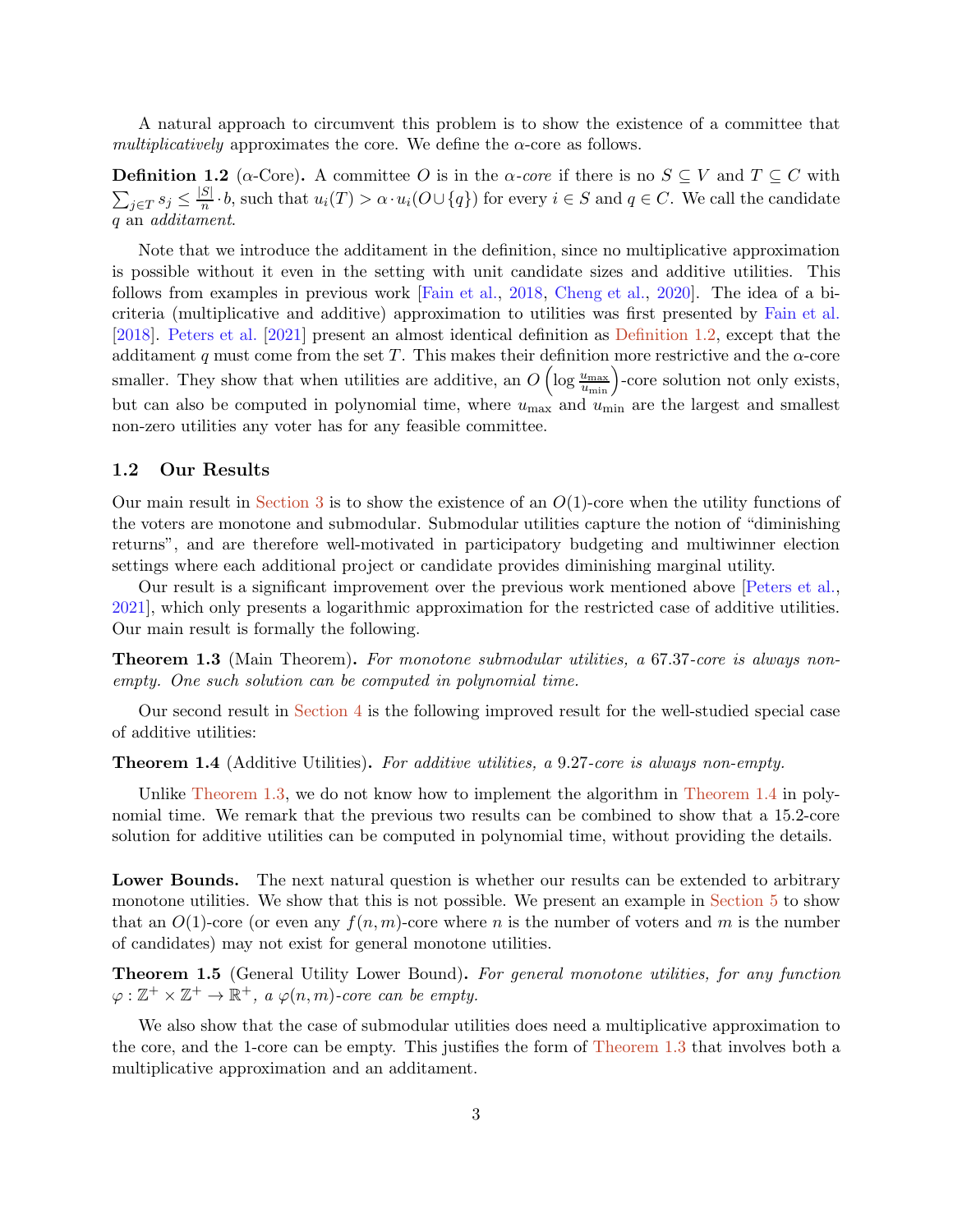Theorem 1.6 (Submodular Lower Bound). *For monotone submodular utilities, a* 1.015*-core can be empty.*

# 1.3 Technical Contributions

The main technical idea in our paper is to consider *fractional relaxations* of the problem, via considering outcomes where candidates are fractionally allocated. For submodular utilities, we extend the utility to fractional values via the so-called multilinear extension [\[Vondrak](#page-29-1), [2008,](#page-29-1) Călinescu et al., [2011\]](#page-27-4). For additive utilities, the extension is straightforward. We then construct an exact or approximate core outcome for the fractional version. We finally round this solution to find an integer core. We now describe these steps in more detail.

Fractional Core. We use two entirely different techniques for constructing fractional core outcomes to show [Theorem 1.3](#page-2-1) and [Theorem 1.4.](#page-2-2) For both solutions, we extend the standard core property and show a stronger *approximation property* [\(Theorem 3.4](#page-8-0) and [Lemma 4.9\)](#page-23-0) on how the size of a coalition of voters relates to the budget of the committee to which they can deviate to and obtain a multiplicative factor larger utility.

The first approach that we use for arbitrary submodular functions is via optimizing the classic Nash Welfare objective [\[Nash,](#page-28-6) [1950](#page-28-6)], that maximizes the product of utilities of the voters. Though the Nash Welfare is a convex optimization problem when utilities are continuous, monotone, and concave, in our case, the utility is now defined as the multilinear extension and this is only concave in positive directions [Călinescu et al., [2011\]](#page-27-4). Nevertheless, we show a simple continuous local search procedure for the Nash Welfare objective, such that the local optimum is a 2-approximate fractional core. For our rounding, we need a stronger approximation property that we prove in [Theorem 3.4.](#page-8-0) This property may be of independent interest.

The second approach that we use for additive utilities, finds an *exact* fractional core. This uses a classic market clearing solution is termed the *Lindahl equilibrium* [\[Lindahl,](#page-28-3) [1958](#page-28-3), [Foley](#page-28-4), [1970\]](#page-28-4). In this equilibrium, candidates can be chosen to any fraction (even greater than one). Each candidate is assigned a per-voter "price", and the voters are assigned an endowment of  $\frac{b}{n}$  just as in [Definition 1.1.](#page-1-0) At these prices, if the voters choose their utility maximizing allocation subject to spending their endowment, then (1) they all choose the same fractional committee, and they spend their entire endowment; and (2) for each chosen candidate, the total price collected exactly pays for that candidate. [Foley](#page-28-4) [\[1970](#page-28-4)] shows via a fixed point argument that such an equilibrium always exists when each voter's utility for fractional committees is any continuous, monotone, and concave function. Further, the resulting equilibrium is a core outcome.

Rounding. We then construct the integer solution by rounding of the fractional core. Since the allocation is common to all voters, it is easier to work with rounding processes that are oblivious to the utility functions, and we therefore simply use randomized rounding. If we randomly round the allocation to integer values, the expected utility of any voter is preserved. This can now be combined with Chernoff-type bounds for multilinear extensions [\[Chekuri et al.](#page-27-5), [2010](#page-27-5)] to argue that a constant factor of voters see utility that is at least a constant factor of the corresponding utility in the fractional solution. For additive utilities, we use dependent rounding [\[Gandhi et al.,](#page-28-7) [2006](#page-28-7), Byrka et al., 2017] to provide an improved constant here.

This brings up the next hurdle: The remaining unsatisfied set of voters can still deviate to a different coalition. Our second ingredient is the iterative rounding framework of Jiang et al. [2020]: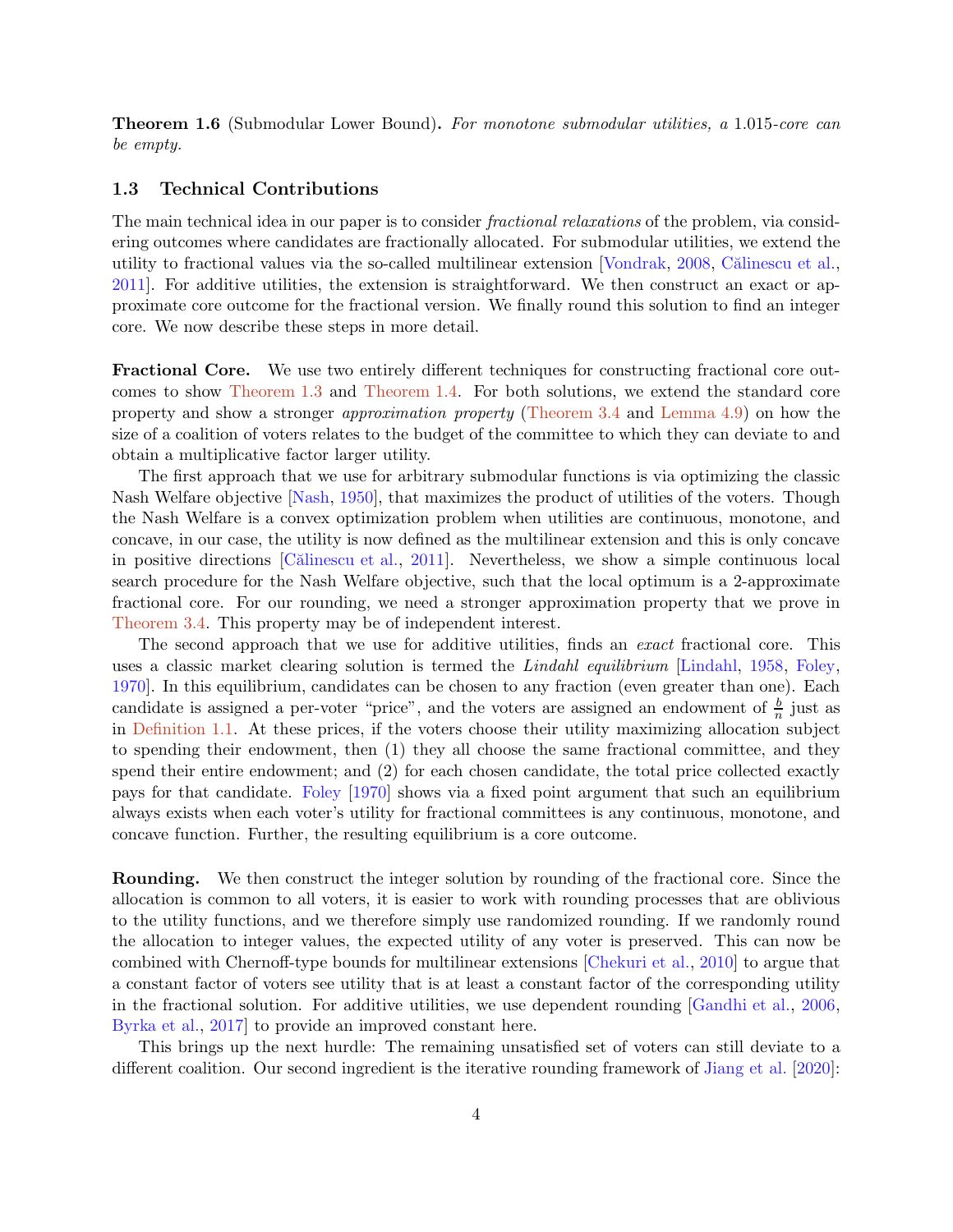We recurse on the unsatisfied voters to find a fractional solution with a smaller budget on total size. The key idea is that every voter is satisfied at some level of the recursion. We now use the approximation property of the fractional solution at each level of recursion to argue that the number of voters deviating to any fixed committee that provides them a constant factor more utility is bounded. Summing this argument over all levels completes the proof.

Our overall argument in both cases – submodular and additive utilities – is quite delicate, and crucially requires strong approximation properties of the fractional solutions of Lindahl equilibrium and locally optimal Nash Welfare. This forms our main technical contribution.

# 1.4 Related Work

Proportionality and the Core. One classic objective in committee selection is achieving fairness via proportionality, where different demographic slices of voters feel they have been represented fairly. This general idea dates back more than a century [\[Droop](#page-27-3), [1881](#page-27-3)], and has recently received significant attention [\[Chamberlin and Courant](#page-27-2), [1983,](#page-27-2) [Monroe](#page-28-8), [1995,](#page-28-8) [Brams et al.](#page-27-6), [2007](#page-27-6), [Aziz et al.](#page-26-3), [2017,](#page-28-5) Fernández et al., 2017, [Aziz et al.](#page-26-4), [2018](#page-26-4). In fact, there are several elections, both at a group level and a national level, that attempt to find committees (or parliaments) that provide approximately proportional representation. For instance, the popular Single Transferable Vote (STV) rule is used in parliamentary elections in Ireland and Australia, and in several municipal elections in the USA. This rule attempts to find a proportional solution.

A long line of recent literature has studied the complexity and axiomatization of voting rules that achieve proportionality; see [\[Aziz et al.,](#page-26-2) [2019,](#page-26-2) [Endriss](#page-28-1), [2017,](#page-28-1) [Brandt et al.](#page-27-1), [2016](#page-27-1)] for recent surveys. Proportionality in committee selection arises in many other applications outside of social choice as well. For example, consider a shared cache for data items in a multi-tenant cloud system, where each data item is used by several long-running applications [\[Kunjir et al.](#page-28-9), [2017](#page-28-9), [Friedman et al.](#page-28-10), [2019\]](#page-28-10). Each data item can be treated as a candidate, and each application as a voter whose utility for an item corresponds to the speedup obtained by caching that item. In this context, a desirable caching policy provides proportional speedup to all applications.

The core represents the ultimate form of proportionality: Every demographic of voters feel that they have been fairly represented and do not have the incentive to deviate and choose their own committee of proportionally smaller size which gives all of them higher utility. In the typical setting where these demographic slices are not known upfront, the notion of core attempts to be fair to all subsets of voters. The work of Munagala et al. [2021] formally argues that in certain multiwinner election settings, the core also approximately optimizes simpler diversity measures of the resulting committee.

Fisher Markets. Our fractional solutions are superficially related to the Fisher market equilibrium [\[Brainard and Scarf,](#page-27-7) [2005](#page-27-7), [Nash,](#page-28-6) [1950](#page-28-6), [Arrow and Debreu](#page-26-5), [1954](#page-26-5)] when divisible items need to be *allocated* to agents, and agents' utilities are additive. For the Fisher market, the optimum Nash Welfare solution finds market clearing prices. However, in a Fisher market, the prices are common to the agents while the allocations are different, while in a Lindahl equilibrium, the prices are per-voter while the allocation (or committee) is common and provides shared utility to all the voters. This is a key difference – the Fisher market has a polynomial time algorithm via convex programming [\[Eisenberg and Gale](#page-27-8), [1959](#page-27-8)], while no polynomial time algorithm is known for the Lindahl equilibrium even when candidates have unit sizes and voters' utilities are additive (or linear till the maximum size of the candidate). Similarly, though the Nash Welfare solution finds market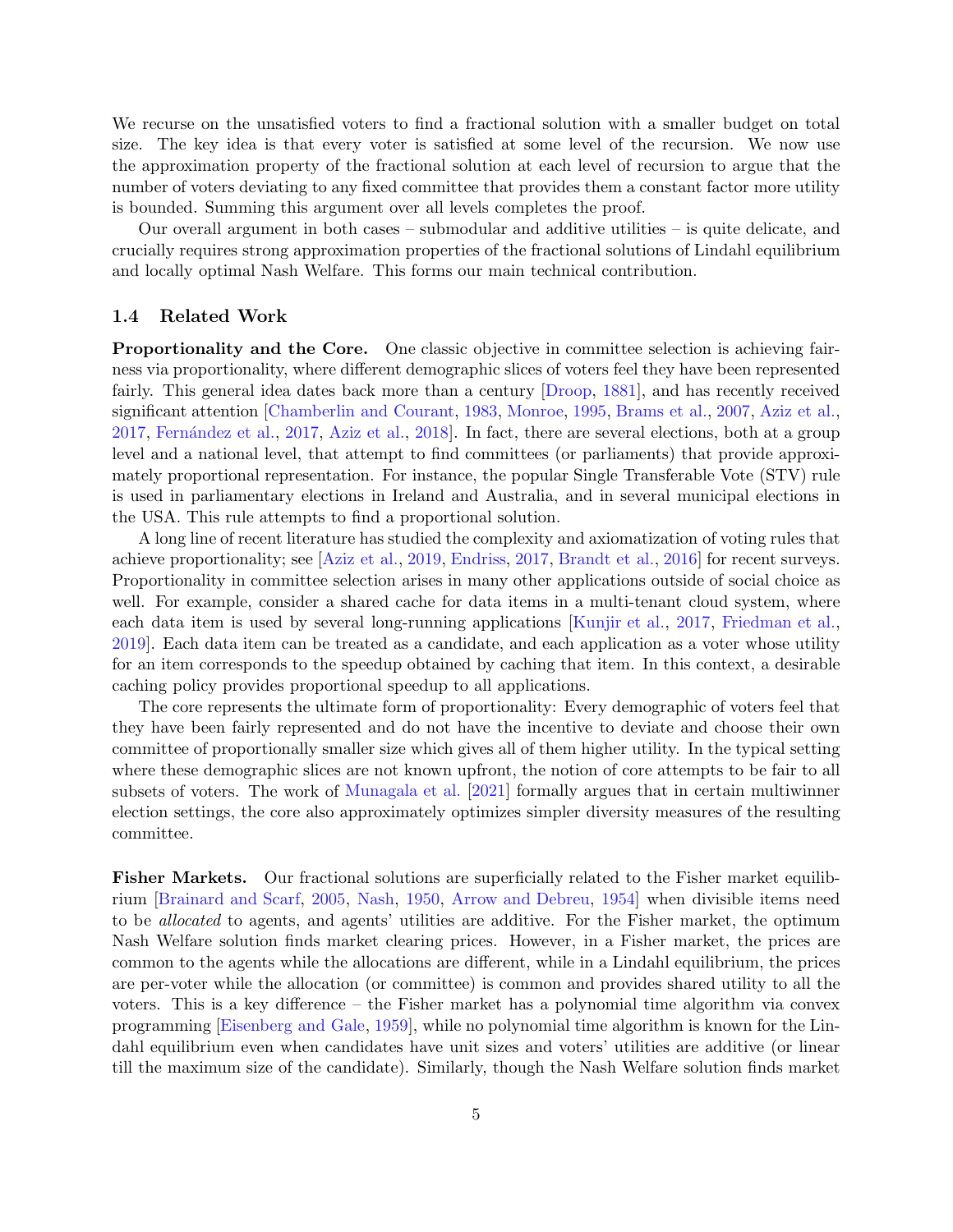clearing prices for the Fisher market via strong duality, in the case of public goods, there is no obvious way to interpret the dual of the Nash Welfare solution as market clearing prices. Moreover, for submodular utilities and multilinear extensions, the Nash Welfare objective is no longer a convex program, so that strong duality does not apply.

Approximate Core. In this paper, we have focused on approximating the utility voters obtain on deviating (see [Definition 1.2\)](#page-2-0). As mentioned before, this notion first appeared in [Fain et al., 2018], and the notion of a single additament in approximation is due to Peters et al. [2021]. The latter work present a logarithmic approximation for the special case of additive utilities. [Peters and Skowron](#page-28-11) [\[2020\]](#page-28-11) show that the well-known Proportional Approval Voting method [\[Thiele](#page-28-2), [1895](#page-28-2)] achieves a 2-core for the special case where the utilities are additive and candidates are unit size, with each voter having utility either zero or one for each candidate. This algorithm can be viewed as a discrete version of Nash Welfare, and in essence, [Theorem 3.4](#page-8-0) extends this result to the case of submodular utilities and general costs, showing that it yields a 2-core for the *fractional* case of multilinear extension via a polynomial time local search algorithm. The work of [Chen et al.](#page-27-9) [\[2019](#page-27-9)] presents a constant approximation for the K-clustering problem, where the committee is a set of K centers in a metric space, and the cost of a voter is the distance to the closest center. However, these ideas do not extend to the committee selection problem we consider in this paper.

Jiang et al. [2020] consider a different notion of approximation: Instead of approximating the utility, they approximate the *endowment* that a voter can use to buy the deviating committee. Building on the work of Cheng et al. [2020], they show a different fractional relaxation, to which a 2-approximation always exists. They then iteratively round this fractional solution to an integer solution that is a 32-approximation for *all* monotone utility functions. The problem of approximating utilities is very different; indeed, [Theorem 1.5](#page-2-3) shows we cannot hope to have a similar constant approximation for all utility functions. Nevertheless, we use the idea of iterative rounding from that work, albeit with an entirely different fractional solution and analysis. In effect, we showcase the power of iterative rounding as a unifying framework for finding approximate core solutions, regardless of the notion of approximation.

Rounding Techniques. The notion of multilinear extension and correlation gap has been widely used in stochastic optimization [\[Agrawal et al.,](#page-26-6) [2010](#page-26-6)], mechanism design [\[Yan](#page-29-2), [2011](#page-29-2)], and round-ing [\[Vondrak,](#page-29-1) [2008](#page-29-1), Călinescu et al., [2011](#page-27-4), [Chekuri et al.,](#page-27-10) [2014](#page-27-10)]. Typically, it has been used to develop computationally efficient approaches; on the other hand, we demonstrate an application to showing a purely existential result. Similarly, rounding of market clearing solutions have been used to show approximately fair allocations of indivisible goods among agents [\[Barman et al.](#page-27-11), [2018](#page-27-11), [Cole and Gkatzelis](#page-27-12), [2015\]](#page-27-12). The structure of these problems (common prices but different allocations) is very different from ours (common allocations and different prices), and we need different techniques. Again, in contrast with the resource allocation literature, we need the rounding just to show an existence result as opposed to a computational one.

# 2 Model and Preliminaries

Recall that C is a set of m candidates and V is a set of n voters. Each candidate  $j \in C$  is associated with a size  $s_i > 0$ . For each  $i \in V$  and each  $T \subseteq C$ , we denote by  $u_i(T)$  the utility of voter i on committee T. We assume  $u_i$  is a monotone, submodular set function with  $u_i(\varnothing) = 0$ :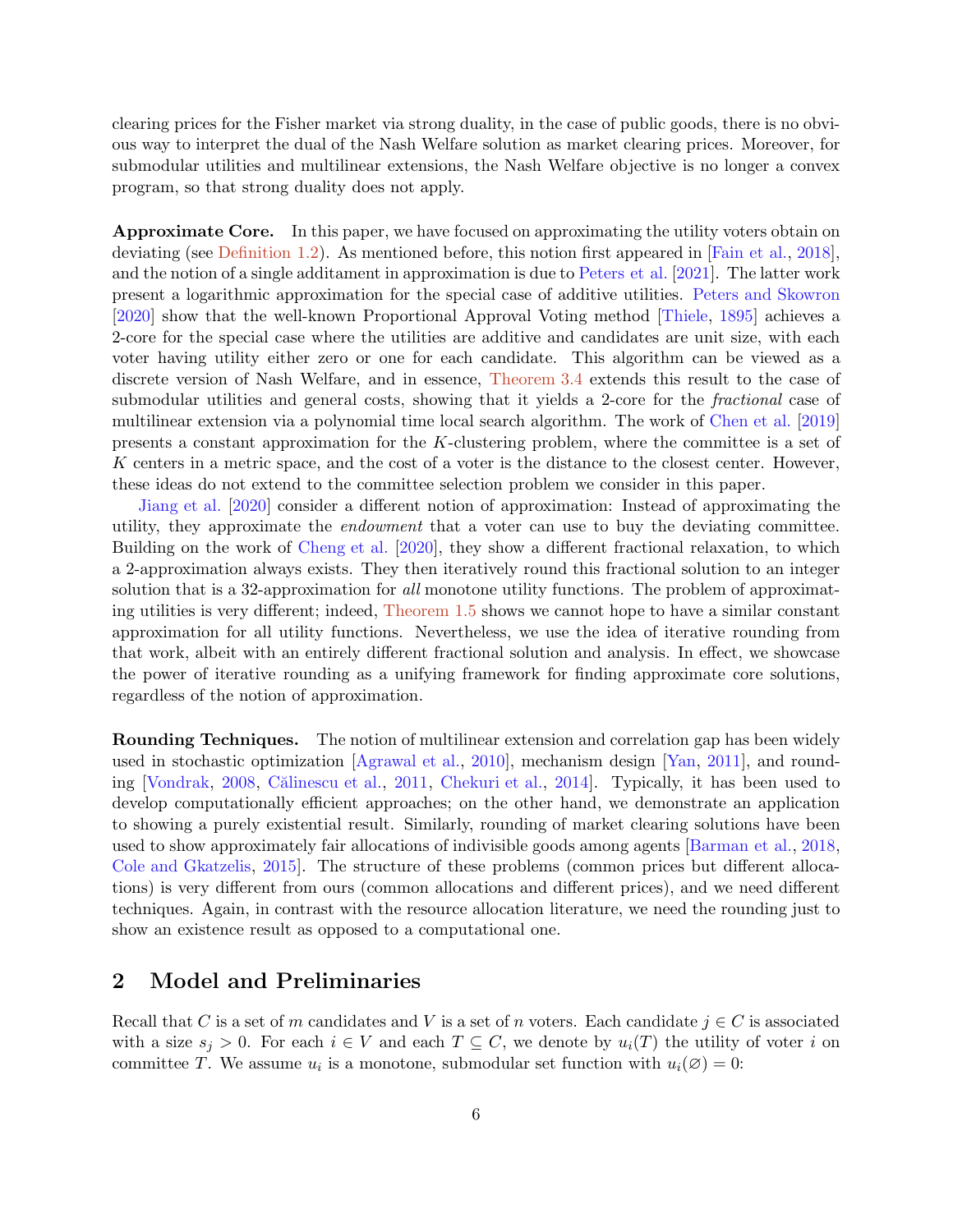- Monotonicity:  $u_i(T) \leq u_i(T') \quad \forall T \subseteq T'.$
- Submodularity:  $u_i(T \cup \{t\}) u_i(T) \ge u_i(T' \cup \{t\}) u_i(T') \quad \forall T \subseteq T', t \notin T'.$

We have a constraint of b on the total size of the committee. We call a committee  $O \subseteq C$ feasible (with respect to b) if:  $\sum_{j\in O} s_j \leq b$ .

Our goal is to find a committee in the  $\alpha$ -core for  $\alpha = O(1)$ . Recall its definition:

**Definition 1.2** ( $\alpha$ -Core). A committee O is in the  $\alpha$ -core if there is no  $S \subseteq V$  and  $T \subseteq C$  with  $\sum_{j\in T} s_j \leq \frac{|S|}{n} \cdot b$ , such that  $u_i(T) > \alpha \cdot u_i(O \cup \{q\})$  for every  $i \in S$  and  $q \in C$ . We call the candidate q an *additament*.

Fractional Allocations and Core. In the sequel, we will consider continuous extensions of the committee and the utility function. We define a *fractional committee* as a m-dimensional vector  $\mathbf{x} \geq 0$ . The quantity  $x_j$  denotes the fraction to which candidate j is allocated.

We denote by  $Cost(\mathbf{x}) := \sum_{j \in C} x_j \cdot s_j$  as the cost of the allocation x. Without loss of generality, we assume that  $\sum_{j \in C} s_j > b$ .

<span id="page-6-1"></span>Similarly, we consider continuous utilities  $U_i(\mathbf{x})$  for the voters, whose construction will be specified later. Given this notation, an  $\alpha$ -approximate fractional core, for  $\alpha \geq 1$  is defined as follows:

**Definition 2.1** ( $\alpha$ -Approximate Fractional Core). A fractional committee  $\mathbf{x} \geq 0$  with Cost $(\mathbf{x}) \leq b$ lies in the  $\alpha$ -approximate *fractional core* if there is no  $S \subseteq V$  and allocation  $z \ge 0$  with Cost( $z \ge 0$ )  $\frac{|S|}{|S|}$  $\frac{|S|}{|V|} \cdot b$  such that  $U_i(\mathbf{z}) > \alpha U_i(\mathbf{x})$  for all  $i \in S$ .

When  $\alpha = 1$ , we call the fractional committee **x** as simply lying in the *fractional core*.

# <span id="page-6-0"></span>3 Constant Approximate Core for Submodular Utilities

Our overall algorithm proceeds via constructing approximate fractional core for a well-known continuous relaxation, called the *multilinear relaxation*. We use a continuous time local search procedure for the Nash Welfare objective to find this fractional solution. We show that it is almost in a 2-approximate fractional core, and subsequently round it iteratively to find a solution in the approximate integer core. Our overall algorithm runs in time polynomial in the number of voters and candidates. We first present the entire algorithm as an existence proof, and then delve into the details of the running time in [Section 3.5.](#page-16-0)

# 3.1 First Observations

The following steps are without loss of generality, aiming to simplify future derivations in this section. We will assume  $\varepsilon \in (0, 1/20)$  is a small constant that we choose later. In a proof of existence we can set  $\varepsilon = 0$ ; however, we need  $\varepsilon > 0$  to achieve polynomial running time.

• Let  $u_i^{\max} := \max_j \{u_i(\{j\})\},\$  the maximum utility of voter i with a single item. We scale down every  $u_i(T)$  by a factor of  $u_i^{\max}$  and denote this normalized utility as  $u'_i(T) := \frac{u_i(T)}{u_i^{\max}}$ . (We ignore every voter with  $u_i(C) = 0$ , since they will not deviate in any situation.) By submodularity of the utility functions,  $u'_i(T) \in [0,m]$  for every i and  $T \subseteq C$ . This step preserves the original problem, since every voter multiplicatively compares utilities of different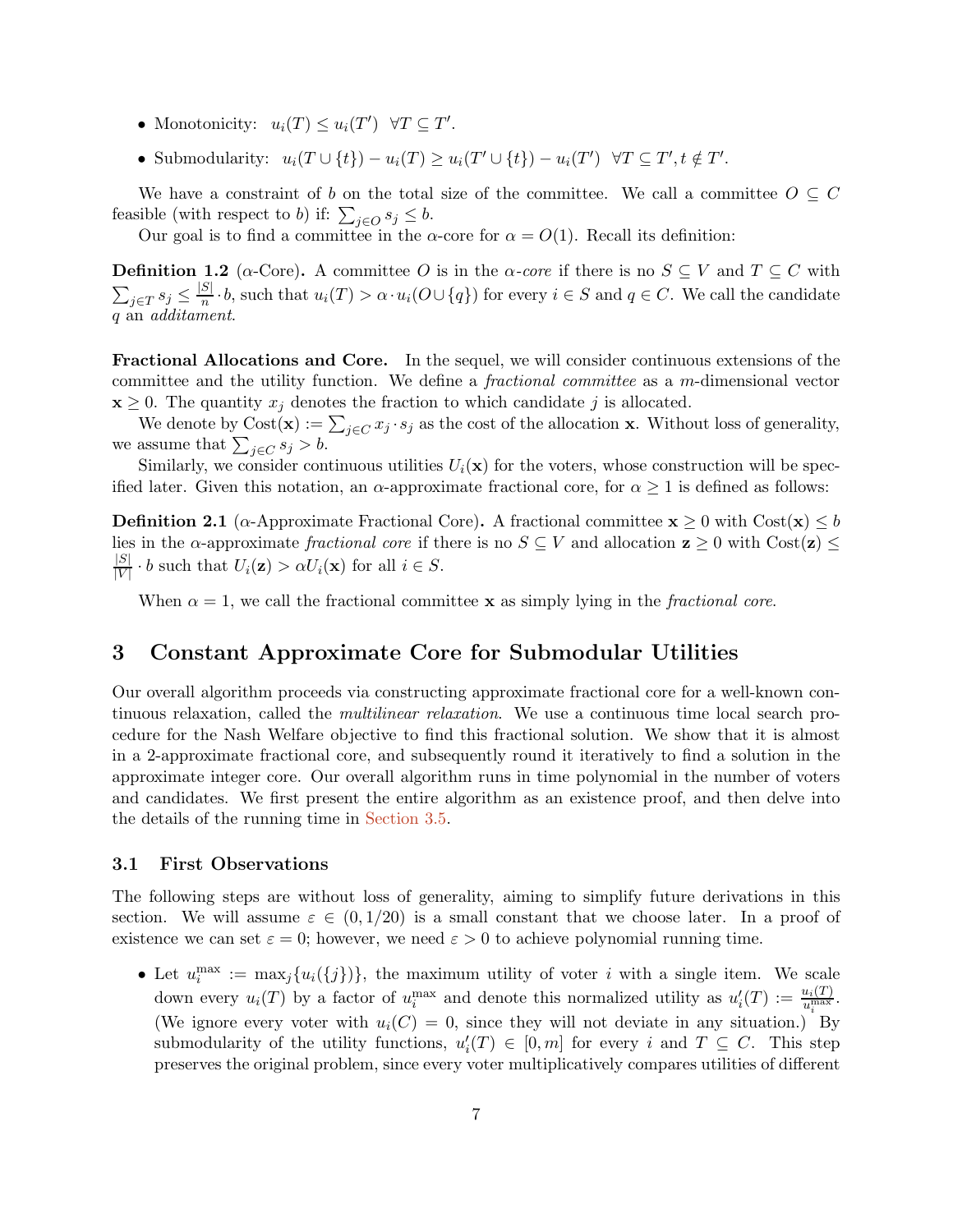committees in [Definition 1.2](#page-2-0) and different voters compare separately. Therefore, without loss of generality, we assume  $\max_i \{u_i(\{j\})\} = 1$  and thus  $u_i(T) \in [0, m], \forall T \subseteq C$ .

- We further assume  $s_j \leq b$  for each  $j \in C$ , as otherwise, the candidate cannot be selected in any feasible committee.
- Now define

$$
C_s := \{ j \mid s_j \le \varepsilon b/m \}
$$

as a set of "small enough" candidates. We place all these candidates in the solution. Clearly all candidates in  $C_s$  take up a total budget of at most  $\varepsilon b$  – the remaining budget is at least  $(1 - \varepsilon)b$ . Our algorithm then works with candidates in:

$$
C_{\ell} := C \setminus C_s = \{ j \mid s_j > \varepsilon b/m \}.
$$

Note that each candidate j in  $C_{\ell}$  now has size  $s_j > \varepsilon b/m$ .

### <span id="page-7-2"></span>3.2 The 2-Approximate Fractional Core

We now present a procedure that finds an approximate fractional core solution for an arbitrary budget  $B \in \left[\frac{\varepsilon}{5n}\right]$  $\frac{\varepsilon}{5m}$ *b*, *b*], and an arbitrary subset  $W \subseteq V$  of voters. We present the algorithm and its optimality properties below; however, we defer the polynomial running time analysis to [Section 3.5.](#page-16-0)

#### 3.2.1 Multilinear Extension

Recall that the utility function  $u_i(S)$  of voter i for  $S \subseteq C$  is non-negative, monotone, and submodular. We first extend these utilities to fractional allocations. A natural way to do that is to use the multilinear extension.

**Definition 3.1** (Multilinear Extension, [Călinescu et al., [2011,](#page-27-4) [Vondrak,](#page-29-1) [2008\]](#page-29-1)). Given a monotone, non-negative submodular function f, its *multilinear extension* F is defined for any  $\mathbf{x} \in [0,1]^m$ as:

$$
F(\mathbf{x}) = \sum_{T \subseteq C} f(T) \left( \prod_{j \in T} x_j \right) \left( \prod_{j \notin T} (1 - x_j) \right).
$$

<span id="page-7-0"></span>We will apply the following property of this function.

Lemma 3.2 (Concavity along Positive Directions, [\[C˘alinescu et al.](#page-27-4), [2011](#page-27-4)]). *Given a monotone, non-negative submodular function* f*, its multilinear extension* F *is concave along positive directions,* i.e., for all  $\mathbf{x_0}$  and all  $\mathbf{d} \geq \mathbf{0}$ , we have that  $F_{\mathbf{x_0},\mathbf{d}}(\lambda) = F(\mathbf{x_0} + \lambda \mathbf{d})$  is a monotone, non-negative *and concave function of*  $\lambda$ *.* 

We denote the multilinear extension of voter  $i$ 's utility function  $u_i$  for a fractional committee **x** as  $U_i(\mathbf{x})$ . The above lemma implies that  $\frac{\partial U_i}{\partial x_j} \geq 0$  for all  $i \in W, j \in C$ . The next lemma upper bounds the gradient. Here,  $\mathbf{x}-\mathbf{j}$  is  $\mathbf{x}$  with the j<sup>th</sup> dimension removed, and  $T \sim \mathbf{x}-\mathbf{j}$  means that T is chosen by including  $\ell \in C \setminus \{j\}$  independently with probability  $x_{\ell}$ .

<span id="page-7-1"></span>Lemma 3.3 (Bounded Gradient, [Călinescu et al., [2011](#page-27-4)]).

$$
\frac{\partial U_i(\mathbf{x})}{\partial x_j} = \sum_{T \subseteq C \setminus \{j\}} \Pr_{T \sim \mathbf{x}_{-j}}[T] \cdot (u_i(T \cup \{j\}) - u_i(T)) \le \max_j u_i(\{j\}) = 1.
$$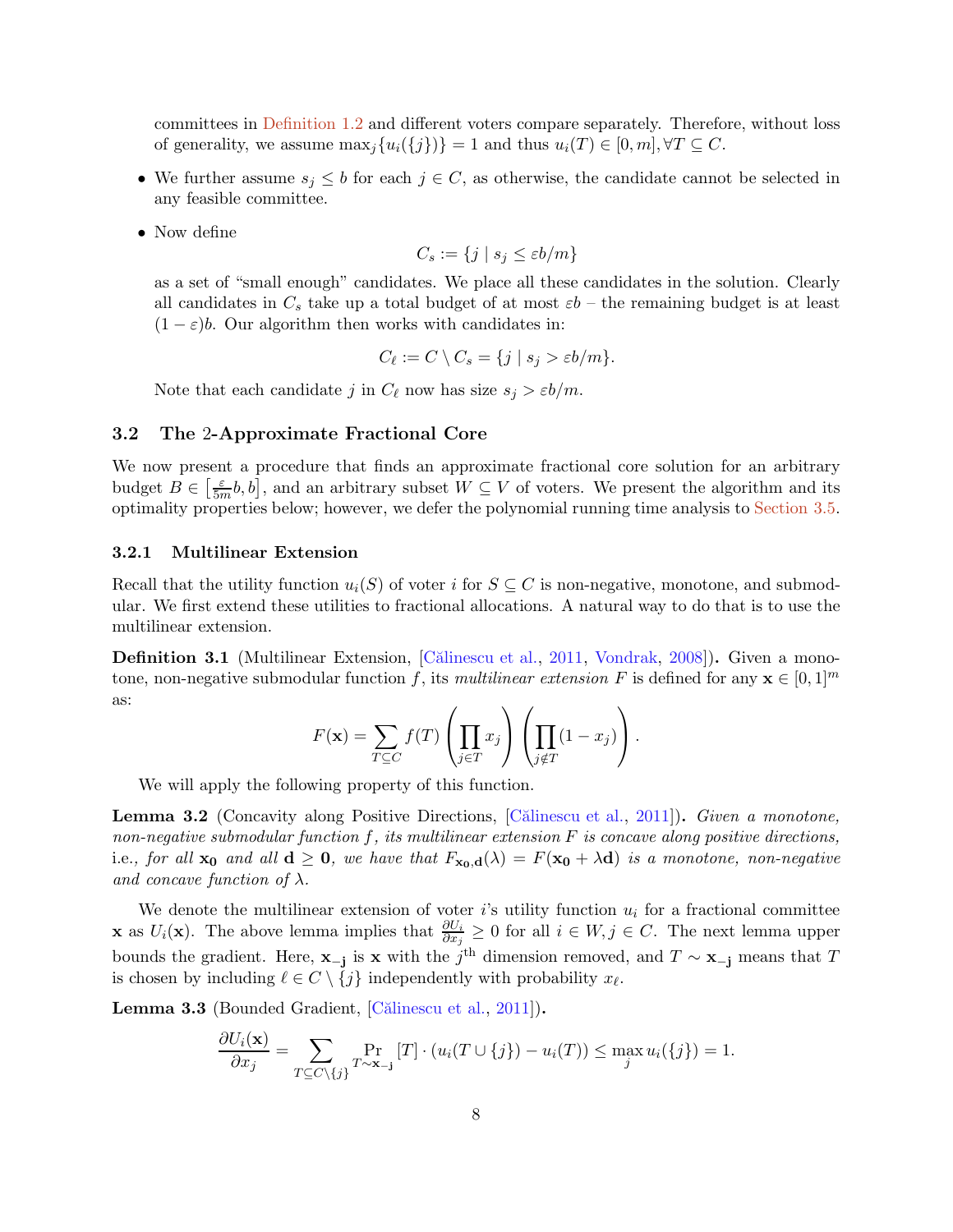#### 3.2.2 Nash Welfare and Local Search

The input of the algorithm consists of three parts: The utility function  $u_i(T)$  for each committee  $T \subseteq C$  and voter  $i \in W$ , the sizes of the candidates  $\{s_j\}$  and the total budget  $B \in \left[\frac{\varepsilon}{5m}b, b\right]$  on candidates in  $C_{\ell}$ . Recall that we assume all candidates in  $C_{s}$  have already been chosen. We assume w.l.o.g. that  $\sum_{j\in C_{\ell}} s_j > B$ . In our algorithm, we treat the utility function as an oracle which returns the utility of an agent i on a given committee in  $O(1)$  time.

In our algorithm, we will lower bound the allocation  $x_j$  by an amount  $\underline{x}_j$  that is defined as follows.

$$
\underline{x}_j = \begin{cases} 1 & j \in C_s, \\ \frac{B \cdot \varepsilon}{\sum_{j \in C_\ell} s_j} & j \in C_\ell. \end{cases}
$$

Nash Welfare. We will find a local optimum to the following *Nash Welfare* program to find the fractional solution.

$$
\begin{aligned}\n\text{Maximize } & \sum_{i \in W} \log U_i(\mathbf{x}) \\
\sum_{j \in C_\ell} s_j x_j & \leq B \\
x_j & \in \quad [x_j, 1] \quad \forall j \in C\n\end{aligned}
$$

Let  $\phi_i(\mathbf{x}) = \log U_i(\mathbf{x})$ , and  $\phi(\mathbf{x}) = \sum_{i \in W} \phi_i(\mathbf{x})$ . This is the objective value of the above program.

**Local Search.** We call the local search procedure as  $NW(C, W, \{U_i\}, B)$ . This procedure has a *step-size* parameter  $\delta = \frac{\varepsilon^7 b}{312m^6}$ . We start with any allocation  $\mathbf{x_0} \in [\underline{x}_j, 1]^m$  with  $\sum_{j \in C_\ell} s_j x_j =$ B. Note that such an allocation always exists since we assumed  $\sum_{j \in C_{\ell}} s_j > B$ , and further,  $\sum_{i \in C_{\ell}} s_i \underline{x}_i = \varepsilon B$ .  $_{j\in C_{\ell}}s_{j}\underline{x}_{j}=\varepsilon B.$ 

Given the current allocation **x**, we find candidates  $j, \ell \in C_{\ell}$  such that (i)  $x_j \leq 1 - \frac{\delta}{s}$  $\frac{\delta}{s_j};$  (ii)  $x_{\ell} \geq \underline{x}_{\ell} + \frac{\delta}{s_{\ell}}$ ; and (iii) the following condition holds:

<span id="page-8-1"></span>
$$
\frac{\partial \phi(\mathbf{x})}{\partial x_j \cdot s_j} > \frac{\partial \phi(\mathbf{x})}{\partial x_\ell \cdot s_\ell} + \frac{\varepsilon}{b}.\tag{1}
$$

Recall that b is the budget for the overall problem, not for the subroutine. While such a pair of candidates  $(j, \ell)$  exists, the algorithm increases  $x_j$  by  $\delta/s_j$ , and decreases  $x_{\ell}$  by  $\delta/s_{\ell}$ . Note that this update is feasible for the program, and preserves the cost of the allocation in  $C_{\ell}$  at exactly  $B$ , and is hence feasible for the above program. The procedure stops when such a pair of candidates  $(j, \ell)$  no longer exists.

#### 3.2.3 Analysis

In the analysis below, we assume the local optimum can be efficiently computed and present properties of this solution. The running time analysis is presented in [Section 3.5.](#page-16-0)

<span id="page-8-0"></span>We show the following result, which at a high level, extends the analysis of the PAV rule for binary additive utilities and unit sizes in [Peters and Skowron](#page-28-11) [\[2020](#page-28-11)] to the continuous setting, with submodular utilities and arbitrary sizes. This result will show as a corollary that  $NW(C, W, \{U_i\}, B)$  finds a 2-approximate fractional core outcome.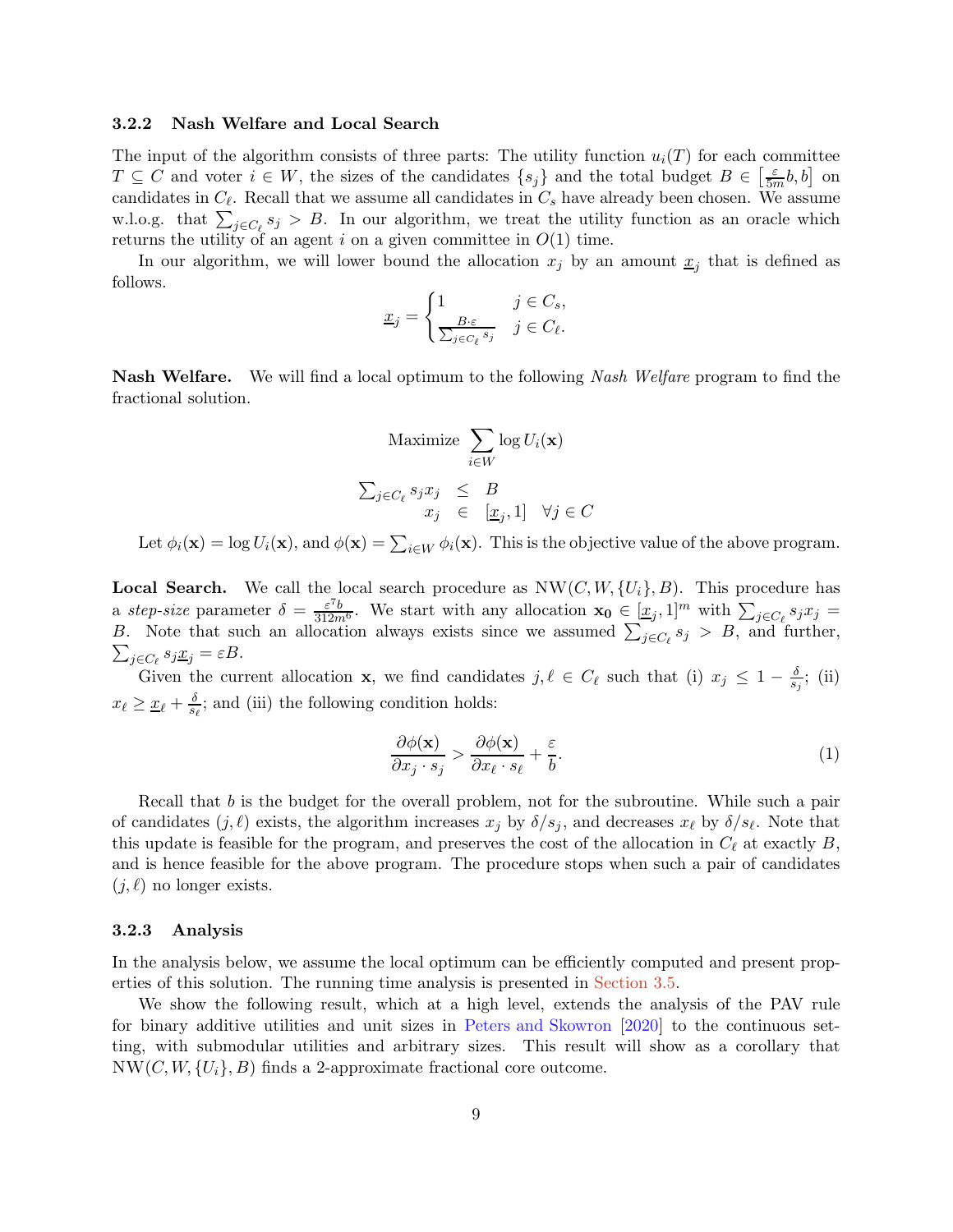**Theorem 3.4.** Given a set of voters W with utilities  $\{u_i\}$  and multilinear extensions  $\{U_i\}$ , and a *cost budget*  $B \in \left[\frac{\varepsilon}{5n}\right]$  $\frac{\varepsilon}{5m}$ b, b] on  $C_{\ell}$ , let **x** denote the solution to  $NW(C, W, \{U_i\}, B)$ *. Suppose a subset*  $S \subseteq W$  *of voters can choose an allocation*  $y \in [0,1]^m$  *with*  $Cost(y) \leq b$  *such that*  $U_i(y) > \theta U_i(x)$ *for all*  $i \in S$ *, where*  $\theta \geq 1$ *. Then:* 

$$
|S| < \frac{|W|}{B(1-\varepsilon)} \cdot \frac{\text{Cost}(\mathbf{y})}{\theta - 1 - 2\varepsilon}.
$$

*Proof.* Given the local optimum **x** with  $\sum_{j \in C_{\ell}} s_j x_j = B$ . Let  $M_1 = \{j \in C \mid x_j + \frac{\delta}{s_j} \}$  $\frac{\delta}{s_j} \leq y_j$ } and  $M_2 = \{j \in C \mid x_j < y_j < x_j + \frac{\delta}{s}$  $\frac{\delta}{s_j}$ . Note that  $M_1 \cup M_2 \subseteq C_{\ell}$ , since for all  $j \in C_s$ , we have  $x_i = 1 \geq y_i$ .

Let  $y'$  be the allocation where  $y'_j = y_j$  for  $j \in M_1$ , and  $y'_j = x_j$  otherwise. Note that when moving from **x** to **y'**, utility increase for  $i \in S$  can only come from allocation increase of candidates in  $M_1$ . Further, note that the direction  $y' - x$  is non-negative, since  $y_j > x_j$  for  $j \in M_1$  and  $y'_j = x_j$ for  $j \notin M_1$ .

By applying [Lemma 3.2](#page-7-0) to the multilinear function  $U_i$  and observing that  $\frac{\partial U_i}{\partial x_j} \geq 0$ , we have

$$
\sum_{j\in M_1} \frac{\partial U_i(\mathbf{x})}{\partial x_j}\cdot y_j + U_i(\mathbf{x}) \ge \sum_{j\in C} \frac{\partial U_i(\mathbf{x})}{\partial x_j}\cdot (y'_j - x_j) + U_i(\mathbf{x}) \ge U_i(\mathbf{y}'),
$$

where the last inequality follows from the concavity of  $U_i$  in non-negative directions.

Consider now the allocation **z**, where  $z_j = y_j$  if  $j \in M_1 \cup M_2$ , and  $z_j = x_j$  otherwise. Note that  $\mathbf{z} \geq \mathbf{y}$ , so that  $U_i(\mathbf{z}) \geq U_i(\mathbf{y})$ . Further, the direction  $\mathbf{z} - \mathbf{y}'$  is non-negative, since  $z_j = y_j \geq x_j = y'_j$ for  $j \in M_2$ , and  $z_j = y'_j$  otherwise. Applying [Lemma 3.2](#page-7-0) again gives

$$
U_i(\mathbf{z}) \leq U_i(\mathbf{y}') + \sum_j \frac{\partial U_i(\mathbf{y}')}{\partial y'_j} \cdot (z_j - y'_j) = U_i(\mathbf{y}') + \sum_{j \in M_2} \frac{\partial U_i(\mathbf{y}')}{\partial x_j} \cdot (y_j - y'_j).
$$

Combining the relations above and observing that  $U_i(\mathbf{z}) \geq U_i(\mathbf{y})$ , we have

$$
\sum_{j\in M_1}\frac{\partial U_i(\mathbf{x})}{\partial x_j}\cdot y_j+U_i(\mathbf{x})\geq U_i(\mathbf{y}')\geq U_i(\mathbf{y})-\sum_{j\in M_2}\frac{\partial U_i(\mathbf{y}')}{\partial x_j}\cdot (y_j-y'_j).
$$

By [Lemma 3.3,](#page-7-1) we have  $\frac{\partial U_i(\mathbf{y}')}{\partial x_i}$  $\frac{\partial f_i(\mathbf{y}')}{\partial x_j} \leq 1$  for all  $j \in M_2$ . Further,  $y_j - y'_j = y_j - x_j \leq \frac{\delta}{s_j}$  $\frac{\delta}{s_j} \leq \frac{\varepsilon^6}{312m^5},$ since  $s_j \ge \frac{\varepsilon}{m}b$  and  $\delta = \frac{\varepsilon^7 b}{312m^6}$ . Therefore, for any  $i \in S$ , we have:

$$
\sum_{j\in M_1}\frac{\partial U_i(\mathbf{x})}{\partial x_j}\cdot y_j\geq U_i(\mathbf{y})-U_i(\mathbf{x})-\frac{\varepsilon^6}{312m^4}>(\theta-1)U_i(\mathbf{x})-\frac{\varepsilon^6}{312m^4},
$$

where we have used that  $U_i(\mathbf{y}) > \theta U_i(\mathbf{x})$  for all  $i \in S$ .

Note now that

<span id="page-9-0"></span>
$$
U_i(\mathbf{x}) \ge u_i^{\max} \cdot \underline{x}_j = \frac{B \cdot \varepsilon}{\sum_{j \in C_\ell} s_j} \ge \frac{\varepsilon^2 \cdot b/m}{b \cdot m} = \frac{\varepsilon^2}{m^2},\tag{2}
$$

where we have used that  $s_j \leq b$  for all  $j \in C$ , and  $B \geq \frac{\varepsilon}{5m}b$ . Combining the two inequalities above gives

$$
\sum_{j\in M_1} \frac{\partial U_i(\mathbf{x})}{\partial x_j}\cdot y_j \geq (\theta - 1 - \varepsilon)\cdot U_i(\mathbf{x}).
$$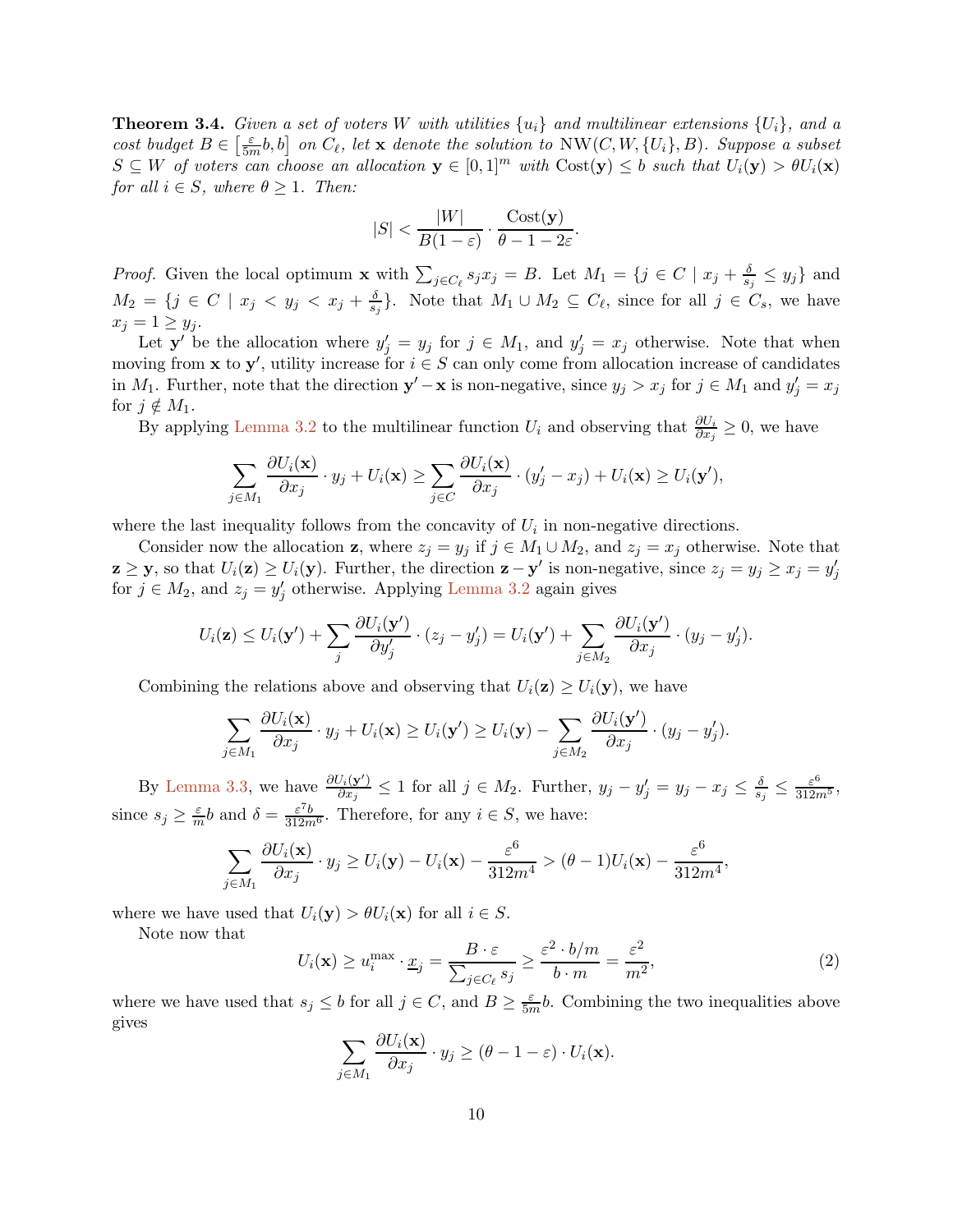Summing this inequality over all candidates in  $S$ , we have

$$
\sum_{i \in S} \sum_{j \in M_1} \frac{\partial U_i(\mathbf{x})}{\partial x_j} \cdot \frac{y_j}{U_i(\mathbf{x})} \ge |S| \cdot (\theta - 1 - \varepsilon).
$$

Since  $\frac{\partial \phi_i(\mathbf{x})}{\partial x_j} = \frac{1}{U_i(\mathbf{x})}$  $\frac{1}{U_i(\mathbf{x})}\cdot\frac{\partial U_i(\mathbf{x})}{\partial x_j}$  $\frac{\partial i(\mathbf{x})}{\partial x_j}$ , we have

$$
\frac{\sum_{j \in M_1} \left( y_j \cdot s_j \cdot \frac{\partial \phi(\mathbf{x})}{\partial x_j \cdot s_j} \right)}{\sum_{j \in M_1} y_j \cdot s_j} \ge \frac{\sum_{j \in M_1} \left( \sum_{i \in S} \frac{\partial \phi_i(\mathbf{x})}{\partial x_j \cdot s_j} \cdot y_j \cdot s_j \right)}{\sum_{j \in M_1} y_j \cdot s_j} \ge \frac{\sum_{i \in S} \sum_{j \in M_1} \frac{\partial U_i(\mathbf{x})}{\partial x_j} \cdot \frac{y_j}{U_i(\mathbf{x})}}{\sum_{j \in M_1} y_j \cdot s_j} \ge \frac{|S| \cdot (\theta - 1 - \varepsilon)}{\text{Cost}(\mathbf{y})}.
$$

Therefore,

$$
\max_{j\in M_1} \frac{\partial \phi(\mathbf{x})}{\partial x_j \cdot s_j} > \frac{|S| \cdot (\theta - 1 - \varepsilon)}{\text{Cost}(\mathbf{y})} \ge \frac{|S| \cdot (\theta - 1 - 2\varepsilon)}{\text{Cost}(\mathbf{y})} + \varepsilon/b,
$$

where we have used that  $Cost(y) \leq b$  and  $|S| \geq 1$ . Let  $j_1$  denote the  $j \in M_1$  that achieves the maximum in the previous inequality.

Now, let  $R_1 = \{j \in C_\ell \mid x_j \geq \underline{x}_j + \frac{\delta}{s}\}$  $\frac{\delta}{s_j}$ . Applying [Lemma 3.2](#page-7-0) along the positive direction **x** gives  $\sum_{j\in C} x_j\cdot \frac{\partial U_i(\mathbf{x})}{\partial x_j}$  $\frac{U_i(\mathbf{x})}{\partial x_j} \leq U_i(\mathbf{x})$ . Since  $\frac{\partial U_i(\mathbf{x})}{\partial x_j} \geq 0$  for all  $j \in C$ , we have

$$
\sum_{j\in R_1} x_j \cdot \frac{\partial U_i(\mathbf{x})}{\partial x_j} \le U_i(\mathbf{x}).
$$

Summing this over all  $i \in W$ , we have:

$$
\sum_{i\in W}\sum_{j\in R_1}x_j\cdot s_j\cdot \frac{\partial \phi_i(\mathbf{x})}{\partial x_j\cdot s_j}=\sum_{i\in W}\frac{\sum_{j\in R_1}x_j\cdot \frac{\partial U_i(\mathbf{x})}{\partial x_j}}{U_i(\mathbf{x})}\leq \sum_{i\in W}\frac{U_i(\mathbf{x})}{U_i(\mathbf{x})}=|W|.
$$

Therefore,

$$
\frac{\sum_{j \in R_1} x_j \cdot s_j \cdot \frac{\partial \phi(\mathbf{x})}{\partial x_j \cdot s_j}}{\sum_{j \in R_1} x_j \cdot s_j} = \frac{\sum_{i \in W} \sum_{j \in R_1} x_j \cdot s_j \cdot \frac{\partial \phi_i(\mathbf{x})}{\partial x_j \cdot s_j}}{\sum_{j \in R_1} x_j \cdot s_j} \le \frac{|W|}{\sum_{j \in R_1} x_j \cdot s_j} \le \frac{|W|}{B(1-\varepsilon)}
$$

The last inequality holds since  $\sum_{j \in C_{\ell} \setminus R_1} x_j \cdot s_j \leq \sum_{j \in C_{\ell} \setminus R_1} \frac{\delta}{s_j}$  $\frac{\delta}{s_j} \cdot s_j \leq m\delta \leq \varepsilon B$ , where we have used that  $\delta = \frac{\varepsilon^7 b}{312m^6}$  and  $B \ge \frac{\varepsilon}{5m} b$ . This implies  $\sum_{j \in R_1} s_j x_j \ge B(1 - \varepsilon)$ .

Therefore,

$$
\min_{j \in R_1} \frac{\partial \phi(\mathbf{x})}{\partial x_j \cdot s_j} \le \frac{|W|}{B(1-\varepsilon)}.
$$

Let  $j_2$  denote the  $j \in R_1$  that achieves this minimum.

Note that  $x_{j_1} < y_{j_1}$  and  $x_{j_2} > \underline{x}_{j_2}$  by assumption. Further, since **x** is locally optimal, [Eq. \(1\)](#page-8-1) cannot hold for  $j = j_2$  and  $\ell = j_1$ . This means  $\frac{\partial \phi(\mathbf{x})}{\partial x_{j_1} \cdot s_{j_1}} \leq \frac{\partial \phi(\mathbf{x})}{\partial x_{j_2} \cdot s_j}$  $\frac{\partial \varphi(\mathbf{x})}{\partial x_{j_2} \cdot s_{j_2}} + \varepsilon/b$ . Therefore, we have

$$
\frac{|S| \cdot (\theta - 1 - 2\varepsilon)}{\text{Cost}(\mathbf{y})} < \frac{\partial \phi(\mathbf{x})}{\partial x_{j_1} \cdot s_{j_1}} - \varepsilon/b \le \frac{\partial \phi(\mathbf{x})}{\partial x_{j_2} \cdot s_{j_2}} \le \frac{|W|}{B(1 - \varepsilon)}
$$

Rearranging completes the proof.

 $\Box$ 

.

.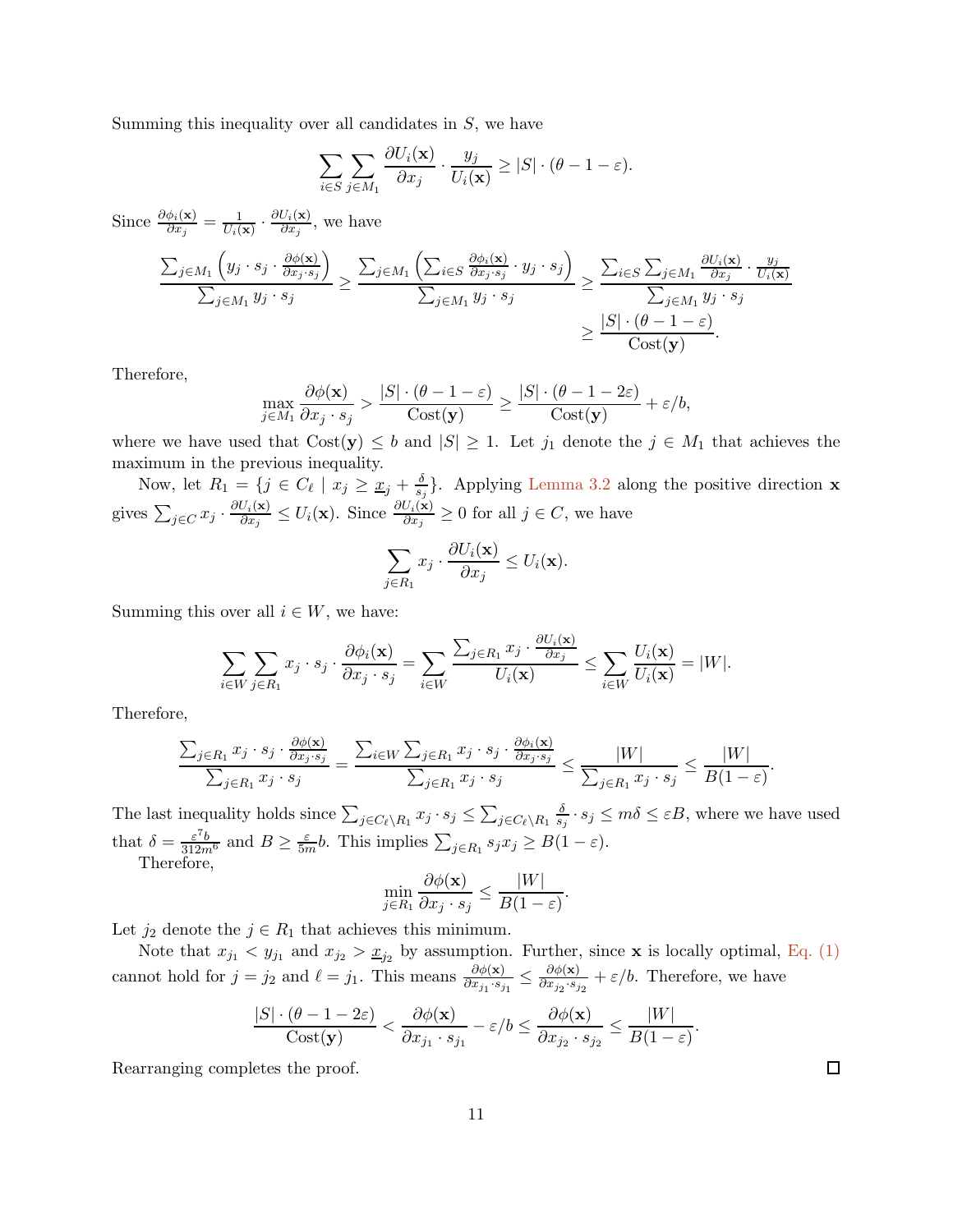As an aside, the following corollary is immediate if all one wants is an approximate fractional core on the utilities  $\{U_i\}$  and budget b. Note that the proof trivially extends to *any* continuous, concave utilities  $\{U_i\}$ , since these are concave in positive directions.

**Corollary 3.5.** The solution  $\mathbf{x}$  of  $NW(C, V, \{U_i\}, b)$  is in a 2*-approximate fractional core for* any *continuous concave utilities* {Ui}*.*

*Proof.* Setting  $\theta = 2$  and  $\varepsilon = 0$  in [Theorem 3.4,](#page-8-0) if there exists an S and a solution y such that  $U_i(\mathbf{y}) > 2U_i(\mathbf{x})$  for all  $i \in S$ , then  $|S| < \frac{|W|}{b} \cdot \text{Cost}(\mathbf{y})$ . This contradicts [Definition 2.1](#page-6-1) and thus completes the proof.  $\Box$ 

# 3.3 Randomized Rounding and Satisfied Voters

We now present a randomized rounding scheme on the fractional solution constructed above. Since the utilities of voters are different but the allocation is the same, we will need the rounding of the fractional allocation to be *oblivious* to the utilities. The natural approach is therefore randomized rounding. Clearly, if we randomly round, the expected utility of a voter in the integral committee is at least that in the fractional core. However, the same cannot be said for an arbitrary *realization* of the randomization: there can be many voters having lower-than-expected utilities, and they can form a coalition and deviate. Further, the size of the resulting committee can exceed the bound B. Therefore, we cannot directly argue that the resulting integral committee will lie in the core.

Our contribution in this section is to show a rounding procedure that ensures that with constant probability, a constant fraction of voters obtain at least a constant fraction of the utilities they obtained in the fractional solution. We will use this as a subroutine in our main procedure in [Section 3.4](#page-13-0) in order to argue that these voters will not form part of any deviating coalition.

#### 3.3.1 Rounding Procedure

To begin with, in the sequel, we will distinguish between items that are fractionally and integrally allocated as follows:

**Definition 3.6** (Fully and Fractionally Allocated Items). An item  $j \in C$  in the fractional solution is *fully allocated* if  $x_j \geq 1$ ; we call it *fractionally allocated* if  $x_j \in (0,1)$ . Note that all items in  $C_s$ are fully allocated.

The rounding procedure has a parameter  $\kappa \leq 1$ , and executes as shown in [Algorithm 1.](#page-11-0)

<span id="page-11-0"></span>

| <b>Algorithm 1</b> Randomized Rounding of Fractional Allocation <b>x</b>     |
|------------------------------------------------------------------------------|
| 1: function $\text{Round}(C, W, \{U_i\}, B)$                                 |
| $\mathbf{x} \leftarrow \text{NW}(C, W, \{U_i\}, \kappa B)$<br>2:             |
| $O \leftarrow C_s$<br>3:                                                     |
| $T_2 \leftarrow \{j \in C_\ell \mid s_j \leq \kappa B\}$<br>4:               |
| Include $j \in T_2$ in O independently with probability min $(1, x_i)$<br>5: |
| return $O$<br>6:                                                             |
| 7: end function                                                              |
|                                                                              |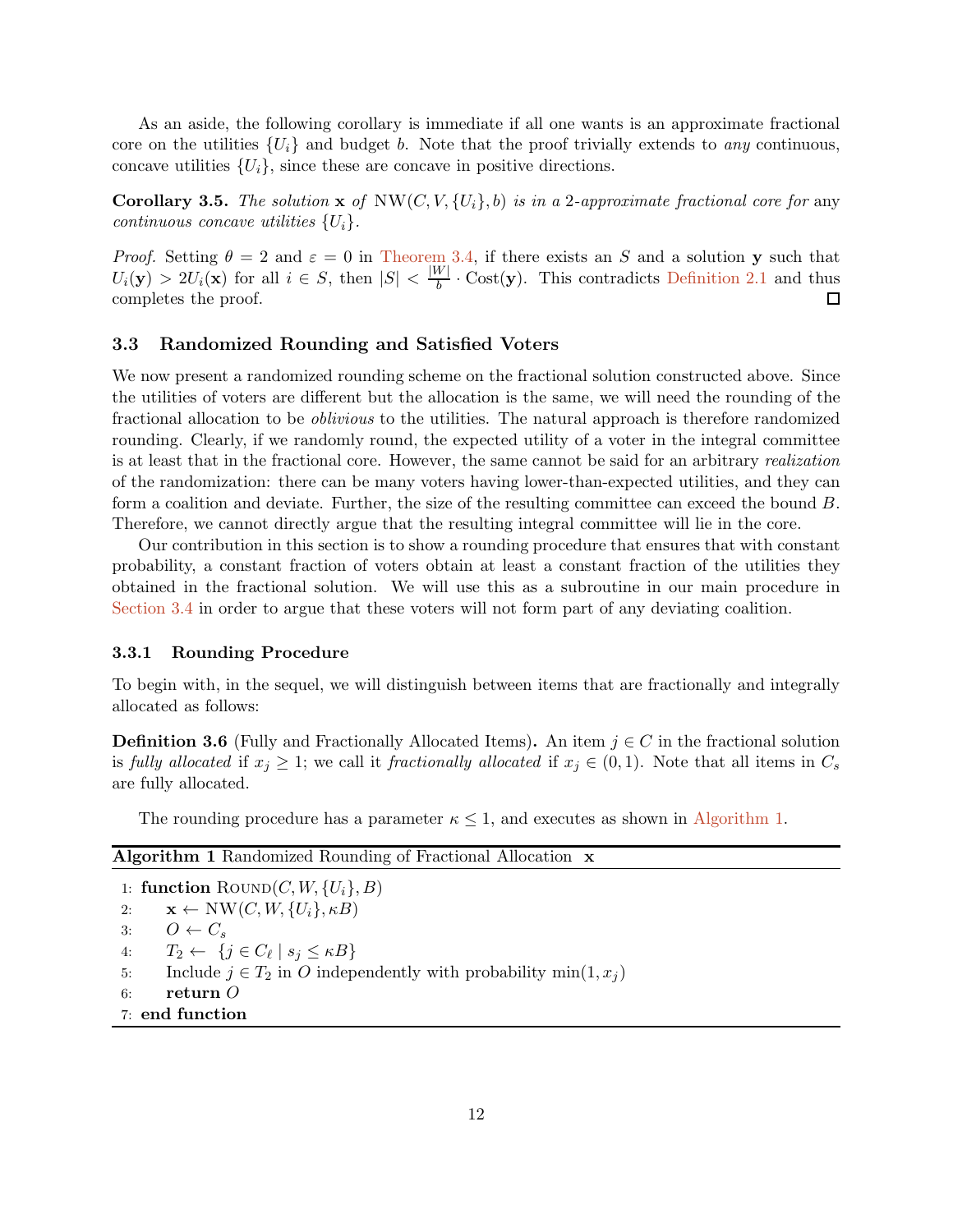#### 3.3.2 Satisfied Voters

<span id="page-12-3"></span>We now define what it means for a voter to be *satisfied*, and present a bound on the number of satisfied voters after the procedure ROUND is applied.

**Definition 3.7** ( $\gamma$ -Satisfied). Let x be the fractional solution of NW(C, W,  $\{U_i\}$ ,  $\kappa B$ ), and O be the resulting integer committee found by ROUND(C, W,  $\{U_i\}$ , B). For  $\gamma \geq 2$ , we say that voter i is *γ*-satisfied by O w.r.t. solution **x** if there is a  $q \in C$  such that  $u_i(O \cup \{q\}) \geq \frac{U_i(\mathbf{x})}{\gamma}$  $\frac{(\mathbf{x})}{\gamma}$ .

<span id="page-12-0"></span>Our main result in this section is the following theorem.

Theorem 3.8 (Constant Fraction of Constant-Satisfied Voters for Submodular Utilities). *Given the fractional solution* x *produced by*  $NW(C, W, \{U_i\}, \kappa B)$  *where*  $|W| = n'$ *, there is a integral committee* O produced by  $\text{Round}(C, W, \{U_i\}, B)$  with at least  $(1 - \beta)n'$   $\gamma$ -satisfied voters, where

<span id="page-12-2"></span>
$$
\beta = \left(\kappa e^{1-\kappa}\right)^{\frac{1}{\kappa}} + (\gamma - 1)e^{2-\gamma}.
$$
\n(3)

*Further, this committee is feasible, so that*  $\sum_{j \in O \cap C_{\ell}} s_j \leq B$ .

<span id="page-12-1"></span>For the proof, we will need the following lemma is the analog of [Lemma 4.7](#page-21-0) for submodular functions.

**Lemma 3.9** (Lower Tail Bound, [\[Chekuri et al.](#page-27-5), [2010\]](#page-27-5)). *Assume*  $f({j}) \in [0,1]$  *for all*  $j \in C$ *, and let*  $\mu_0 = F(\mathbf{x})$ *, where* F *is the multilinear extension of* f. Let O *denote the outcome of independent randomized rounding applied to*  $\mathbf{x} \in [0,1]^m$ *. Then for any*  $\rho > 1$ *:* 

$$
\Pr\bigg[f(O) \le \frac{\mu_0}{\rho}\bigg] \le \left(\rho e^{1-\rho}\right)^{\frac{\mu_0}{\rho}}.
$$

*Proof of [Theorem 3.8.](#page-12-0)* We show that for each voter i, the probability that i is γ-satisfied is at least  $1 - \beta$ . This implies the number of  $\gamma$ -satisfied voters is at least  $(1 - \beta)n'$  in expectation, and thus it is at least  $(1 - \beta)n'$  for some realization produced by ROUND.

Let  $T_1 = \{j \in C_\ell \mid s_j \geq \kappa B\}$  and  $T_2 = C \setminus T_1$ . Fix voter i with utility function  $u_i$ , and multilinear extension  $U_i$ .

Let  $G_1$  denote the multilinear extension restricted only to candidates in  $T_1$ , that is,

$$
G_1(\mathbf{x}) = \sum_{T \subseteq T_1} u_i(T) \left( \prod_{j \in T} x_j \right) \left( \prod_{j \in T_1 \setminus T} (1 - x_j) \right).
$$

and similarly,  $G_2$  denote the multilinear extension restricted to  $T_2$ , that is,

$$
G_2(\mathbf{x}) = \sum_{T \subseteq T_2} u_i(T) \left( \prod_{j \in T} x_j \right) \left( \prod_{j \in T_2 \setminus T} (1 - x_j) \right).
$$

By sub-additivity of  $u_i$ , we have  $U_i(\mathbf{x}) \leq G_1(\mathbf{x}) + G_2(\mathbf{x})$ , and by monotonicity of  $u_i$ , we have  $U_i(\mathbf{x}) \geq \max(G_1(\mathbf{x}), G_2(\mathbf{x})).$ 

We now split the analysis into several cases: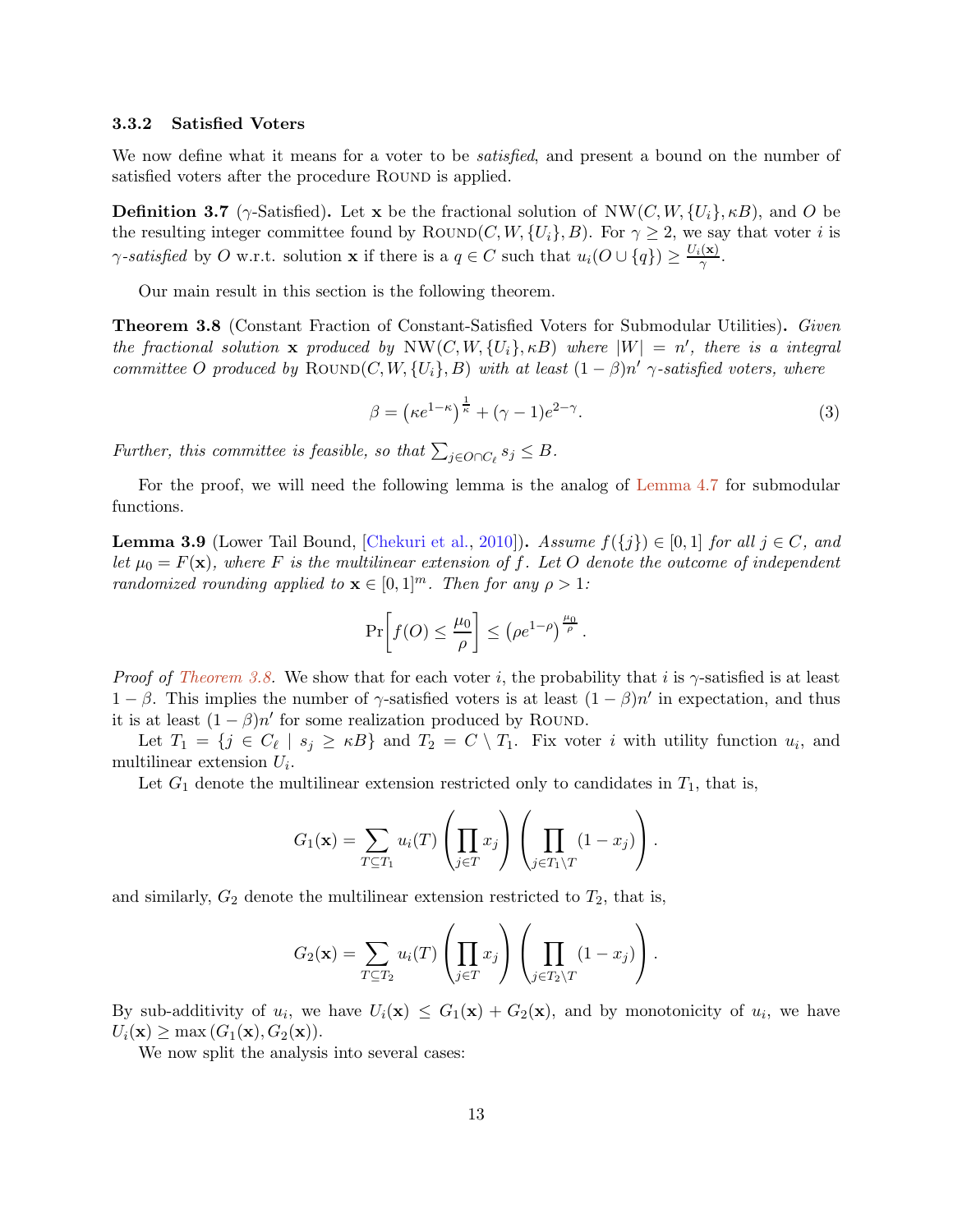**Case (1):** Suppose  $G_1(\mathbf{x}) \geq \frac{1}{\gamma} U_i(\mathbf{x})$ . In this case, we make two observations. First,

$$
G_1(\mathbf{x}) \leq \sum_{T \subseteq T_1} \left( \sum_{j \in T} u_i(\{j\}) \right) \left( \prod_{j \in T} x_j \right) \left( \prod_{j \in T_1 \setminus T} (1 - x_j) \right) \leq \sum_{j \in T_1} x_j u_i(\{j\}).
$$

Further, since  $\sum_{j\in T_1} s_j x_j \leq \kappa B$ , and since  $s_j \geq \kappa B$  for all  $j \in T_1$ , we have  $\sum_{j\in T_1} x_j \leq 1$ . Putting these together, we have

$$
G_1(\mathbf{x}) \le \max_{j \in T_1} u_i(\{j\}).
$$

Therefore, using  $j^* = \operatorname{argmax}_{j \in T_1} u_i(\{j\})$  as additament makes i achieve utility at least  $1/\gamma$  fraction of  $U_i(\mathbf{x})$ . Therefore, i is  $\gamma$ -satisfied just by the additament.

**Case (2):** We now assume  $G_1(\mathbf{x}) \leq \frac{1}{\gamma} U_i(\mathbf{x})$  and thus  $G_2(\mathbf{x}) \geq (1 - 1/\gamma)U_i(\mathbf{x})$ . Suppose there exists  $\ell \in T_2$  such that  $u_i(\{\ell\}) \geq \frac{1}{\gamma-1}G_2(\mathbf{x})$ . Then, just using  $\ell$  as additament causes the utility of i to be at least  $1/\gamma$  fraction of  $F_i(\mathbf{x})$  and voter i is  $\gamma$ -satisfied by the additament  $\ell$ .

**Case (3):** In the final case, we have  $G_2(\mathbf{x}) \ge (1 - 1/\gamma)U_i(\mathbf{x})$ , and we assume that for all  $j \in T_2$ ,  $u_i(\{\ell\}) < \frac{1}{\gamma - 1}G_2(\mathbf{x})$ . Let  $O' = O \cap C_{\ell}$ .

First note that  $\mathbb{E}\left[\sum_{j\in O'} s_j\right] \leq \kappa B$ , since  $O'$  is the result of randomized rounding of **x** and since  $\sum_{j \in C_{\ell}} s_j x_j \leq \kappa B$ . Further,  $O' \subseteq T_2 \cap C_{\ell}$ , and for all  $j \in T_2 \cap C_{\ell}$ , we have  $s_j \leq \kappa B$ . Therefore, a standard application of Chernoff bounds yields:

$$
\Pr\left[\sum_{j\in O'} s_j > B\right] \le \left(\kappa e^{1-\kappa}\right)^{\frac{1}{\kappa}}.
$$

Further, note that for all  $j \in T_2$ , we have that the marginal  $u_i({\ell}) < \frac{1}{\gamma-1}G_2(\mathbf{x})$ . Applying [Lemma 3.9](#page-12-1) with  $\rho = \gamma - 1$ , we have:

$$
\Pr\left[u_i(O) \leq \frac{G_2(\mathbf{x})}{\gamma - 1}\right] \leq (\gamma - 1)e^{2-\gamma}.
$$

Therefore, by union bounds, with probability at least  $1-\beta$ , we have both events: (1) The committee O' is feasible for size B; and (2)  $u_i(O) \geq \frac{G_2(\mathbf{x})}{\gamma-1} \geq \frac{U_i(\mathbf{x})}{\gamma}$  $\frac{f(x)}{\gamma}$ , implying *i* is  $\gamma$ -satisfied by O. This completes the proof.  $\Box$ 

<span id="page-13-1"></span>The following corollary shows that this step can be implemented in polynomial time.

**Corollary 3.10.** For  $\beta$  defined in [Eq.](#page-12-2) (3),  $n' = |W|$  and any  $\varepsilon \in (0,1)$ , a committee  $O \subseteq C$  with  $(1 - \beta - \varepsilon)n'$   $\gamma$ -satisfied voters can be computed with probability  $1 - \frac{1}{poly(m,n)}$  in time poly $(n, m, 1/\varepsilon)$ .

*Proof.* Let X be the random variable indicating the number of  $\gamma$ -satisfied voters returned by ROUND(C, W,  $\{U_i\}$ , B). By [Theorem 3.8,](#page-12-0) we have  $\mathbb{E}[X] = (1 - \beta)n'$ . Further,  $X \leq n'$ . Therefore,  $Pr[X \geq (1 - \beta - \varepsilon)n] \geq \frac{\varepsilon}{\beta + \varepsilon} \geq \frac{\varepsilon}{2}$ . A standard application of sampling bounds now completes the proof.  $\Box$ 

# <span id="page-13-0"></span>3.4 The Constant Approximation to the Core

In this section, we design an algorithm for the overall problem, and prove that it returns a committee in an  $O(1)$ -core. The algorithm will repeatedly construct fractional solutions and round them, using the algorithms developed above as subroutines. The analysis critically requires the local optimality property of the Nash Welfare objective, captured in [Theorem 3.4.](#page-8-0)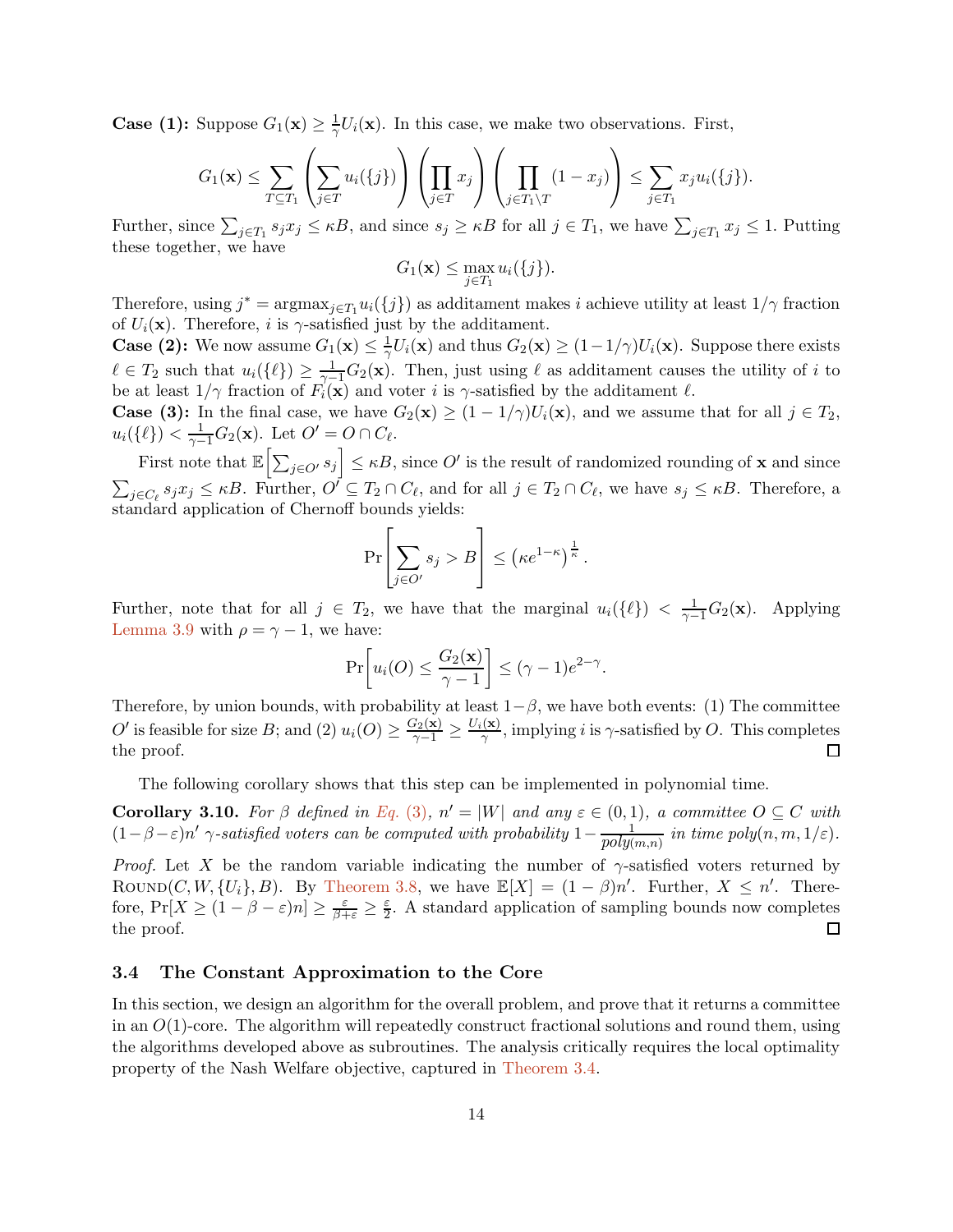### 3.4.1 Algorithm

[Algorithm 2](#page-14-0) finds an approximate core solution in the following way: It iteratively computes the fractional local optimum to Nash Welfare on the remaining voters with a scaled-down budget, rounds it, eliminates voters that are  $\gamma$ -satisfied with respect to the solution at this iteration, scales down the budget again, and iterates on the remaining voters with the smaller budget. The scaling parameter  $\omega$  for the budget will be determined later. The overall structure of the algorithm is similar to that in [Jiang et al., 2020], though the details of constructing the fractional solution, and the resulting proof of correctness are entirely different.

#### <span id="page-14-0"></span>Algorithm 2 Iterative Rounding of the Nash Welfare Solution

1: function ITERROUND $(C, V, \{u_{ij}\}, b)$ 2:  $t \leftarrow 0$ 3:  $V_0 \leftarrow V$ 4:  $T^* \leftarrow C_s$ 5:  $b_0 \leftarrow (1 - \varepsilon)(1 - \omega)b$ 6: while  $b_t \geq \frac{\varepsilon}{m}b$  do 7:  $\mathbf{x}_t \leftarrow \text{NW}(C, V_t, \{U_i\}, \kappa b_t)$ 8:  $O_t \leftarrow$  Solution of ROUND(C, W,  $\{U_i\}$ ,  $b_t$ ) that satisfies [Corollary 3.10](#page-13-1) 9:  $W_t \leftarrow$  Voters in  $V_t$  that are  $\gamma$ -satisfied by  $O_t$  with respect to the solution  $\mathbf{x}_t$ 10:  $V_{t+1} \leftarrow V_t \setminus W_t$  $11:$  $\ast \leftarrow T^* \cup O_t$ 12:  $b_{t+1} \leftarrow \omega b_t$ 13:  $t \leftarrow t + 1$ 14: end while 15: **return**  $T^*$  as the final integer solution 16: end function

#### <span id="page-14-1"></span>3.4.2 Analysis

Let  $n = |V|$ , and recall that b is the initial budget. We will show that the solution  $T^*$  lies in the  $\alpha$ -core for the set V of voters with size constraint b. First note that since  $\sum_{j\in C_s} s_j \leq \varepsilon b$ , and since each  $O_t$  is feasible for budget  $b_t$ , we have:

$$
\sum_{j\in T^*} s_j \leq \varepsilon b + \sum_t \sum_{j\in O_t} s_j \leq \varepsilon b + \sum_t b_t = \varepsilon b + (1-\varepsilon)(1-\omega) \sum_{t\geq 0} \omega^t b \leq b.
$$

Therefore, the solution  $T^*$  is feasible for the size b.

First note that when  $b_t < \frac{\varepsilon}{n}$  $\frac{\varepsilon}{m}b$ , since all items in  $C_{\ell}$  has  $s_j > \frac{\varepsilon}{m}$  $\frac{\varepsilon}{m}$ *b*, we have  $\sum_{j \in C_{\ell}} x_{jt} < 1$ . Since  $C_s \subseteq T^*$ , for any fractional solution  $\mathbf{x}_t$ , we have  $\max_{j \in C} u(\{j\}) \geq U_i(\mathbf{x}_t)$ , so that all voters are 1-satisfied. This implies  $V_t = \emptyset$  at termination, so that any voter  $i \in V$  belongs to  $W_{t'}$  for some  $t'$ .

For the purpose of contradiction, we assume the resulting solution  $T^*$  is not in the  $\alpha$ -core [\(Definition 1.2\)](#page-2-0), where  $\alpha \geq 1$  is a quantity we will determine later. Let S denote the set of voters that deviate, and let A denote the set of items they deviate to. We have  $\sum_{j\in A} s_j \leq \frac{|S|}{n} \cdot b$ , and A provides an  $\alpha$ -factor larger utility to voters in S even after including any additament.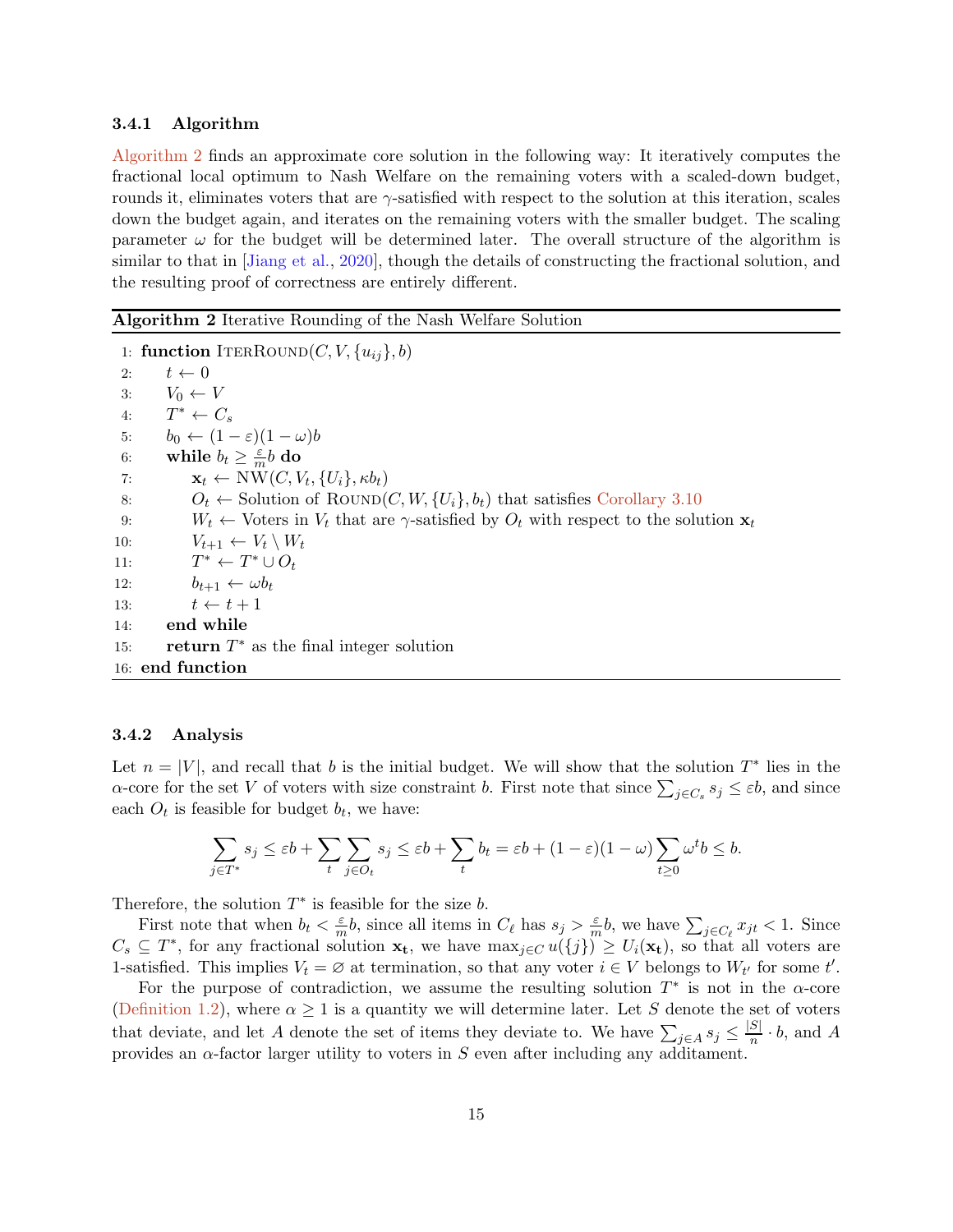Consider the voters in  $W_t$ , and let  $S_t = S \cap W_t$ . These voters are  $\gamma$ -satisfied by  $O_t$  with respect to the fractional solution  $x_t$  [\(Definition 3.7\)](#page-12-3). Therefore, if  $i \in S_t$  deviates to A to obtain an  $\alpha$ -factor larger utility, it must be that  $U_i(A) \geq \frac{\alpha}{\gamma}$  $\frac{\alpha}{\gamma} \cdot U_i(\mathbf{x}_t)$ . Let  $\theta = \frac{\alpha}{\gamma}$  $\frac{\alpha}{\gamma}$ . We will assume  $\theta > 1$  below.

Using [Theorem 3.4,](#page-8-0) since  $x_t$  is a local optimum, using y as the set  $S_t$ , and observing that all agents  $i \in S_t$  have  $U_i(\mathbf{y}) > \theta U_i(\mathbf{x}_t)$ , where  $\theta = \frac{\alpha}{\gamma}$  $\frac{\alpha}{\gamma}$ , we have:

$$
|S_t| \le \frac{n_t}{\kappa b_t \cdot (1-\varepsilon)} \cdot \frac{\sum_{j \in A} s_j}{\theta - 1 - 2\varepsilon}.
$$

Summing this over all t, and using  $\sum_{j \in A} s_j \leq \frac{|S|}{n} b$ , we have:

$$
|S| = \sum_{t} |S_t| \le \frac{\sum_{j \in A} s_j}{(\theta - 1 - 2\varepsilon)(1 - \varepsilon)} \cdot \sum_{t} \frac{n_t}{\kappa b_t} \le \frac{|S|}{n} \cdot \frac{b}{(\theta - 1 - 2\varepsilon)(1 - \varepsilon)} \cdot \sum_{t} \frac{n_t}{\kappa b_t}
$$

Therefore, for a blocking coalition to exist, we need:

<span id="page-15-0"></span>
$$
\frac{b}{n} \cdot \sum_{t} \frac{n_t}{\kappa b_t} \ge (\theta - 1 - 2\varepsilon)(1 - \varepsilon) = \left(\frac{\alpha}{\gamma} - 1 - 2\varepsilon\right)(1 - \varepsilon). \tag{4}
$$

.

We will now set the parameters  $\omega, \gamma, \alpha$  so that the above inequality is false. First note by [Corollary 3.10](#page-13-1) that  $n_{t+1} \leq (\beta + \varepsilon)n_t$  where  $\beta$  satisfied [Eq. \(3\).](#page-12-2) Further,  $b_{t+1} = \omega b_t$ . Therefore,

$$
\frac{n_{t+1}}{b_{t+1}} \le \frac{\beta + \varepsilon}{\omega} \cdot \frac{n_t}{b_t}
$$

with  $\frac{n_0}{b_0} = \frac{n}{(1-\omega)(}$  $\frac{n}{(1-\omega)(1-\varepsilon)b}$ . Therefore,

<span id="page-15-1"></span>
$$
\frac{(1-\varepsilon)b}{n} \cdot \sum_{t} \frac{n_t}{\kappa b_t} \le \frac{1}{(1-\omega)\kappa} \cdot \sum_{t\ge 0} \left(\frac{\beta+\varepsilon}{\omega}\right)^t = \frac{\omega}{(1-\omega)(\omega-\beta-\varepsilon)\kappa}.\tag{5}
$$

Combining Eq.  $(4)$  and Eq.  $(5)$ , for a blocking coalition to exist, we need

$$
\alpha \le \frac{\omega \gamma}{\kappa (1-\omega) \left(\omega-(\gamma-1) e^{2-\gamma}-(\kappa e^{1-\kappa})^{\frac{1}{\kappa}}-\varepsilon\right) (1-\varepsilon)^2}+(1+2\varepsilon)\cdot \gamma.
$$

For an  $\alpha$  slightly larger than the right-hand side, a blocking coalition will therefore not exist. Then The right-hand side of the above inequality is approximately minimized when  $\omega = 0.23$ ,  $\gamma = 7.435$ ,  $\kappa = 0.21$  $\kappa = 0.21$  and  $\varepsilon \to 0$ , yielding  $\alpha < 67.37$ .<sup>1</sup> This finally yields the following theorem; the only missing detail is the running time of local search in [Section 3.2,](#page-7-2) which we address in [Section 3.5.](#page-16-0)

Theorem 1.3 (Main Theorem). *For monotone submodular utilities, a* 67.37*-core is always nonempty. One such solution can be computed in polynomial time.*

<span id="page-15-2"></span><sup>&</sup>lt;sup>1</sup>Note that for this choice of  $\kappa$ , the subroutine NW(C,  $V_t$ ,  $\{U_i\}$ ,  $\kappa b_t$ ) is run with budget at least  $\kappa b_t \geq \kappa \frac{\varepsilon}{m} b \geq \frac{\varepsilon}{5m} b$ , so that the precondition of [Theorem 3.4](#page-8-0) holds.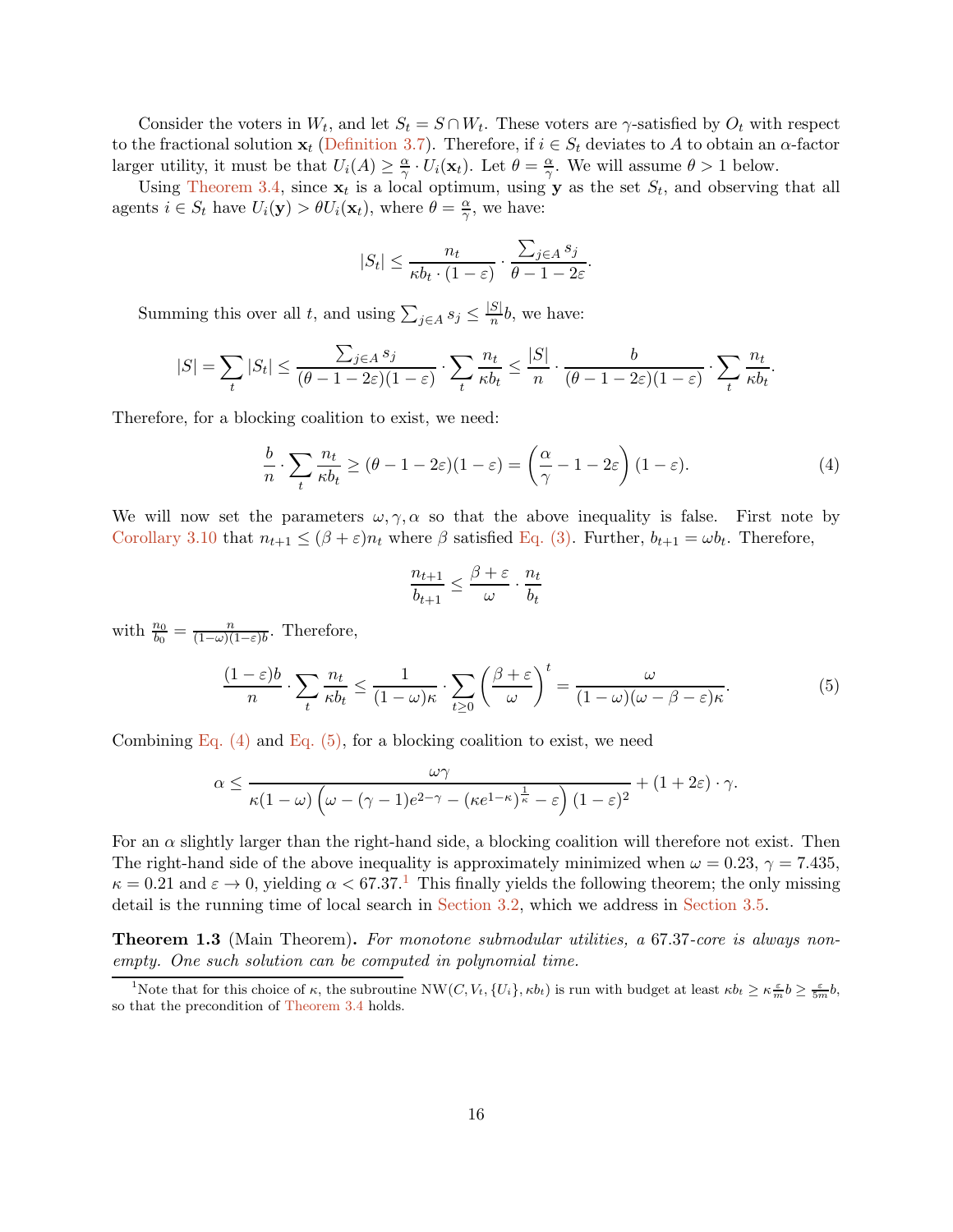# <span id="page-16-0"></span>3.5 The Running Time of Local Search

We now show that [Algorithm 2](#page-14-0) runs in polynomial time. This requires showing that the local search procedure in [Section 3.2](#page-7-2) runs in polynomial time; the rest of the steps in [Algorithm 2](#page-14-0) can easily be implemented efficiently. We will show this in two parts: The partial derivatives  $\frac{\partial \phi_i(\mathbf{x})}{\partial x_j}$ can be approximately computed efficiently; and the number of iterations (finding the candidate pair  $(j, \ell)$  and updating the allocations) performed by the local search procedure is polynomially bounded.

#### 3.5.1 Estimating the Gradient of the Nash Welfare Objective

We first show how to estimate the derivative of  $\phi(\mathbf{x})$  in the procedure in [Section 3.2.](#page-7-2) First, the estimation procedure for  $U_i$  and its derivative is the same as that in Călinescu et al. [\[2011](#page-27-4)]: Each time we compute  $U_i(\mathbf{x})$ , we pretend x is a product distribution over candidates, and sample H times it. Denote the samples as the committees  $O_h \sim \mathbf{x}$  where  $h \in \{1, 2, \ldots, H\}$ . We calculate the quantity  $\hat{U}_i(\mathbf{x}) = \frac{1}{H} \cdot \sum_{h=1}^H u_i(O_h)$  as the estimation of  $U_i(\mathbf{x})$ . The following lemma gives a bound on the additive error of estimation on  $U_i(\mathbf{x})$  if H is sufficiently large.

**Lemma 3.11** (Călinescu et al. [2011]). 
$$
\Pr\left[\left|\hat{U}_i(\mathbf{x}) - U_i(\mathbf{x})\right| > \Delta\right] < 2e^{-\frac{\Delta^2 \cdot H}{m^2}}
$$
.

<span id="page-16-2"></span>Since the derivative of  $U_i$  is given in [Lemma 3.3,](#page-7-1) its error is bounded by estimating the multilinear function twice. This yields the following lemma:

Lemma 3.12. *In the local search procedure in [Section 3.2,](#page-7-2) suppose the total number of times the multilinear function*  $U_i$  *and its derivative is evaluated is* N. Then, using poly  $(N, m, \frac{1}{\Delta})$  samples, *the additive error in each estimate is bounded by*  $\Delta$  *with probability*  $1 - \frac{1}{poly(m,N)}$ .

In the sequel, we will set  $\Delta = \frac{\varepsilon^6}{64n \cdot m^5}$ . We denote the estimated derivative of the multilinear function as  $\frac{\partial U_i(\mathbf{x})}{\partial x}$  $\frac{U_i(\mathbf{x})}{\hat{\partial}x_i}$ , and the estimated derivative of  $\phi_i(\mathbf{x})$  and  $\phi(\mathbf{x})$  as  $\frac{\hat{\partial}\phi_i(\mathbf{x})}{\hat{\partial}x_j}$  $\frac{\phi_i(\mathbf{x})}{\hat{\partial}x_j} \;=\; \frac{1}{\hat{U}_i}\,\cdot\, \frac{\hat{\partial}U_i(\mathbf{x})}{\hat{\partial}x_j}$  $\frac{\partial i(\mathbf{x})}{\partial x_j}$  and  $\hat{\partial}\phi(\mathbf{x})$  $\frac{\partial \phi(\mathbf{x})}{\partial x_j} = \sum_{i=1}^n$  $\hat{\partial}\phi_i(\mathbf{x})$  $\frac{\partial \hat{\theta}_{i}(x)}{\partial x_{j}}$  respectively. We have the following lemma for bounding the error of estimating  $\partial \phi(\mathbf{x})$  $\frac{\partial \phi(\mathbf{x})}{\partial x_j} \cdot \frac{1}{s_j}$  $\frac{1}{s_j}$ . For this proof and subsequent ones, we crucially need that the Nash Welfare program in [Section 3.2](#page-7-2) lower bounds the allocations as  $x_j \geq \underline{x}_j$ .

<span id="page-16-1"></span>**Lemma 3.13.** Let  $\Delta = \frac{\varepsilon^6}{64n \cdot m^5}$ , and suppose  $x_j \geq x_j$  for all candidates  $j \in C_\ell$ , where  $x_j$  is *as defined in [Section 3.2.](#page-7-2) If for any*  $j \in C_{\ell}$  *and all*  $i \in V$ *, we have:*  $\left| \hat{U}_i(\mathbf{x}) - U_i(\mathbf{x}) \right| < \Delta$  and  $\begin{array}{c} \begin{array}{c} \begin{array}{c} \end{array} \\ \begin{array}{c} \end{array} \end{array} \end{array}$  $\hat{\partial}U_i(\mathbf{x})$  $\frac{\partial U_i(\mathbf{x})}{\partial x_j}-\frac{\partial U_i(\mathbf{x})}{\partial x_j}$  $\partial x_j$  $\vert < \Delta$ *, then it holds that*  $\frac{1}{s_j}$ .  $\hat{\partial}\phi(\mathbf{x})$  $\frac{\partial \phi(\mathbf{x})}{\partial x_j} - \frac{\partial \phi(\mathbf{x})}{\partial x_j}$  $\partial x_j$  $\leq \frac{\varepsilon}{8b}$ .

*Proof.* We have

$$
\left| \frac{\hat{\partial}\phi_i(\mathbf{x})}{\hat{\partial}x_j} - \frac{\partial\phi_i(\mathbf{x})}{\partial x_j} \right| = \left| \frac{1}{\hat{U}_i(\mathbf{x})} \cdot \frac{\hat{\partial}U_i(\mathbf{x})}{\hat{\partial}x_j} - \frac{1}{U_i(\mathbf{x})} \cdot \frac{\partial U_i(\mathbf{x})}{\partial x_j} \right|
$$
  

$$
\leq \frac{1}{U_i(\mathbf{x}) - \Delta} \cdot \left( \frac{\partial U_i(\mathbf{x})}{\partial x_j} + \Delta \right) - \frac{1}{U_i(\mathbf{x})} \cdot \frac{\partial U_i(\mathbf{x})}{\partial x_j}
$$
  

$$
\leq \left| \frac{\Delta \cdot \left( U_i(\mathbf{x}) + \frac{\partial U_i(\mathbf{x})}{\partial x_j} \right)}{(U_i(\mathbf{x}) - \Delta)^2} \right|.
$$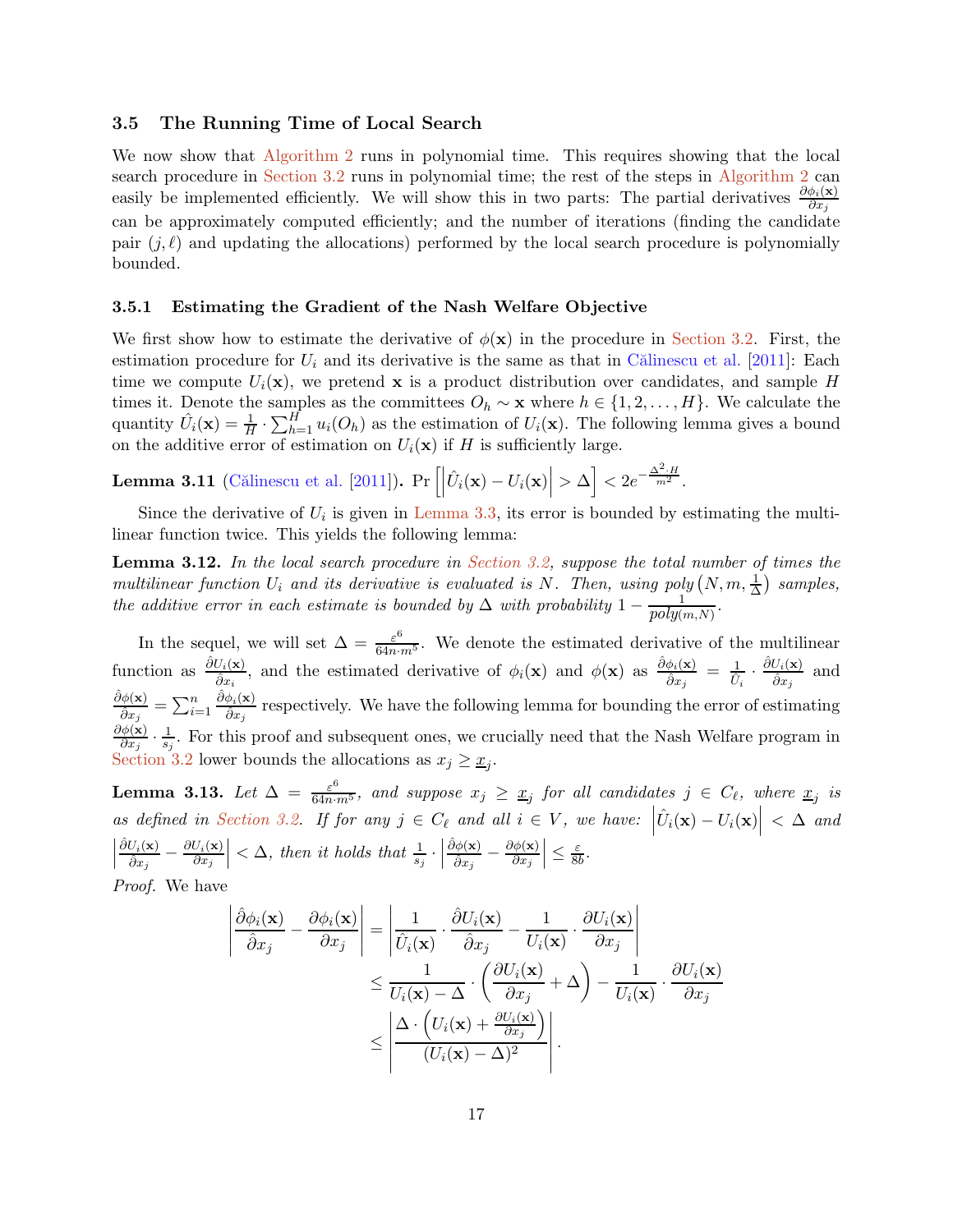By [Lemma 3.3,](#page-7-1) we have  $\frac{\partial U_i(\mathbf{x})}{\partial x_j} \leq 1$ . If  $\Delta \leq \frac{\varepsilon^2}{2m^2}$ , then by [Eq. \(2\)](#page-9-0) we have  $2\Delta \leq U_i(\mathbf{x})$ , thus:

$$
\left|\frac{\hat{\partial}\phi_i(\mathbf{x})}{\hat{\partial}x_j}-\frac{\partial\phi_i(\mathbf{x})}{\partial x_j}\right|=\left|\frac{\Delta\cdot\left(U_i(\mathbf{x})+\frac{\partial U_i(\mathbf{x})}{\partial x_j}\right)}{(U_i(\mathbf{x})-\Delta)^2}\right|\leq \left|\frac{\Delta\cdot\left(U_i(\mathbf{x})+1\right)}{U_i(\mathbf{x})^2/4}\right|\leq \left|\frac{\Delta\cdot 2}{\frac{\varepsilon^4}{m^4}/4}\right|\leq \left|\frac{8\Delta\cdot m^4}{\varepsilon^4}\right|.
$$

Since  $s_j \geq \frac{\varepsilon}{m}b$  for  $j \in C_{\ell}$ , we have

$$
\frac{1}{s_j} \cdot \left| \frac{\partial \phi(\mathbf{x})}{\partial x_j} - \frac{\partial \phi(\mathbf{x})}{\partial x_j} \right| \le \frac{1}{s_j} \sum_{i=1}^n \left| \frac{\partial \phi_i(\mathbf{x})}{\partial x_j} - \frac{\partial \phi_i(\mathbf{x})}{\partial x_j} \right| \le \left| \frac{8\Delta \cdot m^4}{\varepsilon^4} \right| \cdot n \cdot \frac{m}{b \cdot \varepsilon} \le \frac{8\Delta \cdot m^5 \cdot n}{\varepsilon^5 \cdot b} = \frac{\varepsilon}{8b}. \quad \Box
$$

# 3.5.2 Number of Iterations in Local Search

The local search procedure in [Section 3.2](#page-7-2) iteratively finds a pair of candidates  $(j, \ell)$  such that

<span id="page-17-0"></span>
$$
\frac{\hat{\partial}\phi(\mathbf{x})}{\hat{\partial}x_j} \cdot \frac{1}{s_j} > \frac{\hat{\partial}\phi(\mathbf{x})}{\hat{\partial}x_\ell} \cdot \frac{1}{s_\ell} + \frac{3\varepsilon}{4b}.\tag{6}
$$

 $\overline{\phantom{a}}$  $\overline{\phantom{a}}$ I  $\overline{\phantom{a}}$ I  $\overline{1}$ 

Each time it finds such a pair, it increases  $x_j$  by  $\delta \cdot \frac{1}{s}$  $\frac{1}{s_j}$  and decreases  $x_\ell$  by  $\delta \cdot \frac{1}{s_\ell}$  $\frac{1}{s_{\ell}}$ . Note that at stopping, [Eq. \(6\)](#page-17-0) does not hold, which by [Lemma 3.13](#page-16-1) implies [Eq. \(1\)](#page-8-1) also does not hold with high probability. Therefore, the termination condition in [Section 3.2](#page-7-2) is satisfied.

<span id="page-17-1"></span>In order to bound the number of iterations of this procedure, we first show that the first and second partial derivatives of  $\phi$  are bounded from above.

**Lemma 3.14.** If  $\phi_i(\mathbf{x}) = \log U_i(\mathbf{x})$  and  $x_j \geq \underline{x}_j$  for all candidates  $j \in C_\ell$ , where  $\underline{x}_j$  is as defined *in [Section 3.2,](#page-7-2) then we have the following bounds for all*  $j, k \in C_{\ell}$  *and*  $i \in W$ :

$$
0 \le \frac{\partial \phi_i(\mathbf{x})}{\partial x_j} = O\left(\frac{m^2}{\varepsilon^2}\right) \qquad \text{and} \qquad \left|\frac{\partial^2 \phi_i(\mathbf{x})}{\partial x_j \partial x_k}\right| = O\left(\frac{m^4}{\varepsilon^4}\right).
$$

*Proof.* Since  $\phi_i(\mathbf{x}) = \log U_i(\mathbf{x})$ , using [Lemma 3.3,](#page-7-1) we have  $\frac{\partial \phi_i(\mathbf{x})}{\partial x_j} \leq \frac{1}{U_i}$  $\frac{1}{U_i}$ . Combining this with [Eq. \(2\)](#page-9-0) gives  $\frac{\partial \phi_i(\mathbf{x})}{\partial x_j} \leq \frac{5m^2}{\varepsilon^2}$  $\frac{m^2}{\varepsilon^2}$ .

We next bound the second order derivatives as follows. Here,  $\mathbf{x}_{-j,k}$  is  $\mathbf{x}$  with the j<sup>th</sup> and  $k^{\text{th}}$ dimension removed, and  $T \sim \mathbf{x}_{-j,k}$  means that T is chosen by including  $\ell \in C \setminus \{j,k\}$  independently with probability  $x_{\ell}$ . The first inequality below uses [Eq. \(2\).](#page-9-0)

$$
\begin{split}\n\left| \frac{\partial^2 \phi_i(\mathbf{x})}{\partial x_j \partial x_k} \right| &= \left| -\frac{1}{U_i(\mathbf{x})^2} \cdot \frac{\partial U_i(\mathbf{x})}{\partial x_j} + \frac{1}{U_i(\mathbf{x})} \cdot \frac{\partial^2 U_i(\mathbf{x})}{\partial x_j \partial x_k} \right| \\
&\leq \frac{25m^4}{\varepsilon^4} + \left| \frac{5m^2}{\varepsilon^2} \cdot \sum_{T \subseteq C \setminus \{j,k\}} \Pr_{T \sim \mathbf{x}_{-j,\mathbf{k}}} [T] \cdot (u_i(T \cup \{j,k\}) - u_i(T \cup \{j\}) - u_i(T \cup \{k\}) + u_i(T)) \right| \\
&\leq \frac{25m^4}{\varepsilon^4} + \frac{5m^2}{\varepsilon^2} \cdot \sum_{T \subseteq C \setminus \{j,k\}} \Pr_{T \sim \mathbf{x}_{-j,\mathbf{k}}} [T] \cdot \left( u_i(T \cup \{k\}) - u_i(T) - u_i(T \cup \{j,k\}) + u_i(T \cup \{j\}) \right) \\
&\leq \frac{25m^4}{\varepsilon^4} + \frac{5m^2}{\varepsilon^2} \cdot \sum_{T \subseteq C \setminus \{j,k\}} \Pr_{T \sim \mathbf{x}_{-j,\mathbf{k}}} [T] \cdot 1 \leq \frac{26m^4}{\varepsilon^4}.\n\end{split}
$$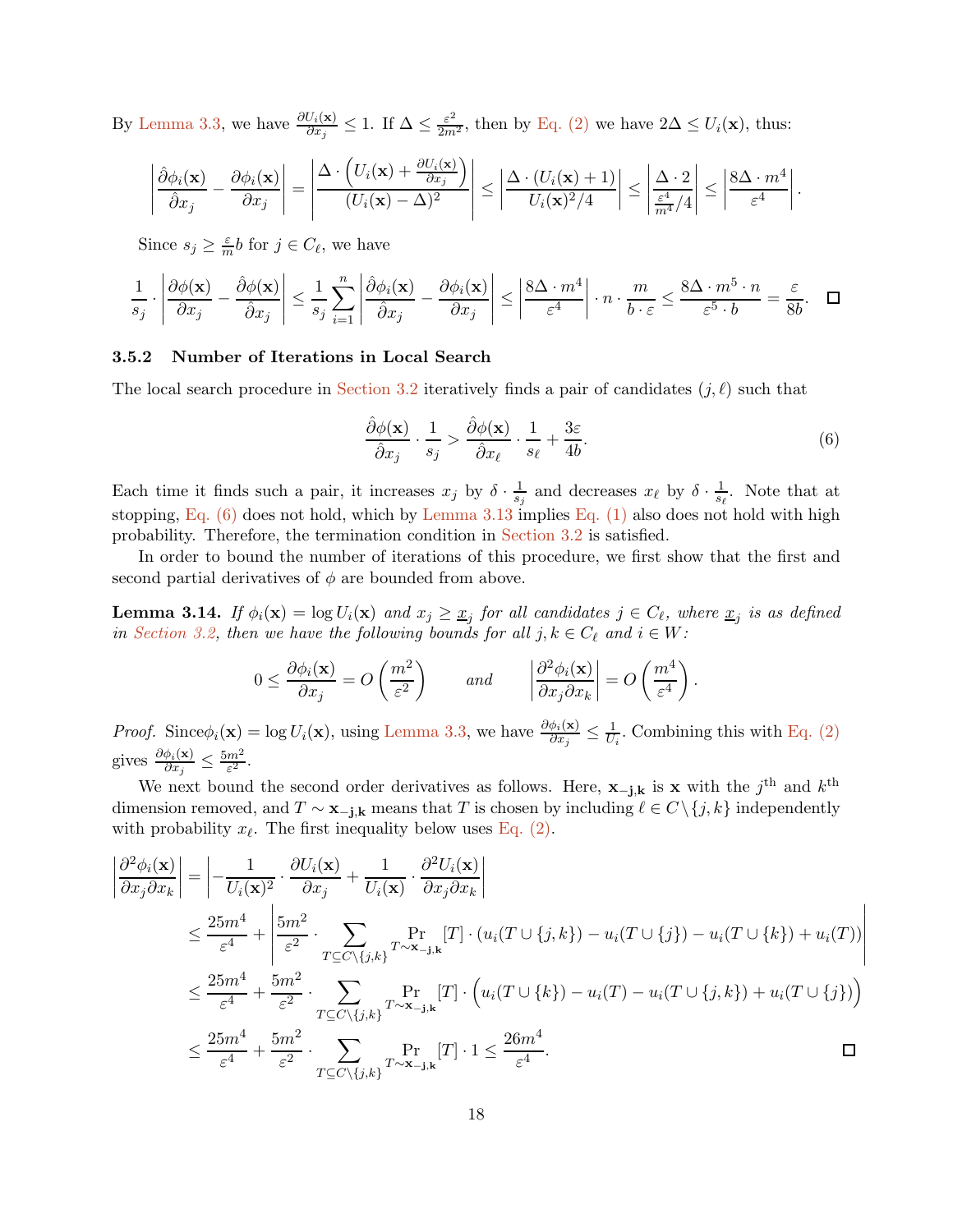The next lemma now follows from a standard application of first order Taylor approximation. We assume the local search procedure in [Section 3.2](#page-7-2) iteratively finds a pair of candidates  $(j, \ell)$  such that [Eq. \(6\)](#page-17-0) holds.

<span id="page-18-0"></span>**Lemma 3.15.** Assuming all the estimates on  $\frac{\partial \phi(\mathbf{x})}{\partial x_j}$  during execution of local search are within  $\pm \frac{\varepsilon}{8b}$ *of the true values, the total number of iterations is poly*  $(m, n, \frac{1}{\varepsilon})$ .

*Proof.* Since all estimates of  $\frac{\partial \phi(x)}{\partial x_j}$  during execution of local search are within  $\pm \frac{\varepsilon}{8l}$  $\frac{\varepsilon}{8b}$  of the true values, if [Eq. \(6\)](#page-17-0) holds for  $j, k \in C_{\ell}$ , then:

$$
\frac{\partial \phi(\mathbf{x})}{\partial x_j}\cdot \frac{1}{s_j} > \frac{\hat{\partial} \phi(\mathbf{x})}{\hat{\partial} x_j}\cdot \frac{1}{s_j} - \frac{\varepsilon}{8b} \geq \frac{\hat{\partial} \phi(\mathbf{x})}{\hat{\partial} x_\ell}\cdot \frac{1}{s_\ell} + \frac{3\varepsilon}{4b} - \frac{\varepsilon}{8b} \geq \frac{\partial \phi(\mathbf{x})}{\partial x_\ell}\cdot \frac{1}{s_\ell} + \frac{\varepsilon}{2b}.
$$

We lower bound the increase in  $\phi(\mathbf{x})$  when  $\mathbf{x} = (\mathbf{x}_{-\mathbf{j},\mathbf{k}}, x_j, x_k)$  moves to  $\mathbf{x}' = (\mathbf{x}_{-\mathbf{j},\mathbf{k}}, x_j + \frac{\delta}{s_j}, x_\ell - \frac{\delta}{s_\ell})$ . By Taylor approximation, we have:

$$
\phi(\mathbf{x}') - \phi(\mathbf{x}) \ge (\mathbf{x}' - \mathbf{x}) \cdot \nabla \phi(\mathbf{x}) - \sum_{r=1}^{m} (x'_r - x_r)^2 \frac{M}{2}
$$

where M is an upper bound on the absolute value of the second derivatives of  $\phi$ . Since  $M = O\left(\frac{m^4}{\epsilon^4}\right)$  $\frac{n^4}{\varepsilon^4}\bigg)$ by [Lemma 3.14,](#page-17-1) this implies:

$$
\phi(\mathbf{x}') - \phi(\mathbf{x}) \ge \delta \cdot \left(\frac{\partial \phi(\mathbf{x})}{x_j} \cdot \frac{1}{s_j} - \frac{\partial \phi(\mathbf{x})}{x_\ell} \cdot \frac{1}{s_\ell}\right) - \frac{26m^4}{\varepsilon^4} \cdot \frac{3\delta^2}{s_{\min}^2},
$$

where  $s_{\min} = \min_{\ell \in C_{\ell}} s_{\ell} \ge \frac{\varepsilon}{m} b$  and  $\delta = \frac{\varepsilon^7 b}{312 m^6}$ . Plugging these values in and simplifying, we have:

$$
\phi(\mathbf{x}') - \phi(\mathbf{x}) = \Omega\left(\frac{\varepsilon\delta}{b}\right) = \text{poly}\left(\varepsilon, \frac{1}{n}, \frac{1}{m}\right).
$$

Since  $\phi(\mathbf{x})$  lies in  $\left(\log\left(\frac{\varepsilon^2}{5m}\right)\right)$  $\left(\frac{\varepsilon^2}{5m^2}\right)$ , *n* log *m*), the number of iterations is poly  $(m, n, \frac{1}{\varepsilon})$ .

Combining the previous lemmas, the following theorem is now immediate by union bounds, where we assume  $\varepsilon > 0$  is a small enough constant. This completes the proof of [Theorem 1.3.](#page-2-1)

 $\Box$ 

Theorem 3.16. *With probability at least*  $1-\frac{1}{1+\frac{1}{2}}$  $poly(n, m, \frac{1}{\varepsilon})$ *, the local search algorithm in [Section 3.2](#page-7-2) has running time poly* $(n, m, \frac{1}{\varepsilon}).$ 

*Proof.* By [Lemma 3.15,](#page-18-0) if we estimate all the  $U_i(\mathbf{x})$  and  $\frac{\partial U_i(\mathbf{x})}{\partial x_j}$  within  $\pm \Delta$  additive error, the algorithm ends in poly $(n, m, \frac{1}{\varepsilon})$  iterations. Since within each iteration we estimate  $U_i$  and  $\frac{\partial U_i(\mathbf{x})}{\partial x_j}$ for poly $(m)$  times, the total number of evaluations is bounded by  $N = \text{poly}(n, m, \frac{1}{\varepsilon})$ . Then by [Lemma 3.12,](#page-16-2) we need at most poly $(N, m, \frac{1}{\Delta})$  samples for all additive errors to be bounded by  $\pm \Delta$ with probability  $1 - \frac{1}{poly(N)}$ . Since  $\Delta = \frac{\varepsilon^6}{64n \cdot m^5} = \frac{1}{poly(n,m,\frac{1}{\varepsilon})}$  and the number of iterations is bounded by  $poly(n, m, \frac{1}{\varepsilon})$ , the total running time including sampling steps is  $poly(n, m, \frac{1}{\varepsilon})$ .  $\Box$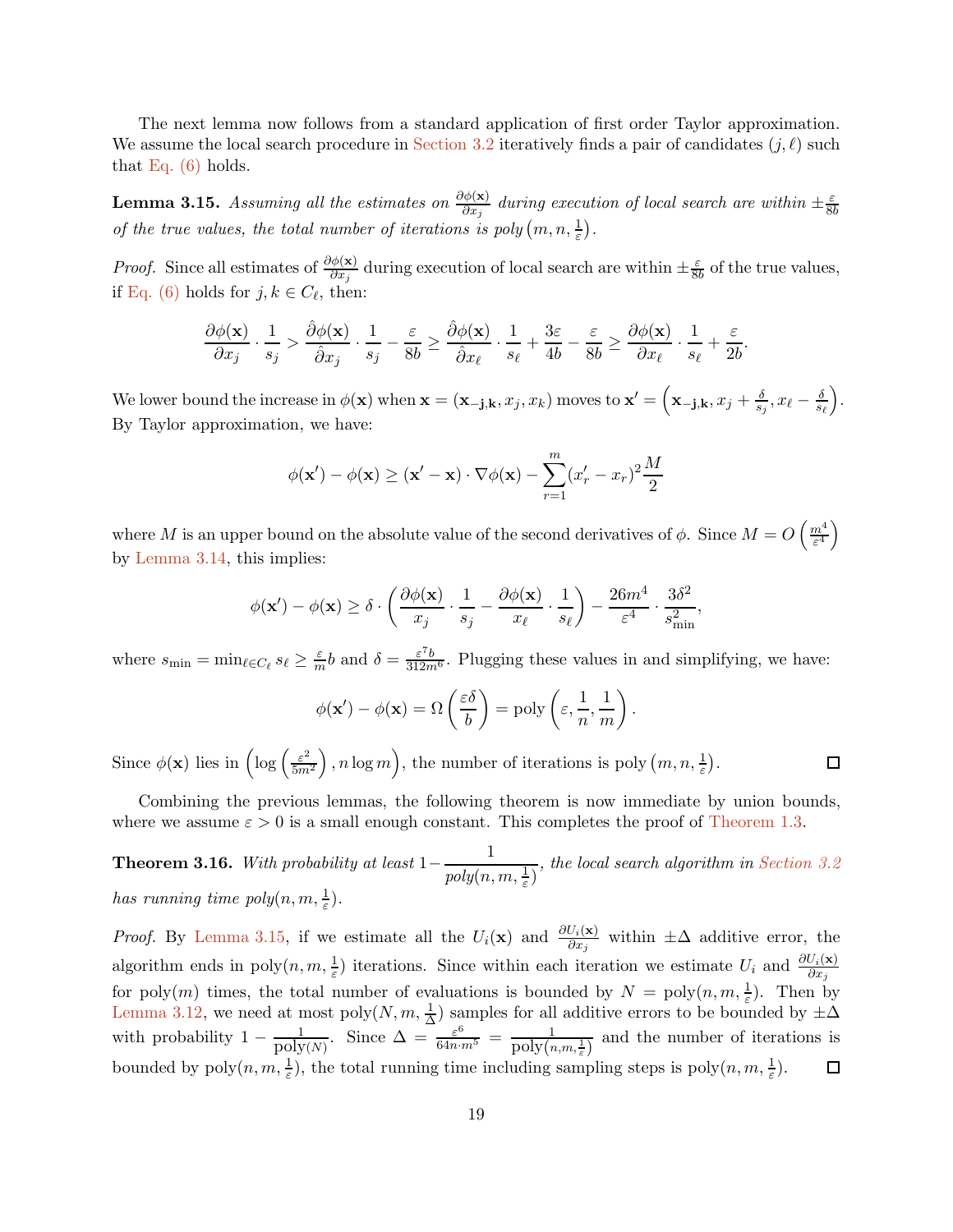# <span id="page-19-0"></span>4 Improved Approximation for Additive Utilities

In this section, we present a 9.27-core for the special case of additive utilities. Recall that for such utilities,  $u_i(S) = \sum_{j \in S} u_{ij}$ , where  $S \subseteq C$  is a subset of candidates and  $i \in W$  is a voter. Though we could use the approach in the previous section, we lose constant factors first because the local optimum to the Nash Welfare objective only finds an approximate fractional core, and secondly because the randomized rounding needs to scale down budgets to satisfy the size constraints.

We address the first issue by using an exact core solution to the fractional problem. We do this via the classic Lindahl equilibrium that we describe in [Section 4.1.](#page-19-1) To address the second issue, we use dependent rounding that preserves the budget constraint with probability one for additive utilities, and we describe this in [Section 4.2.](#page-21-1) This yields a 9.27-core, though we do not know how to implement the resulting algorithm in polynomial time, since the fractional solution is now via a fixed point argument.

### <span id="page-19-1"></span>4.1 Fractional Solution: Lindahl Equilibrium

Our algorithm for constructing a committee in the approximate core will make use of the Lindahl equilibrium [\[Lindahl,](#page-28-3) [1958,](#page-28-3) [Foley](#page-28-4), [1970](#page-28-4)]. This equilibrium yields a fractional committee that lies in the fractional core [\(Definition 2.1](#page-6-1) for  $\alpha = 1$ ).

We follow the approach in [Fain et al., 2016] for specifying the Lindahl equilibrium. Let  $x_j \geq 0$ denote the fraction to which candidate  $j$  is chosen. Here, we will assume for technical reasons that this can be a quantity greater than 1. We assign endowment  $\frac{b}{n}$  to each voter  $i \in V$ , and a price  $p_{ij}$ of  $j \in C$  for  $i \in V$ . The Lindahl equilibrium is now defined as follows.

<span id="page-19-5"></span>**Definition 4.1** (Lindahl Equilibrium). Let  $p_{ij}$  be the price of  $j \in C$  for  $i \in V$ , and let  $x_j \geq 0$ be the fraction with which item j is allocated. The prices and allocations constitute a *Lindahl Equilibrium* if:

- <span id="page-19-7"></span>1. For all  $i \in V$ , suppose the voter computes allocation  $y \ge 0$  that maximizes her utility  $U_i(y)$ subject to her endowment constraint  $\sum_{j \in C} p_{ij} y_j \leq \frac{b}{n}$  $\frac{b}{n}$ , then we have that  $y = x$ .
- <span id="page-19-6"></span>2. The profit of the allocation given by  $\sum_{i\in V}\sum_{j\in C}y_jp_{ij}-\sum_{j\in C}s_jy_j$ , is maximized when  $\mathbf{y}=\mathbf{x}$ .

The main result in [\[Foley](#page-28-4), [1970](#page-28-4)] is the following theorem proved by a fixed point argument. The setting in [\[Foley](#page-28-4), [1970](#page-28-4)] is much more general. Therefore, for the purpose of completeness, we present a simple and direct proof of this theorem and its consequences via complementarity theory [\[Eaves](#page-27-13), [1971](#page-27-13)] in [Appendix A.](#page-29-3)

<span id="page-19-2"></span>**Theorem 4.2** ([\[Foley](#page-28-4), [1970\]](#page-28-4)). *If the utility functions*  $U_i(\mathbf{x})$  *have continuous derivatives, are strictly increasing, and are strictly concave, then a Lindahl equilibrium always exists.*

### 4.1.1 Properties of the Lindahl Equilibrium

<span id="page-19-3"></span>We will need the following corollary to [Theorem 4.2,](#page-19-2) which for the purpose of completeness, we also prove in [Appendix A.](#page-29-3)

<span id="page-19-4"></span>Corollary 4.3. *It holds for a Lindahl equilibrium that:*

*1. For all voters*  $i \in V$ *, we have*  $\sum_j p_{ij} x_j = \frac{b}{n}$ *.*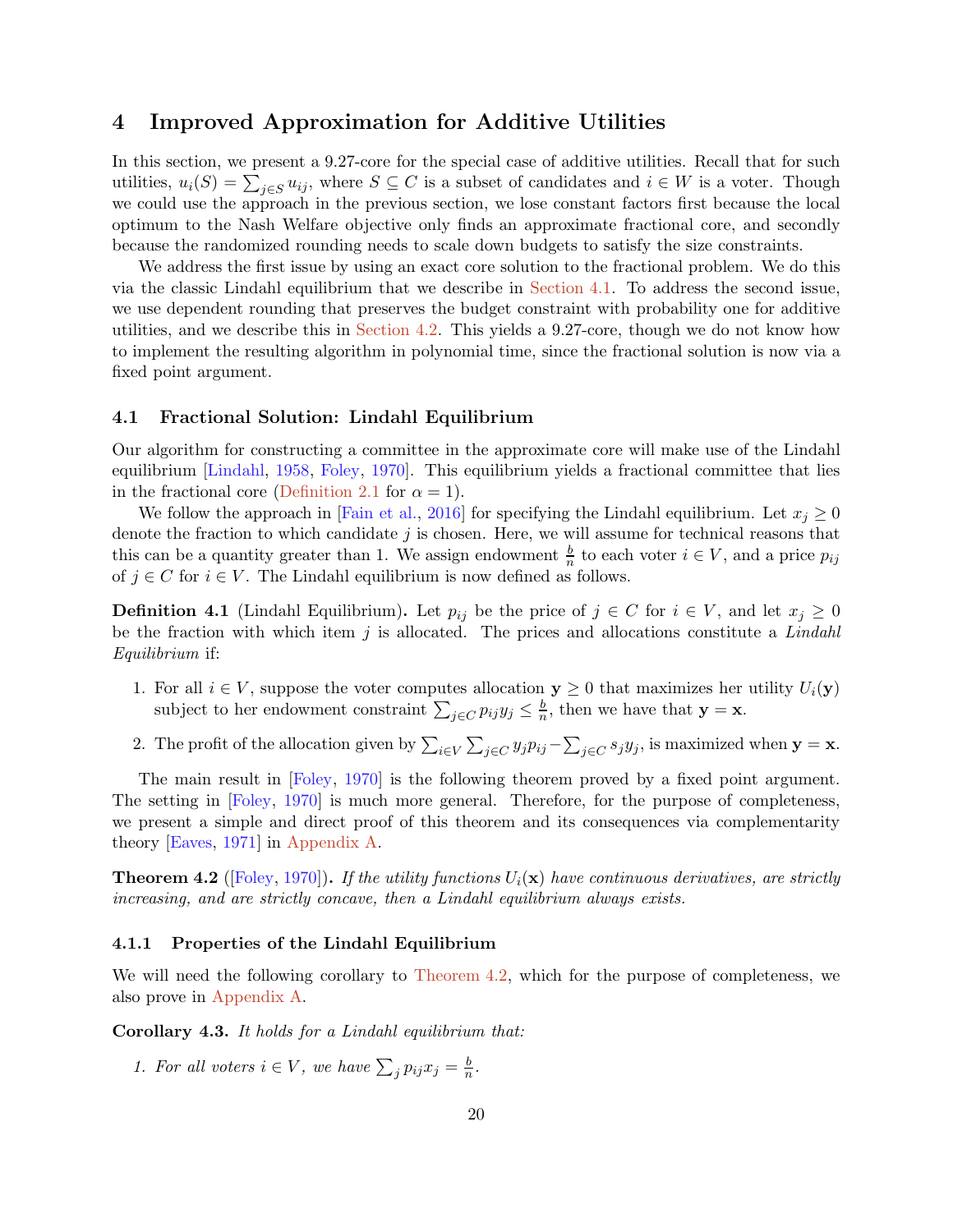- <span id="page-20-0"></span>2. For each candidate with  $x_j > 0$ , we have  $\sum_i p_{ij} = s_j$ , and for each candidate with  $x_j = 0$ , we *have*  $\sum_{i} p_{ij} \leq s_j$ .
- 3.  $\sum_{j \in C} s_j x_j = b$ .

<span id="page-20-2"></span>Given [Corollary 4.3,](#page-19-3) it is easy and instructive to see that a Lindahl equilibrium lies in the core. Since this proof idea will be crucial to our analysis, we present it for completeness.

Corollary 4.4 [\(Foley](#page-28-4) [\[1970](#page-28-4)]). *The Lindahl equilibrium lies in the fractional core [\(Definition 2.1](#page-6-1) for*  $\alpha = 1$ *)*.

*Proof.* Given the equilibrium **x**, suppose for the purpose of contradiction that there exists a subset  $S \subseteq V$  of t voters that can deviate and choose a committee **z** of size  $\sum_j s_j z_j \leq \frac{t}{n}$  $\frac{t}{n}$ b such that  $U_i(\mathbf{z}) > U_i(\mathbf{x})$  for all  $i \in V$ . Since **x** is utility maximizing for the voter i at endowment  $\frac{b}{n}$ , and since by [Item 1](#page-19-4) of [Corollary 4.3,](#page-19-3) this endowment is spent exactly, the committee z must cost more than  $b/n$ . Therefore, for all  $i \in V$ , we have:

$$
\sum_j p_{ij} z_j > \frac{b}{n}.
$$

However, by [Item 2](#page-20-0) of [Corollary 4.3,](#page-19-3)  $\sum_i p_{ij} \leq s_j$  for all  $i \in S, j \in C$ . Summing the previous inequality over all  $i \in S$ , and applying  $\sum_i p_{ij} \leq s_j$ , we obtain:

$$
\sum_{j} s_j z_j \ge \sum_{j,i \in V} p_{ij} z_j \ge \sum_{i \in S} \left( \sum_j p_{ij} z_j \right) > \sum_{i \in S} \frac{b}{n} = t \frac{b}{n}.
$$

This contradicts the fact that **z** could have been purchased with the endowments of  $i \in S$ , that is,  $\sum_j s_j z_j \leq t \frac{b}{n}$  $\frac{b}{n}$ , and thus completes the proof. □

#### 4.1.2 Lindahl Equilibrium for Additive Utilities

So far, we have presented the Lindahl equilibrium in its generality for continuous, concave, nondecreasing utilities. We now specialize it to additive utilities. Given the additive utility function  $u_i$ , we make it continuous and unconstrained using the following natural definition:

$$
U_i(\mathbf{x}) := \sum_{j \in C} \min(1, x_j) \cdot u_i(\{j\}).
$$

It is clearly a concave function.<sup>[2](#page-20-1)</sup> Given this utility function, the Lindahl equilibrium is defined exactly as in [Definition 4.1,](#page-19-5) and this implies [Corollary 4.3](#page-19-3) holds as is. The Lindahl equilibrium computation will be encapsulated by a subroutine below.

**Definition 4.5** (Subroutine LINDAHL $(C, W, \{U_i\}, B)$ ). Given the set of candidates C, a subset  $W \subseteq V$  of voters with continuous and concave utilities  $\{U_i\}$ , and a size constraint B, this procedure finds a fractional solution  $\mathbf{x} \geq 0$  over C with  $\sum_{j \in C} s_j x_j \leq B$ , such that this solution is a Lindahl equilibrium.

<span id="page-20-1"></span><sup>&</sup>lt;sup>2</sup>As a technicality, to make the function satisfy the preconditions in [Theorem 4.2,](#page-19-2) we perturb  $U_i$  slightly to make it be strictly increasing, strictly concave, and have continuous derivative. This perturbation preserves  $U_i$  to within a  $(1 + \epsilon)$  approximation for  $\epsilon > 0$  being arbitrary small, which will suffice for our approximation guarantees.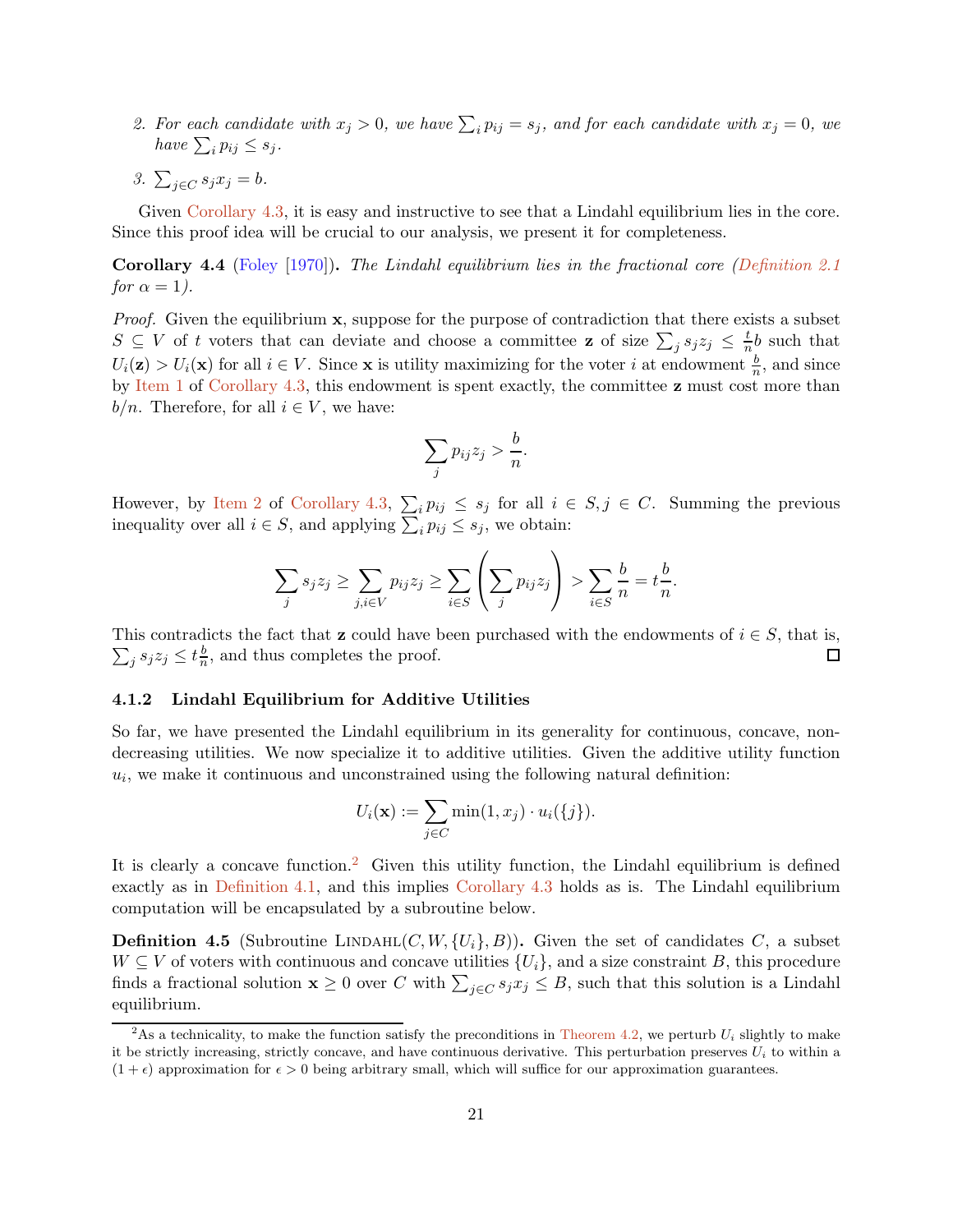Note that the size B could be different from b. Using [Definition 2.1,](#page-6-1) the solution  $x$  of this subroutine satisfies the following condition: There is no subset  $S \subseteq W$  of voters who can find a committee  $\mathbf{z} \geq 0$  over E, with  $\sum_{j \in E} s_j z_j \leq \frac{|S|}{|W|}$  $\frac{|\mathcal{S}|}{|W|} \cdot B$  such that  $U_i(\mathbf{z}) > U_i(\mathbf{x})$  for all  $i \in S$ .

### <span id="page-21-1"></span>4.2 Randomized Rounding and Satisfied Voters

Note that if in the Lindahl equilibrium, we have  $x_j > 1$  for some  $j \in C$ , then all items must be integrally allocated. This is because we assumed  $U_i(\mathbf{x}) = u_i^+(\mathbf{y})$  where  $y_j = \min(1, x_j)$ . This means that if  $x_j > 1$ , then it can be reduced to 1 without affecting any utilities. Therefore, if some item is fractionally allocated, we can decrease the allocation of j with  $x_j > 1$  and increase the allocation of a fractional item, improving the utility of some agent. This violates the core condition. We will therefore assume throughout that  $x_j \in [0,1]$  for all  $j \in C$ .

# **4.2.1 Rounding Procedure** ROUND $(C, W, \{u_i\}, B)$

Assume we are given a fractional solution  $x \geq 0$  to LINDAHL $(C, W, \{u_{ij}\}_{i,j}, B)$ . The procedure ROUND(C,  $W$ ,  $\{u_{ij}\}$ , B) uses the algorithm of Byrka et al. [2017] to the fractionally allocated items in this solution. This produces a committee  $(O, \ell)$ , where the candidates in O are chosen integrally, at most candidate  $\ell$  is chosen fractionally, and the total size is always at most B.

Let  $X_i$  be the random variable denoting whether candidate j is selected:  $X_j = 1$  if  $j \in O, X_j = 0$ of  $j \notin O \cup \{\ell\}$ , and  $X_j$  is the fractional weight if  $j = \ell$ . Then the procedure ROUND preserves the marginals:  $\mathbb{E}[X_j] = \min(1, x_j)$  for all  $j \in C$ , and the  $\{X_j\}$  are negatively correlated [\[Gandhi et al.](#page-28-7), [2006,](#page-28-7) [Panconesi and Srinivasan,](#page-28-12) [1997](#page-28-12)]. Note that the candidates with  $X_j = 1$  define O, while the one with  $X_{\ell} \in (0,1)$  is the fractionally chosen candidate (it may not exist).

Note that

$$
\mathbb{E}\left[u_{i\ell} + \sum_{j \in O} u_{ij}\right] \ge \mathbb{E}\left[\sum_{j \in C} u_{ij} X_j\right] = \sum_{j \in C} u_{ij} \min(1, x_j) = U_i(\mathbf{x})\tag{7}
$$

where the expectation is over the random choice of  $O$ . Further, the size constraint is never violated, so that:

$$
\sum_{j \in O} s_j \le \sum_{j \in C} s_j X_j \le B
$$

regardless of the outcome of the rounding procedure. Note finally that any candidate that is fully allocated by **x**, that is, with  $x_j \geq 1$ , must be present in O.

#### 4.2.2 Satisfied Voters

<span id="page-21-2"></span>The procedure  $\text{Round}(C, W, \{u_{ij}\}, B)$  returns the committee O. Given the definition of  $\gamma$ -satisfied from [Definition 3.7,](#page-12-3) we can strengthen [Theorem 3.8](#page-12-0) as follows:

Theorem 4.6 (Constant Fraction of Constant-Satisfied Voters). *Given the fractional solution* x  $p$ roduced by  $\text{LINDAHL}(C, W, \{u_{ij}\}, B)$  where  $|W| = n'$ , there is a integral committee O produced by ROUND(C, W,  $\{u_{ij}\}, B$ ) *with at least*  $(1 - \beta)n'$   $\gamma$ -satisfied voters, where  $\beta = \gamma e^{1-\gamma}$ .

<span id="page-21-0"></span>Proving [Theorem 4.6](#page-21-2) requires a concentration bound for the sum of negatively correlated weighted Bernoulli random variables.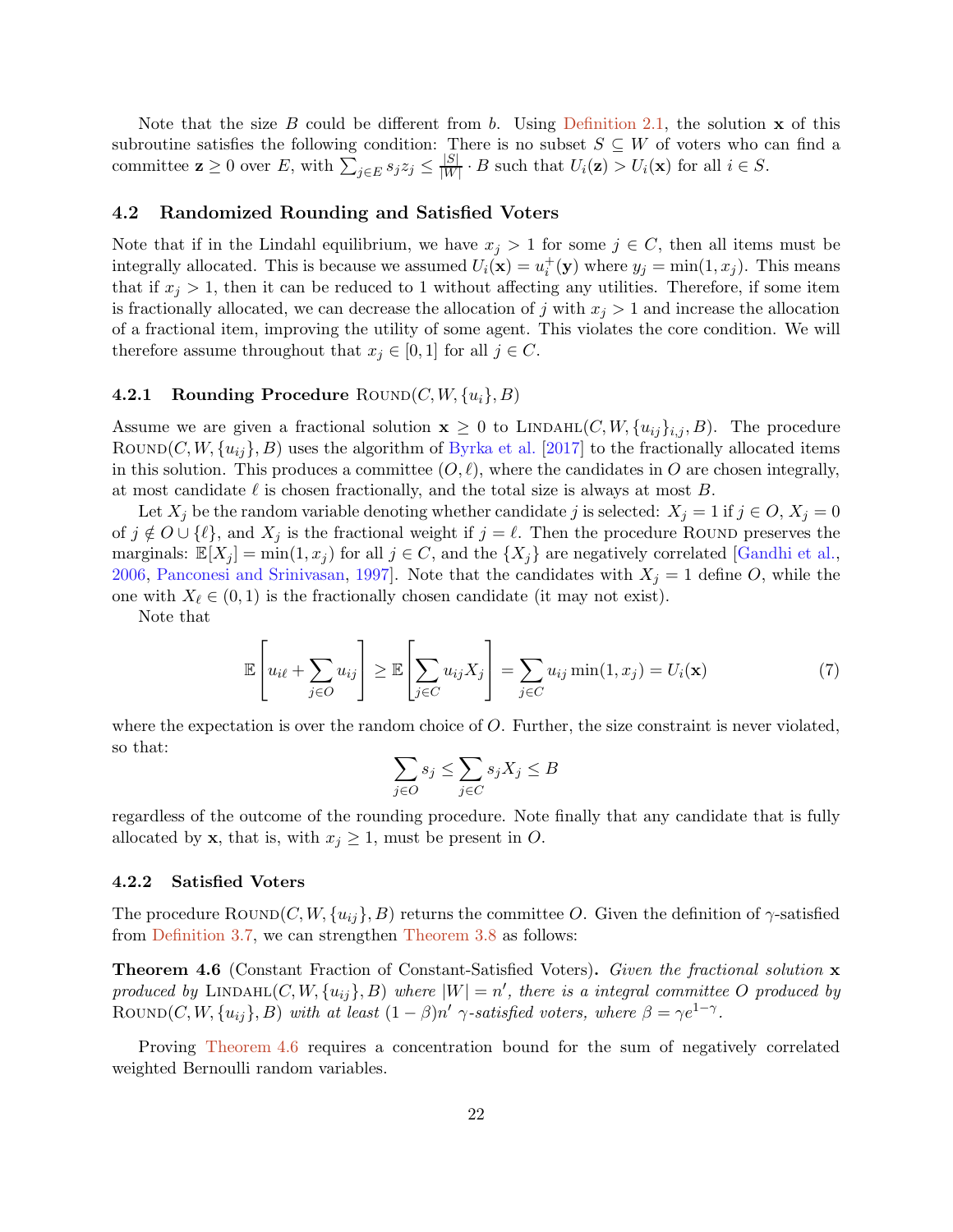**Lemma 4.7** ([\[Panconesi and Srinivasan](#page-28-12), [1997](#page-28-12)]). Let  $B_1, B_2, \ldots, B_k$  be k negatively correlated Bernoulli *random variables.* Let  $X = \sum_{i=1}^{k} \beta_i B_i$ , where  $\beta_i \in [0,1]$ . Let  $\mathbb{E}[X] \geq \mu$ . Then for any constant  $\delta \in (0,1)$  *we have:* 

$$
\Pr[X < (1 - \delta)\mu] < \left(\frac{e^{-\delta}}{(1 - \delta)^{(1 - \delta)}}\right)^{\mu}.
$$

Using the above bound, we complete the proof of [Theorem 4.6.](#page-21-2)

*Proof of [Theorem 4.6.](#page-21-2)* Let  $I \subseteq C$  be the set of fully allocated candidates in LINDAHL $(C, W, \{u_{ij}\}_{i,j}, B)$ (i.e.  $I = \{j \in C \mid x_j \geq 1\}$ ), and let  $F \subseteq C$  be the set of fractionally allocated ones (i.e.  $F = \{j \in C \mid x_j \in (0,1)\}\)$ . Let  $u_i(F) = \sum_{j \in F} x_j u_{ij}$ . There are two cases:

**Case (1):** Suppose these is some candidate  $q \in F$  so that  $u_{iq} \geq \frac{u_i(F)}{\gamma}$  $\frac{F}{\gamma}$ . In this case, voter *i* is  $\gamma$ -satisfied with probability 1, since

$$
u_{iq} + \sum_{j \in O} u_{ij} \ge \frac{\sum_{j \in F} x_j u_{ij}}{\gamma} + \sum_{j \in I} u_{ij} \ge \frac{\sum_{j \in E} u_{ij} \min(1, x_j)}{\gamma},
$$

where the first step uses that  $I \subseteq O$ .

**Case (2):** Suppose for every candidate  $j \in F$ ,  $u_{ij} < \frac{u_i(F)}{\gamma}$  $\frac{F(f)}{\gamma}$ . In this case, we consider the candidate  $\ell$  from the procedure ROUND as the additament, and invoke our concentration bound of [Lemma 4.7.](#page-21-0) Notice  $X_j$ 's are negatively correlated Bernoulli random variables. Let  $\mu = \mathbb{E} \Bigl[ \sum_{j \in F} u_{ij} \cdot \frac{\gamma}{u_i(j)} \Bigr]$  $\left[ \frac{\gamma}{u_i(F)} \cdot X_j \right] =$  $\gamma$  and  $\delta = 1 - \frac{1}{\gamma}$ . By [Lemma 4.7,](#page-21-0) we have

$$
\Pr\left[\sum_{j\in F} u_{ij} \cdot \frac{\gamma}{u_i(F)} \cdot X_j < 1\right] < \left(\frac{e^{-\delta}}{(1-\delta)^{(1-\delta)}}\right)^{\mu} = \gamma e^{1-\gamma}.
$$

If the event  $\sum_{j \in F} u_{ij} \cdot \frac{\gamma}{u_i}$  $\frac{\gamma}{u_i(F)} \cdot X_j < 1$  does not happen, the utility of i with additament  $\ell$  is at least

$$
u_{i\ell} + \sum_{j \in O} u_{ij} \ge u_{i\ell} X_{\ell} + \sum_{j \in F \setminus \{\ell\}} u_{ij} X_j + \sum_{j \in I} u_{ij} = \sum_{j \in F} u_{ij} X_j + \sum_{j \in I} u_{ij}
$$
  

$$
\ge \frac{u_i(F)}{\gamma} + \sum_{j \in I} u_{ij} \ge \frac{\sum_{j \in E} u_{ij} \min(1, x_j)}{\gamma},
$$

where the first step again uses that  $I \subseteq O$ .

### 4.3 The Constant Approximation to the Core

In this section, we modify the algorithm in [Section 3.4](#page-13-0) and prove that it returns a committee in an  $O(1)$ -core. The analysis of our algorithm now critically requires the market-clearing properties of the Lindahl equilibrium presented in [Definition 4.1,](#page-19-5) [Corollary 4.3,](#page-19-3) and [Corollary 4.4.](#page-20-2)

Algorithm. The algorithm is the same as [Algorithm 2,](#page-14-0) except the following lines:

- Line 7:  $\mathbf{x}_t \leftarrow \text{LINDAHL}(C, V_t, \{U_i\}, b_t).$
- Line 8:  $O_t \leftarrow$  Solution of ROUND $(C, V_t, \{u_i\}, b_t)$  that satisfies [Theorem 4.6.](#page-21-2)

 $\Box$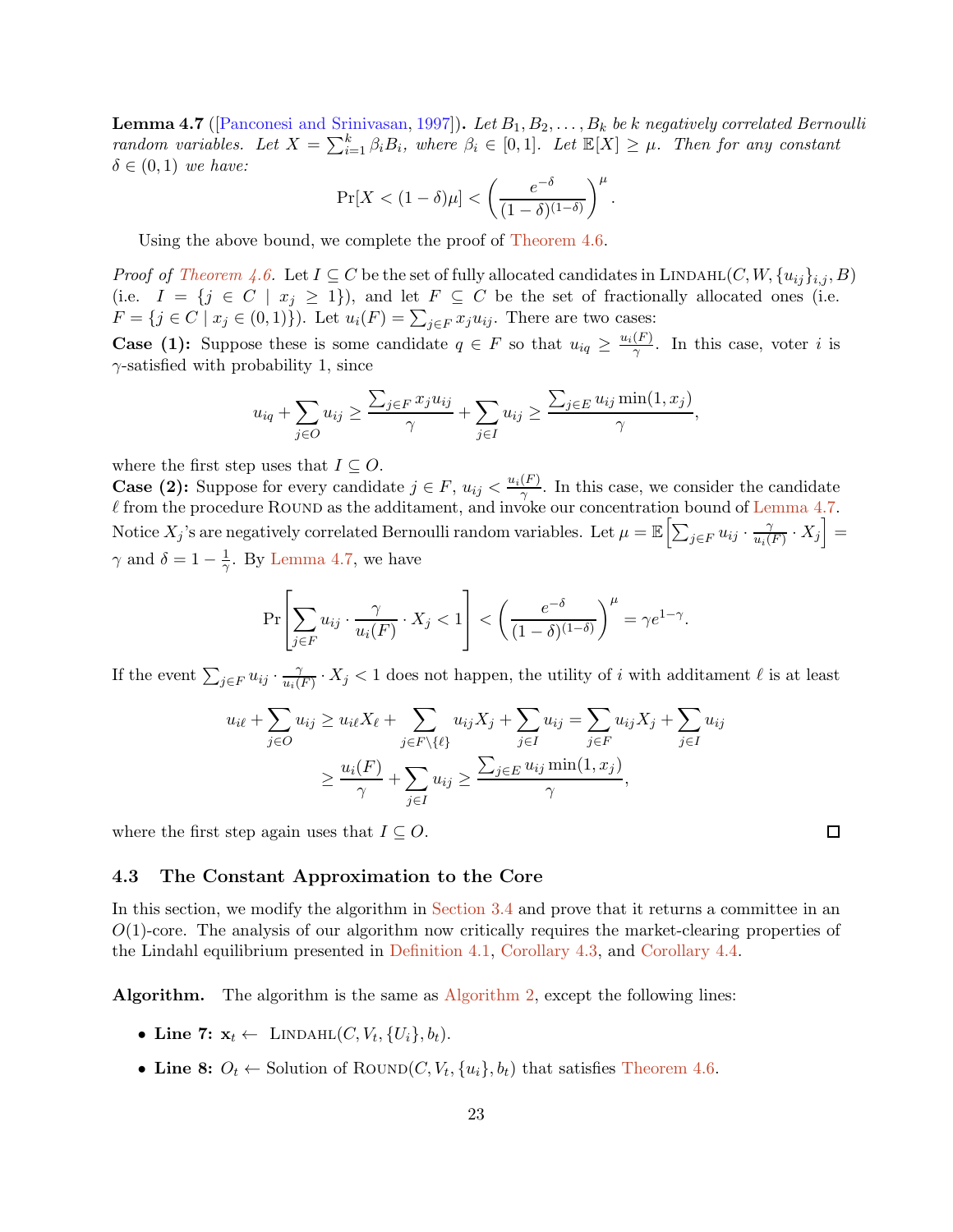Analysis. The analysis follows the same outline as that in [Section 3.4.2.](#page-14-1) First, using the same argument as in that section, the solution  $T^*$  is feasible for the size b.

As before, we proceed to show a contradiction. Let S denote the set of voters that deviate, and let A denote the set of items they deviate to. We have  $\sum_{j\in A} s_j \leq \frac{|S|}{n} \cdot b$ , and A provides an  $\alpha$ -factor larger utility to voters in S even after including any additament. Consider the voters in  $W_t$ , and let  $S_t = S \cap W_t$ . These voters are  $\gamma$ -satisfied by  $O_t$  with respect to the fractional solution  $\mathbf{x}_t$  [\(Definition 3.7\)](#page-12-3). Therefore, if  $i \in S_t$  deviates to A to obtain an  $\alpha$ -factor larger utility, it must be that  $U_i(A) \geq \frac{\alpha}{\gamma}$  $\frac{\alpha}{\gamma} \cdot U_i(\mathbf{x}_t)$ . Let  $\theta = \frac{\alpha}{\gamma}$  $\frac{\alpha}{\gamma}$ . We will assume  $\theta > 1$  below.

We will now show the analog of [Theorem 3.4](#page-8-0) using the prices computed by the Lindahl equilibrium. Let  $p^t$  denote the prices computed by LINDAHL $(C, V_t, \{U_i\}, b_t)$ , and let  $n_t = |V_t|$ . The following lemma generalizes [Corollary 4.4](#page-20-2) and bounds the price of the set A via the optimality conditions of the Lindahl equilibrium  $x_t$ .

#### <span id="page-23-1"></span>**Lemma 4.8.** For all  $i \in S_t$ , we have  $\sum_{j \in A} p_{ij}^t \ge \theta \cdot \frac{b_t}{n_t}$  $\frac{b_t}{n_t}$ .

*Proof.* First note that  $x_{tj} \leq 1$  for all items j. If any  $x_{tj} > 1$ , then all items must be integrally allocated (see [Section 4.1\)](#page-19-1), which means A cannot achieve a  $\theta$ -factor larger utility. Note that x is the utility maximizing solution to a packing problem for voter i where the "size" of item j is  $p_{ij}^t$  and the "size" constraint is  $\frac{b_t}{n_t}$ . This constraint is exactly satisfied by [Item 1](#page-19-4) of [Corollary 4.3.](#page-19-3) Since  $U_i$  is concave, any solution that produces  $\theta$  factor more utility must have "size" at least  $\theta$ times larger. Therefore, the price of A is  $\theta$  times larger than that of  $\mathbf{x}_t$ , completing the proof.

<span id="page-23-0"></span>We now bound the size of set  $S_t$  as follows:

**Lemma 4.9** (Analog of [Theorem 3.4\)](#page-8-0).  $|S_t| \leq \frac{n_t}{b_t} \cdot \frac{\sum_{j \in A} s_j}{\theta}$  $\frac{\epsilon A} {\theta}$ .

*Proof.* Summing the bound in [Lemma 4.8](#page-23-1) over  $i \in S_t$ , we have

$$
\sum_{i \in S_t} \sum_{j \in A} p_{ij}^t \ge |S_t| \cdot \theta \cdot \frac{b_t}{n_t}.
$$

By [Item 2](#page-20-0) of [Corollary 4.3,](#page-19-3) we have

$$
\sum_{i \in V_t} p_{ij}^t \le s_j \quad \forall j \qquad \Longrightarrow \qquad \sum_{i \in S_t} \sum_{j \in A} p_{ij}^t \le \sum_{j \in A} s_j.
$$

Combining these inequalities completes the proof.

This proves the analog of [Theorem 3.4.](#page-8-0) Continuing as before, we sum [Lemma 4.9](#page-23-0) over all  $t$ , and using  $\sum_{j\in A} s_j \leq \frac{|S|}{n} b$ , we have:

$$
|S| = \sum_{t} |S_t| \le \frac{\sum_{j \in A} s_j}{\theta} \cdot \sum_{t} \frac{n_t}{b_t} \le \frac{|S|}{n} \cdot \frac{b}{\theta} \cdot \sum_{t} \frac{n_t}{b_t}.
$$

Therefore, for a blocking coalition to exist, we need:

<span id="page-23-2"></span>
$$
\frac{b}{n} \cdot \sum_{t} \frac{n_t}{b_t} \ge \theta = \frac{\alpha}{\gamma}.\tag{8}
$$

 $\Box$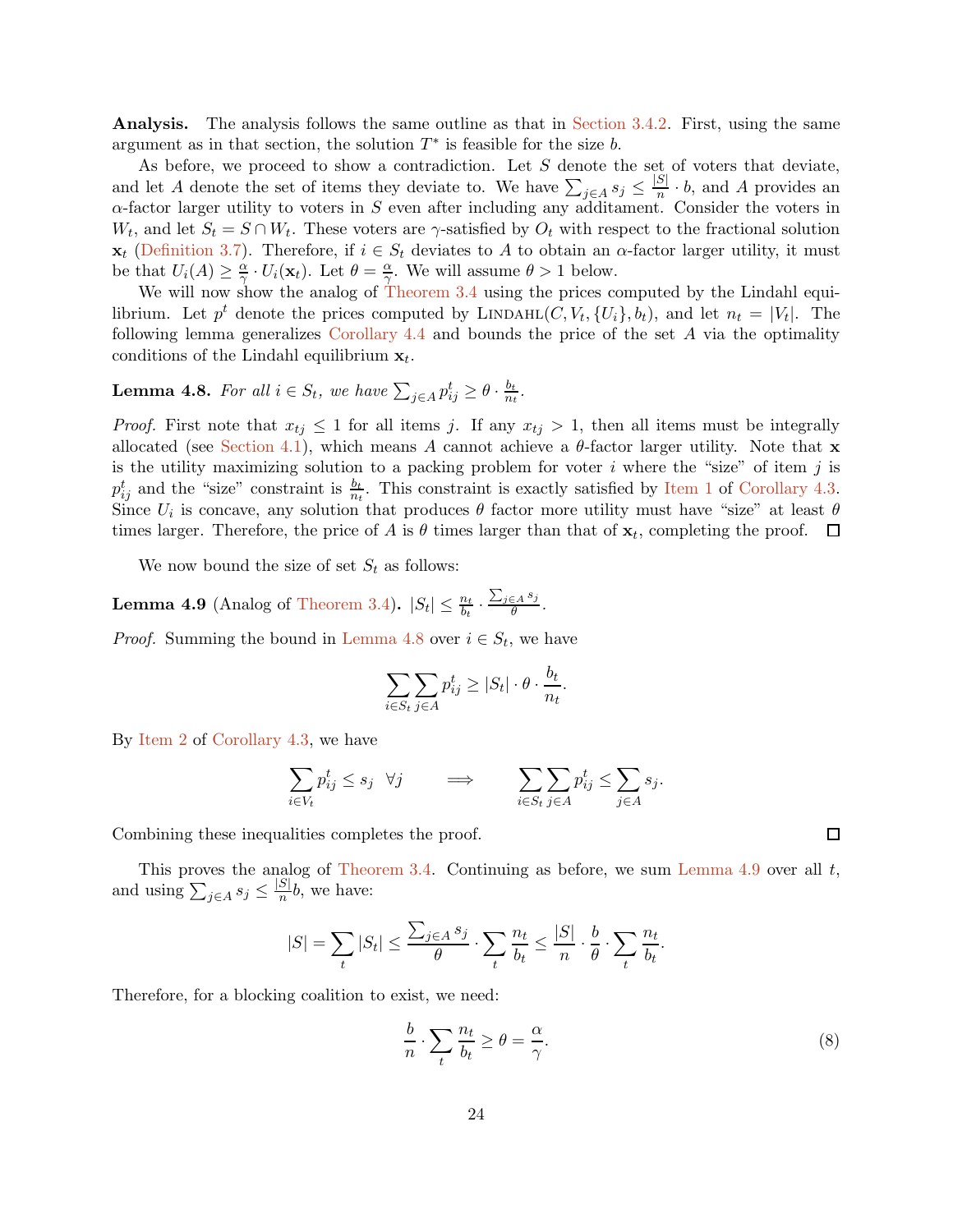We will now set the parameters  $\omega, \gamma, \alpha$  so that the above inequality is false. First note by [Theorem 4.6](#page-21-2) that  $n_{t+1} \leq \beta n_t$  where  $\beta = \gamma e^{1-\gamma}$ . Further,  $b_{t+1} = \omega b_t$ . Therefore,

$$
\frac{n_{t+1}}{b_{t+1}} \leq \frac{\beta}{\omega} \cdot \frac{n_t}{b_t}
$$

with  $\frac{n_0}{b_0} = \frac{n}{(1-\alpha)}$  $\frac{n}{(1-\omega)b}$ . Therefore,

<span id="page-24-1"></span>
$$
\frac{b}{n} \cdot \sum_{t} \frac{n_t}{b_t} \le \frac{1}{(1-\omega)} \cdot \sum_{t \ge 0} \left(\frac{\beta}{\omega}\right)^t = \frac{\omega}{(1-\omega)(\omega-\beta)}.
$$
\n(9)

Combining Eq.  $(8)$  and Eq.  $(9)$ , for a blocking coalition to exist, we need

$$
\alpha \le \frac{\omega \gamma}{\left(1 - \omega\right) \left(\omega - \beta\right)} = \frac{\omega \gamma}{\left(1 - \omega\right) \left(\omega - \gamma e^{1 - \gamma}\right)},
$$

where the last step uses  $\beta = \gamma e^{1-\gamma}$  according to [Theorem 4.6.](#page-21-2)

For an  $\alpha$  slightly larger than the right-hand side, a blocking coalition will therefore not exist. Plugging  $\omega = 0.15$  and  $\gamma = 6.7$  shows  $\alpha < 9.27$ , which yields the following theorem:

Theorem 1.4 (Additive Utilities). *For additive utilities, a* 9.27*-core is always non-empty.*

# <span id="page-24-0"></span>5 Lower Bounds

In this section, we provide lower bound examples for general monotone utilities and monotone submodular utilities. The former result rules out extending our constant factor bound to general monotone utilities, while the latter shows that for submodular utilities, there is a lower bound on approximation of an absolute constant  $c > 1$ .

### 5.1 General Monotone Utilities

Theorem 1.5 (General Utility Lower Bound). *For general monotone utilities, for any function*  $\varphi : \mathbb{Z}^+ \times \mathbb{Z}^+ \to \mathbb{R}^+,$  a  $\varphi(n,m)$ -core can be empty.

<span id="page-24-2"></span>[Theorem 1.5](#page-2-3) is proved by the following example. (The same structure of 2 groups of 3 cyclically symmetric voters appears in [Fain et al., 2018, Peters et al., 2021].)

**Example 5.1.** We have  $n = 6$  voters and  $m = 30$  candidates. The candidates are grouped into 6 disjoint sets, each of which contains 5 candidates and is called a "gadget". We name the gadgets  $g_1, \ldots, g_6$ . Each voter *i* has a favorite gadget  $g_{f_i}$  and a second favorite gadget  $g_{s_i}$ , given by:

$$
f_1 = 1
$$
,  $f_2 = 2$ ,  $f_3 = 3$ ,  $f_4 = 4$ ,  $f_5 = 5$ ,  $f_6 = 6$ ;  
 $s_1 = 2$ ,  $s_2 = 3$ ,  $s_3 = 1$ ,  $s_4 = 5$ ,  $s_5 = 6$ ,  $s_6 = 4$ .

For any committee E, let  $x_i(E) = \frac{1}{5} |E \cap g_{f_i}|$  and  $y_i(E) = \frac{1}{5} |E \cap g_{s_i}|$ , denoting the fraction of candidates in the favorite / second favorite gadget of voter  $i$  being selected into  $E$ , respectively. The utility of voter  $i$  on  $E$  is given by

$$
u_i(E) = (\alpha + 1) \cdot \mathbb{1}[x_i(E) = 1] + \mathbb{1}[y_i(E) = 1].
$$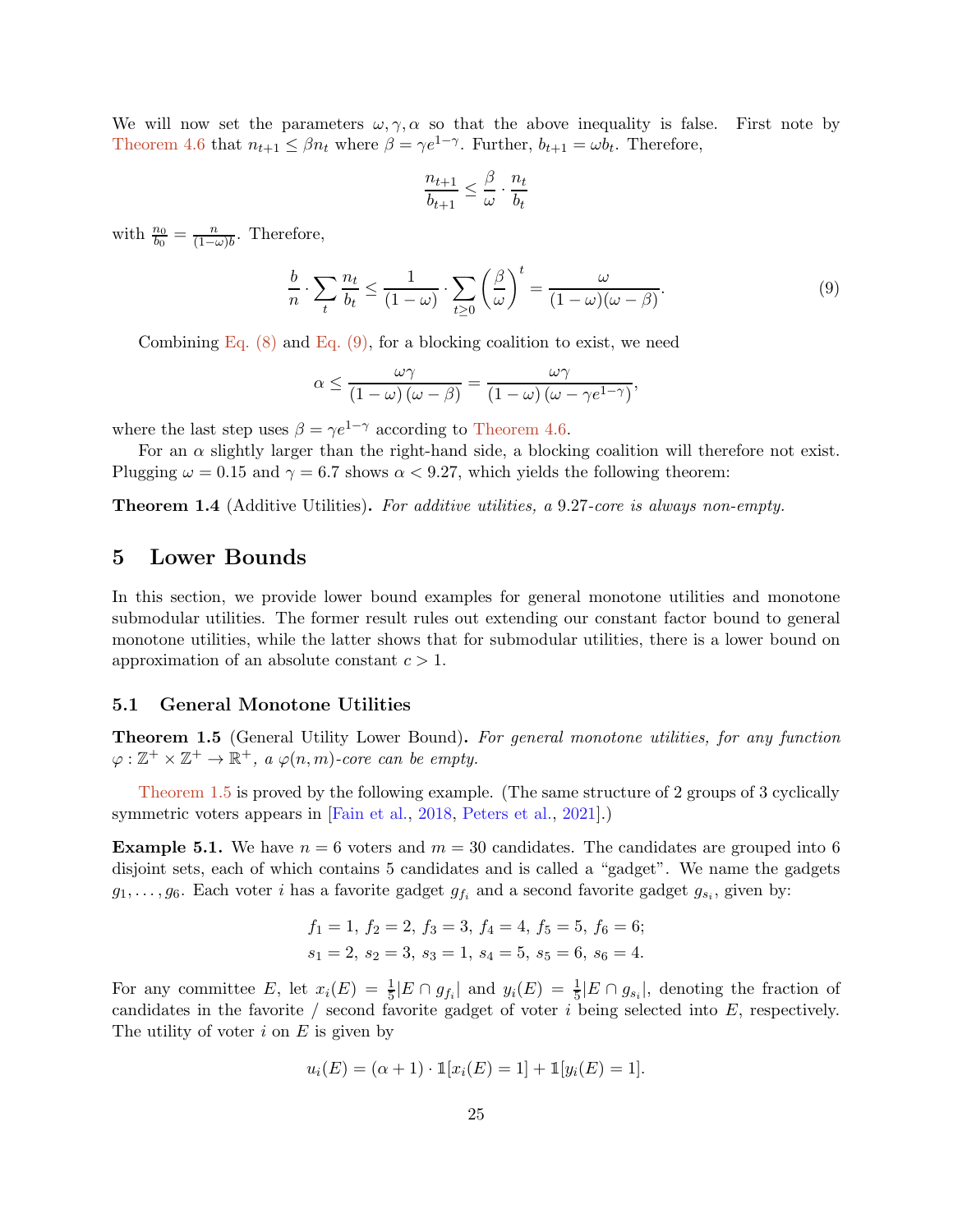Here  $\alpha = \varphi(n,m) = \varphi(6,30)$ . Her utility is monotone and supermodular.

Each candidate is of unit size 1 and the budget  $b = 15$ . For any feasible committee E, there must be at least 3 gadgets g's with  $|E \cap g| \leq 3$  – otherwise the committee has at least  $4 \cdot 4 = 16 > b$ candidates. Therefore, either  $\{g_1, g_2, g_3\}$  or  $\{g_4, g_5, g_6\}$  includes at least 2 gadgets with  $|E \cap g| \leq 3$ . Without loss of generality, assume  $\{g_1, g_2, g_3\}$  does and  $|E \cap g_1| \leq 3$ ,  $|E \cap g_2| \leq 3$ . In this case, voters 1 and 2 can deviate and buy  $g_2$ , as they have a budget of  $b \cdot \frac{2}{n} = 5$ . For any additaments q and  $q'$ :

$$
u_1(g_2) = 1,
$$
  $u_1(E \cup \{q\}) = 0;$   
 $u_2(g_2) = \alpha + 1,$   $u_2(E \cup \{q'\}) \le 1.$ 

We have  $u_1(g_2) > \alpha u_1(E \cup \{q\})$  and  $u_2(g_2) > \alpha u_2(E \cup \{q'\})$ .

# 5.2 Submodular Utilities

Next, we modify [Example 5.1](#page-24-2) to show a lower bound for monotone submodular utilities.

Theorem 1.6 (Submodular Lower Bound). *For monotone submodular utilities, a* 1.015*-core can be empty.*

**Example 5.2.** We use the same setting as [Example 5.1,](#page-24-2) except the utility of each voter i is given by

$$
u_i(E) = x_i(E) + z \cdot (1 - x_i(E)) \cdot y_i(E),
$$

where  $z \in (0,1)$  is a constant to be determined later.

Lemma 5.3. *The function* u<sup>i</sup> *is monotone and submodular.*

*Proof.* Fix any  $E \subseteq C$  and  $t \notin E$  and consider  $u_i(E \cup \{t\}) - u_i(T)$ . Since  $g_{f_i} \cap g_{s_i} = \emptyset$ , this t lies in one of these two sets but not both. Suppose  $t \in g_{s_i}$ . Then,

$$
u_i(E \cup \{t\}) - u_i(E) = z \cdot (1 - x_i(E)) \cdot (y_i(E \cup \{t\}) - y_i(E)) \ge 0.
$$

Similarly, if  $t \in g_{f_i}$ , we have

$$
u_i(E \cup \{t\}) - u_i(E) = (1 - zy_i(E)) \cdot (x_i(E \cup \{t\}) - x_i(E)) \ge 0,
$$

where we have used that  $y_i(E) \leq 1$  and  $z \in [0,1]$ . This shows that  $u_i$  is a monotone function.

Similarly, if  $E \subseteq E'$ , then  $1 - x_i(E) \geq 1 - x_i(E')$  since the coverage function is monotone. Further, by the submodularity of the coverage function, we have

$$
y_i(E \cup \{t\}) - y_i(E) \ge y_i(E' \cup \{t\}) - y_i(E').
$$

Therefore, if  $t \in g_{s_i}$ , then

$$
u_i(E \cup \{t\}) - u_i(E) = z \cdot (1 - x_i(E)) \cdot (y_i(E \cup \{t\}) - y_i(E))
$$
  
\n
$$
\geq z \cdot (1 - x_i(E')) \cdot (y_i(E' \cup \{t\}) - y_i(E'))
$$
  
\n
$$
= u_i(E' \cup \{t\}) - u_i(E').
$$

A similar argument for the case where  $t \in g_{f_i}$  completes the proof of submodularity.

 $\Box$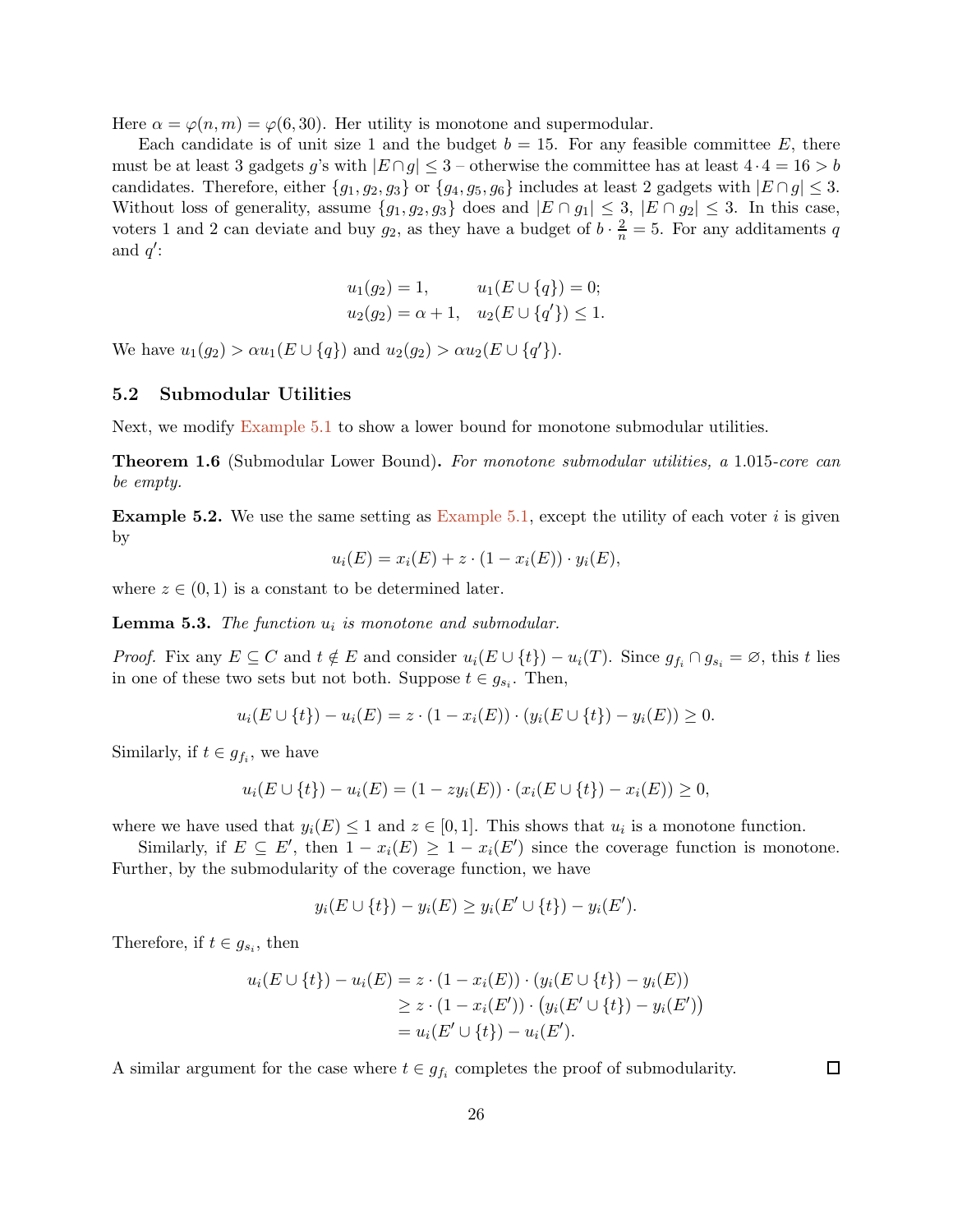For any feasible committee E, again without loss of generality, assume  $|E \cap g_1| \leq 3$ ,  $|E \cap g_2| \leq 3$ . In this case, voters 1 and 2 can deviate and buy  $g_2$ . For any additaments q and  $q'$ :

$$
u_1(g_2) = z, \quad u_1(E \cup \{q\}) \le 0.8 + z \cdot 0.2 \cdot 0.6;
$$
  

$$
u_2(g_2) = 1, \quad u_2(E \cup \{q'\}) \le 0.8 + z \cdot 0.2 \cdot 1.
$$

When  $z = \frac{\sqrt{689} - 17}{10} \approx 0.925$ , the gap is min  $\left(\frac{u_1(g_2)}{u_1(E) \cup \{q\}}\right)$  $\frac{u_1(g_2)}{u_1(E\cup\{q\})}, \frac{u_2(g_2)}{u_2(E\cup\{q\})}$  $u_2(E\cup\{q'\})$  $\left( \frac{5\sqrt{689}-115}{16} > 1.015. \right)$ 

# 6 Conclusions and Open Questions

Our work brings up several open questions. First is the existence of polynomial time computable pricing rules that approximate the core. The work of Peters, Pierczyński, and Skowron [2021] shows a price increase process that runs in polynomial time and provides a logarithmic approximation to the core for additive utilities. However, the prices are *common* to the voters, as opposed to the per-voter market clearing prices of the Lindahl equilibrium, and we do not know how to compute the latter in polynomial time. Is there an intermediate price tattonnement scheme that not only runs in polynomial time, but also achieves a constant approximation?

Next, our approximation bounds are far from tight. In particular, we have not ruled out the existence of a 1-core for additive utility, or an  $O(1)$ -core for subadditive or XOS utilities. To address the latter, we would need to understand the approximability of the core when utilities of voters are continuous and the maximum of linear functions. Such utilities are convex, but have a specific form that may be amenable to better approximation results than the worst case illustrated in [Theorem 1.5.](#page-2-3) We leave this as an interesting open question.

# References

<span id="page-26-1"></span>The Stanford Participatory Budgeting Platform. <https://pbstanford.org>.

- <span id="page-26-6"></span>Shipra Agrawal, Yichuan Ding, Amin Saberi, and Yinyu Ye. Correlation robust stochastic optimization. In *SODA*, page 1087–1096, 2010.
- <span id="page-26-5"></span>Kenneth J. Arrow and Gerard Debreu. Existence of an equilibrium for a competitive economy. *Econometrica*, 22(3):265–290, 1954.
- <span id="page-26-0"></span>Haris Aziz and Nisarg Shah. Participatory budgeting: models and approaches. In *Pathways Between Social Science and Computational Social Science*, pages 215–236. 2021.
- <span id="page-26-3"></span>Haris Aziz, Markus Brill, Vincent Conitzer, Edith Elkind, Rupert Freeman, and Toby Walsh. Justified representation in approval-based committee voting. *Social Choice and Welfare*, 48(2): 461–485, 2017.
- <span id="page-26-4"></span>Haris Aziz, Edith Elkind, Shenwei Huang, Martin Lackner, Luis Sánchez Fernández, and Piotr Skowron. On the complexity of extended and proportional justified representation. In *AAAI*, pages 902–909, 2018.
- <span id="page-26-2"></span>Haris Aziz, Felix Brandt, Edith Elkind, and Piotr Skowron. *Computational Social Choice: The First Ten Years and Beyond*, pages 48–65. Springer International Publishing, 2019.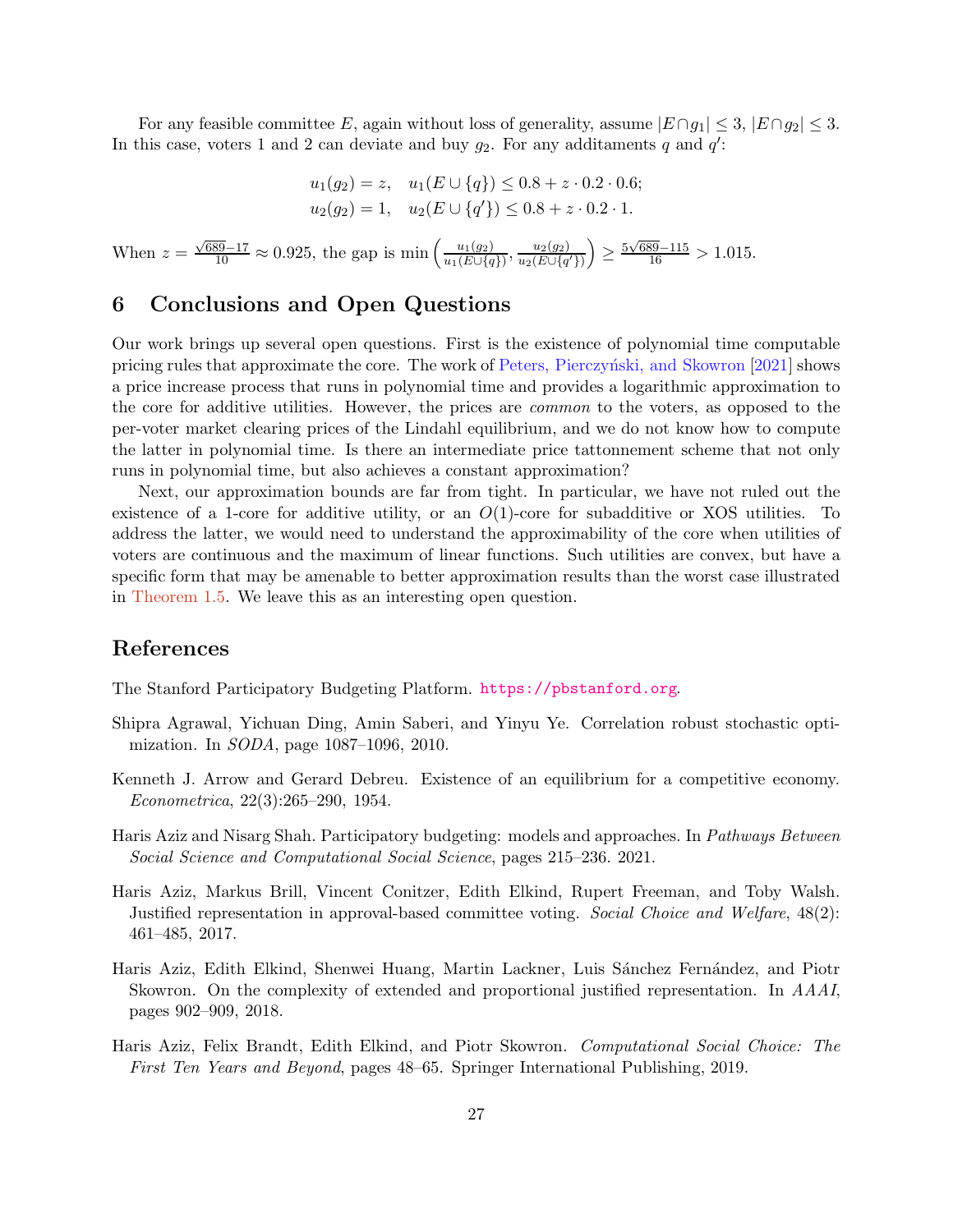- <span id="page-27-11"></span>Siddharth Barman, Sanath Kumar Krishnamurthy, and Rohit Vaish. Finding fair and efficient allocations. In *EC*, page 557–574, 2018.
- <span id="page-27-7"></span>William C. Brainard and Herbert E. Scarf. How to compute equilibrium prices in 1891. *American Journal of Economics and Sociology*, 64(1):57–83, 2005.
- <span id="page-27-6"></span>Steven J. Brams, D. Marc Kilgour, and M. Remzi Sanver. A minimax procedure for electing committees. *Public Choice*, 132(3):401–420, 2007.
- <span id="page-27-1"></span>Felix Brandt, Vincent Conitzer, Ulle Endriss, Jérôme Lang, and Ariel D. Procaccia. *Handbook of Computational Social Choice*. Cambridge University Press, USA, 1st edition, 2016. ISBN 1107060435.
- Jaroslaw Byrka, Thomas W. Pensyl, Bartosz Rybicki, Aravind Srinivasan, and Khoa Trinh. An improved approximation for k-median and positive correlation in budgeted optimization. *ACM Trans. Algorithms*, 13(2):23:1–23:31, 2017.
- <span id="page-27-0"></span>Yves Cabannes. Participatory budgeting: a significant contribution to participatory democracy. *Environment and urbanization*, 16(1):27–46, 2004.
- <span id="page-27-4"></span>Gruia Călinescu, Chandra Chekuri, Martin Pál, and Jan Vondrák. Maximizing a monotone submodular function subject to a matroid constraint. *SIAM J. Comput.*, 40(6):1740–1766, 2011.
- <span id="page-27-2"></span>John R. Chamberlin and Paul N. Courant. Representative deliberations and representative decisions: Proportional representation and the borda rule. *The American Political Science Review*, 77(3):718–733, 1983.
- <span id="page-27-5"></span>Chandra Chekuri, Jan Vondrák, and Rico Zenklusen. Dependent randomized rounding via exchange properties of combinatorial structures. In *FOCS*, pages 575–584, 2010.
- <span id="page-27-10"></span>Chandra Chekuri, Jan Vondrák, and Rico Zenklusen. Submodular function maximization via the multilinear relaxation and contention resolution schemes. *SIAM J. Comput.*, 43(6):1831–1879, 2014.
- <span id="page-27-9"></span>Xingyu Chen, Brandon Fain, Liang Lyu, and Kamesh Munagala. Proportionally fair clustering. In *ICML*, pages 1032–1041, 2019.
- Yu Cheng, Zhihao Jiang, Kamesh Munagala, and Kangning Wang. Group fairness in committee selection. *ACM Trans. Economics and Comput.*, 8(4):23:1–23:18, 2020.
- <span id="page-27-12"></span>Richard Cole and Vasilis Gkatzelis. Approximating the nash social welfare with indivisible items. *SIGecom Exch.*, 14(1):84–88, November 2015.
- <span id="page-27-3"></span>H. R. Droop. On methods of electing representatives. *Journal of the Statistical Society of London*, 44(2):141–202, 1881.
- <span id="page-27-13"></span>B. C. Eaves. On the basic theorem of complementarity. *Mathematical Programming*, 1(1):68–75, 1971.
- <span id="page-27-8"></span>Edmund Eisenberg and David Gale. Consensus of subjective probabilities: The pari-mutuel method. *The Annals of Mathematical Statistics*, 30(1):165–168, 1959.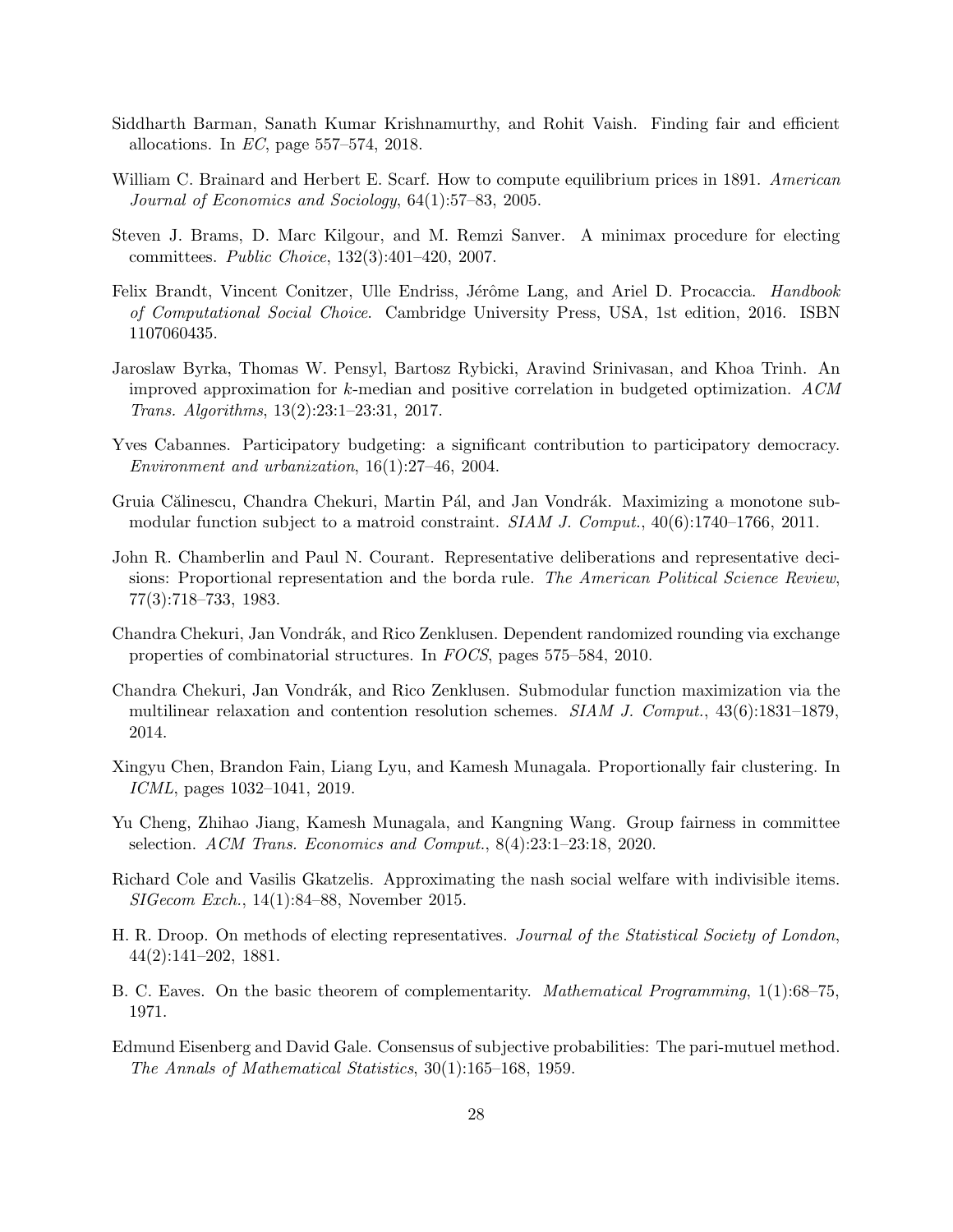<span id="page-28-1"></span>Ulle Endriss. *Trends in Computational Social Choice*. Lulu.com, 2017. ISBN 1326912097.

- Brandon Fain, Ashish Goel, and Kamesh Munagala. The core of the participatory budgeting problem. In *WINE*, pages 384–399, 2016.
- Brandon Fain, Kamesh Munagala, and Nisarg Shah. Fair allocation of indivisible public goods. In *EC*, pages 575–592, 2018.
- <span id="page-28-5"></span>Luis Sánchez Fernández, Edith Elkind, Martin Lackner, Norberto Fernández García, Jesús Arias-Fisteus, Pablo Basanta-Val, and Piotr Skowron. Proportional justified representation. In *AAAI*, pages 670–676, 2017.
- <span id="page-28-4"></span>Duncan K Foley. Lindahl's solution and the core of an economy with public goods. *Econometrica*, pages 66–72, 1970.
- <span id="page-28-10"></span>Eric J. Friedman, Vasilis Gkatzelis, Christos-Alexandros Psomas, and Scott Shenker. Fair and efficient memory sharing: Confronting free riders. In *AAAI*, pages 1965–1972, 2019.
- <span id="page-28-7"></span>Rajiv Gandhi, Samir Khuller, Srinivasan Parthasarathy, and Aravind Srinivasan. Dependent rounding and its applications to approximation algorithms. *J. ACM*, 53(3):324–360, 2006.
- <span id="page-28-0"></span>Ashish Goel, Anilesh K. Krishnaswamy, Sukolsak Sakshuwong, and Tanja Aitamurto. Knapsack voting for participatory budgeting. *ACM Trans. Econ. Comput.*, 7(2), July 2019.
- Zhihao Jiang, Kamesh Munagala, and Kangning Wang. Approximately stable committee selection. In *STOC*, pages 463–472, 2020.
- <span id="page-28-9"></span>Mayuresh Kunjir, Brandon Fain, Kamesh Munagala, and Shivnath Babu. ROBUS: fair cache allocation for data-parallel workloads. In *SIGMOD*, pages 219–234, 2017.
- <span id="page-28-3"></span>Erik Lindahl. Just taxation—a positive solution. In *Classics in the theory of public finance*, pages 168–176. 1958.
- <span id="page-28-8"></span>Burt L. Monroe. Fully proportional representation. *The American Political Science Review*, 89(4): 925–940, 1995.
- Kamesh Munagala, Zeyu Shen, and Kangning Wang. Optimal algorithms for multiwinner elections and the chamberlin-courant rule. In *EC*, pages 697–717, 2021.
- <span id="page-28-6"></span>John F. Nash. The bargaining problem. *Econometrica*, 18(2):155–162, 1950.
- <span id="page-28-12"></span>Alessandro Panconesi and Aravind Srinivasan. Randomized distributed edge coloring via an extension of the chernoff-hoeffding bounds. *SIAM J. Comput.*, 26(2):350–368, 1997.
- <span id="page-28-11"></span>Dominik Peters and Piotr Skowron. Proportionality and the limits of welfarism. In *EC*, pages 793–794, 2020.
- Dominik Peters, Grzegorz Pierczyński, and Piotr Skowron. Proportional participatory budgeting with additive utilities. In *NeurIPS*, 2021.
- <span id="page-28-2"></span>Thorvald N Thiele. Om flerfoldsvalg. *Oversigt over det Kongelige Danske Videnskabernes Selskabs Forhandlinger*, 1895:415–441, 1895.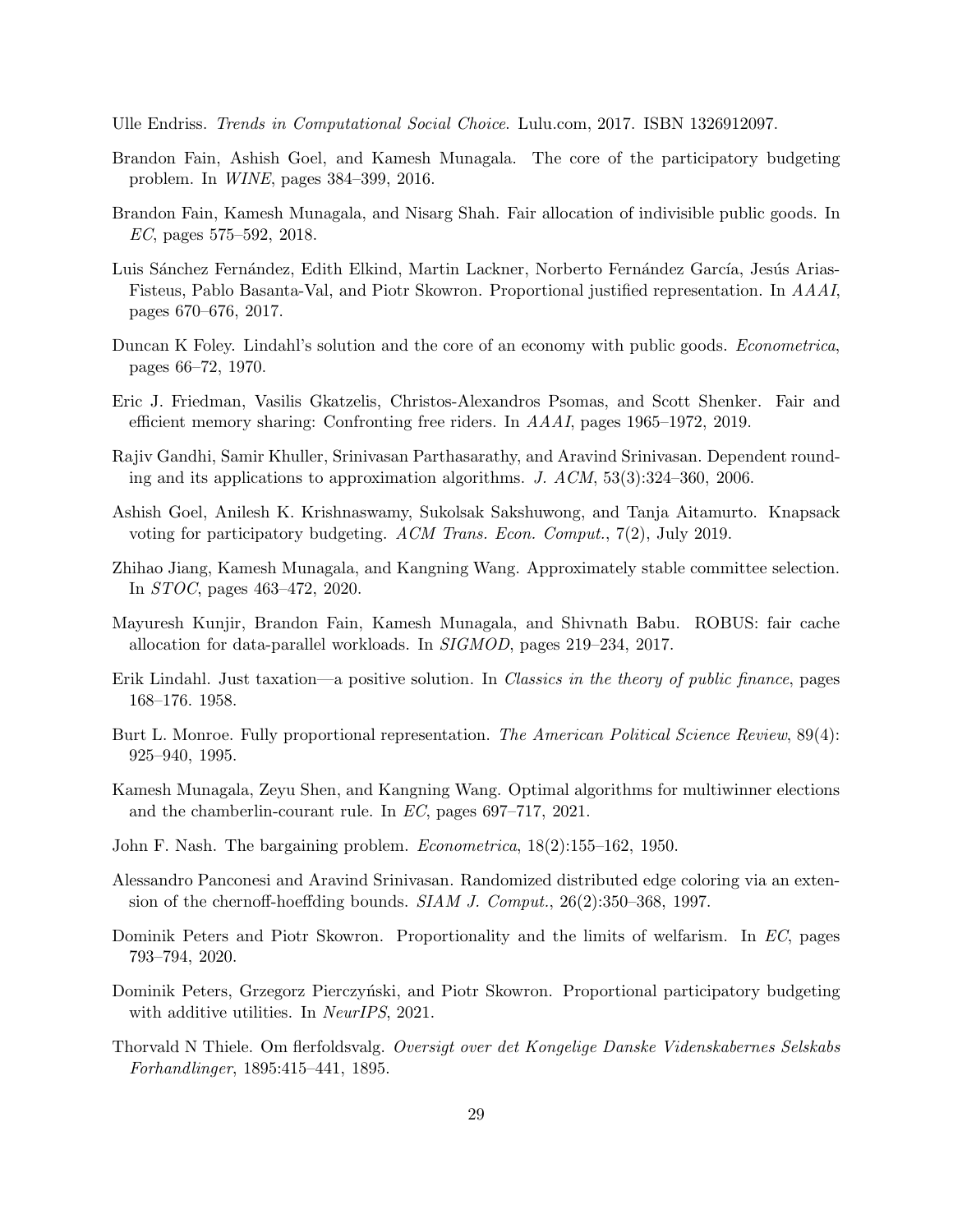- <span id="page-29-0"></span>Nicolaus Tideman and Daniel Richardson. Better voting methods through technology: The refinement-manageability trade-off in the single transferable vote. *Public Choice*, 103(1):13–34, 2000.
- <span id="page-29-1"></span>Jan Vondrak. Optimal approximation for the submodular welfare problem in the value oracle model. In *STOC*, page 67–74, 2008.
- <span id="page-29-2"></span>Qiqi Yan. Mechanism design via correlation gap. In *SODA*, page 710–719, 2011.

# <span id="page-29-3"></span>A Existence of Lindahl Equilibrium

For the purpose of completeness, we present a direct proof of the existence of Lindahl equilibrium, showing [Theorem 4.2](#page-19-2) and [Corollary 4.3.](#page-19-3) We restate [Theorem 4.2](#page-19-2) below.

**Theorem 4.2** ([\[Foley](#page-28-4), [1970\]](#page-28-4)). *If the utility functions*  $U_i(\mathbf{x})$  *have continuous derivatives, are strictly increasing, and are strictly concave, then a Lindahl equilibrium always exists.*

Following [Fain, Goel, and Munagala, 2016], define

$$
f_j(\mathbf{x}) = -\sum_{i \in V} \frac{\frac{\partial U_i(\mathbf{x})}{\partial x_j}}{\sum_{\ell \in C} x_{\ell} \frac{\partial U_i(\mathbf{x})}{\partial x_{\ell}}}.
$$

Applying the constrained complementarity theorem of [Eaves](#page-27-13) [\[1971\]](#page-27-13) to this continuous function  $\{f_j\}$  with the constraint  $\sum_{j\in C} s_j x_j \leq b$ , there exists  $\mathbf{x}, \mathbf{y} \geq 0$ , and scalar  $z \geq 0$  such that:

- For all  $j \in C$ ,  $f_j + zs_j = y_j$ ; and  $\mathbf{x} \cdot \mathbf{y} = 0$ .
- $\sum_{j \in C} x_j s_j \leq b$ , and  $z(b \sum_{j \in C} x_j s_j) = 0$ .

In the sequel, we will focus on this solution. We will first show that  $z > 0$  so that  $\sum_{j \in C} s_j x_j = b$ . Otherwise, for all  $j \in C$ , we have  $f_j = y_j$ . However,  $f_j < 0$  since the utilities are strictly increasing, while  $y_j \geq 0$  by assumption. This is a contradiction.

Let  $C' = \{j \in C \mid x_j > 0\}$ . For  $j \in C'$ , we have  $y_j = 0$  so that  $f_j = -zs_j$ . Multiplying by  $x_j$ and summing, we have

$$
\sum_{j \in C'} x_j f_j = -\sum_{i \in V} \frac{\sum_{j \in C'} x_j \frac{\partial U_i(\mathbf{x})}{\partial x_j}}{\sum_{\ell \in C} x_\ell \frac{\partial U_i(\mathbf{x})}{\partial x_\ell}} = -\sum_{i \in V} 1 = -n = -z \sum_{j \in C'} s_j x_j = -zb.
$$

Therefore,  $z = n/b$ .

Set  $p_{ij} = \frac{b}{n}$ n  $\frac{\partial U_{\bm{i}}(\mathbf{x})}{\partial x_j}$  $\sum_{\ell\in C} x_\ell\frac{\partial U_i(\mathbf{x})}{\partial x_\ell}$ for all  $i \in V, j \in C$ . Note that  $\sum_i p_{ij} = -\frac{b}{n}$  $\frac{b}{n}f_j$ . This implies the

following:

- For all  $i \in V$ , we have  $\sum_j p_{ij} x_j = \frac{b}{n}$  $\overline{n}$  $\sum_{j\in C} x_j \frac{\partial U_i(\mathbf{x})}{\partial x_j}$  $\sum_{\ell\in C} x_\ell\frac{\partial U_i(\mathbf{x})}{\partial x_\ell}$  $=\frac{b}{n}$  $\frac{b}{n}$ .
- For all  $j \in C'$ , since  $f_j + zs_j = 0$  and  $z = \frac{b}{n}$  $\frac{b}{n}$ , we have  $\sum_i p_{ij} = s_j$ .